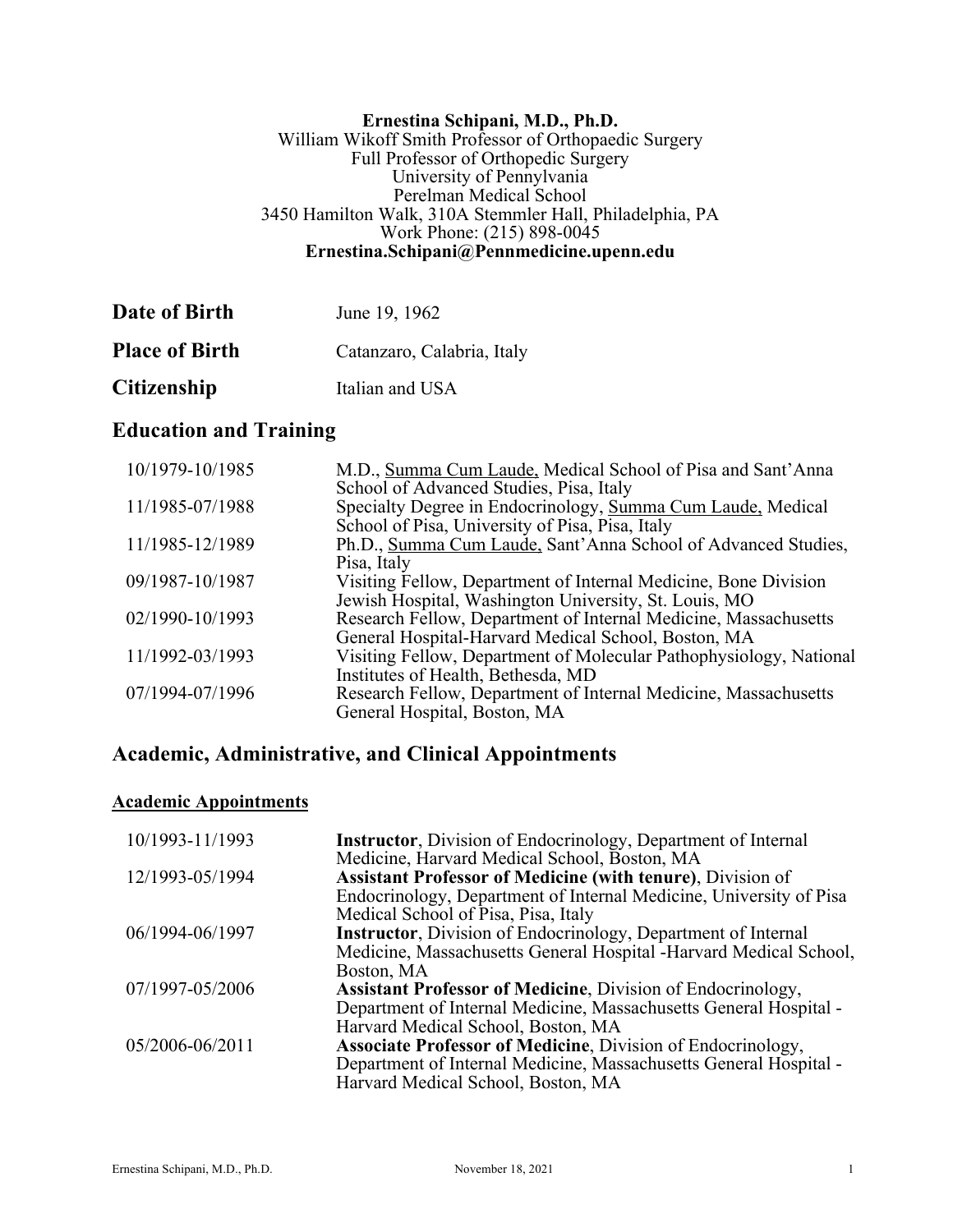| 07/2011-08/2013    | <b>Professor of Medicine (with tenure), Division of Endocrinology,</b><br>Department of Internal Medicine, Indiana University Medical School, |
|--------------------|-----------------------------------------------------------------------------------------------------------------------------------------------|
|                    | Indianapolis, IN                                                                                                                              |
| 07/2011-08/2013    | Professor of Anatomy and Cell Biology, Department of Anatomy                                                                                  |
|                    | and Cell Biology, Indiana University Medical School, Indianapolis, IN                                                                         |
| 09/2013-10/2020    | Professor of Orthopaedic Surgery (with tenure), Department of                                                                                 |
|                    | Orthopaedic Surgery, University of Michigan Medical School,                                                                                   |
|                    | Ann Arbor, MI                                                                                                                                 |
| 09/2013-10/2020    | <b>Professor of Medicine, Division of Endocrinology, Department</b>                                                                           |
|                    | of Medicine, University of Michigan Medical School, Ann Arbor,                                                                                |
|                    | MI                                                                                                                                            |
| 03/2015-10/2020    | <b>Professor of Cell and Developmental Biology, University of</b>                                                                             |
|                    | Michigan Medical School, Ann Arbor, MI                                                                                                        |
| $11/2020$ -present | William Wikoff Professor of Orthopedic Surgery, Full                                                                                          |
|                    | Professor of Orthopedic Surgery (with tenure), University of                                                                                  |
|                    | Pennsylvania, Perelman School of Medicine, Philadelphia, PA                                                                                   |

### **Clinical Appointments**

| 05/1996-09/2008 | Assistant in Biology, Department of Internal Medicine,             |
|-----------------|--------------------------------------------------------------------|
|                 | Massachusetts General Hospital, Boston, MA                         |
| 09/2008-06/2011 | Associate in Biology, Department of Internal Medicine,             |
|                 | Massachusetts General Hospital, Boston, MA                         |
| 06/2011-06/2017 | <b>Consultant</b> , Department of Internal Medicine, Massachusetts |
|                 | General Hospital, Boston, MA                                       |
| 08/2011-08/2013 | Full Member, Melvin and Bren Cancer Center, Indiana                |
|                 | University Medical School, Indianapolis, IN                        |
| 03/2015-10/2020 | Member, Center for Organogenesis, University of Michigan           |
|                 | Medical School, Ann Arbor, MI                                      |

### **Licensure and Certifications**

| 11/1985 | Italian Medical License |
|---------|-------------------------|
| 12/1992 | <b>ECFMG</b>            |

### **Research Interests**

I have a long-standing interest in the study of cartilage and bone development. Over the years, I have used cartilage and bone tissues as models to establish essential principles in the broader fields of receptor and hypoxia biology.

### **The PTH/PTHrP receptor (PTHR1) in development and disease**

I was a member of the team who cloned the cDNAs encoding the rat and opossum parathyroid hormone (PTH)/PTH related peptide (PTHrP) receptors (*also known as PTHR1s*), and I cloned the human homolog of this receptor and its gene. My study solved a long-lingering question in the field by proving that the PTH/PTHrP receptors expressed in bone and kidney are identical proteins. Next, I demonstrated that, at odds with what had been for a long time hypothesized, Pseudohypoparathyroidism type 1b, a rare endocrine disorder of calcium and phosphate homeostasis, was not caused by mutations in the PTH/PTHrP receptor gene. This finding prompted a wide genome search that eventually led to the identification of the Gsalpha gene as the one responsible for Pseudohypoparathyroidism type 1b.

More importantly, I discovered that gain-of-function mutations of the PTH/PTHrP receptor result in Jansen Metaphyseal Chondrodysplasia, a severe form of short-limbed dwarfism associated with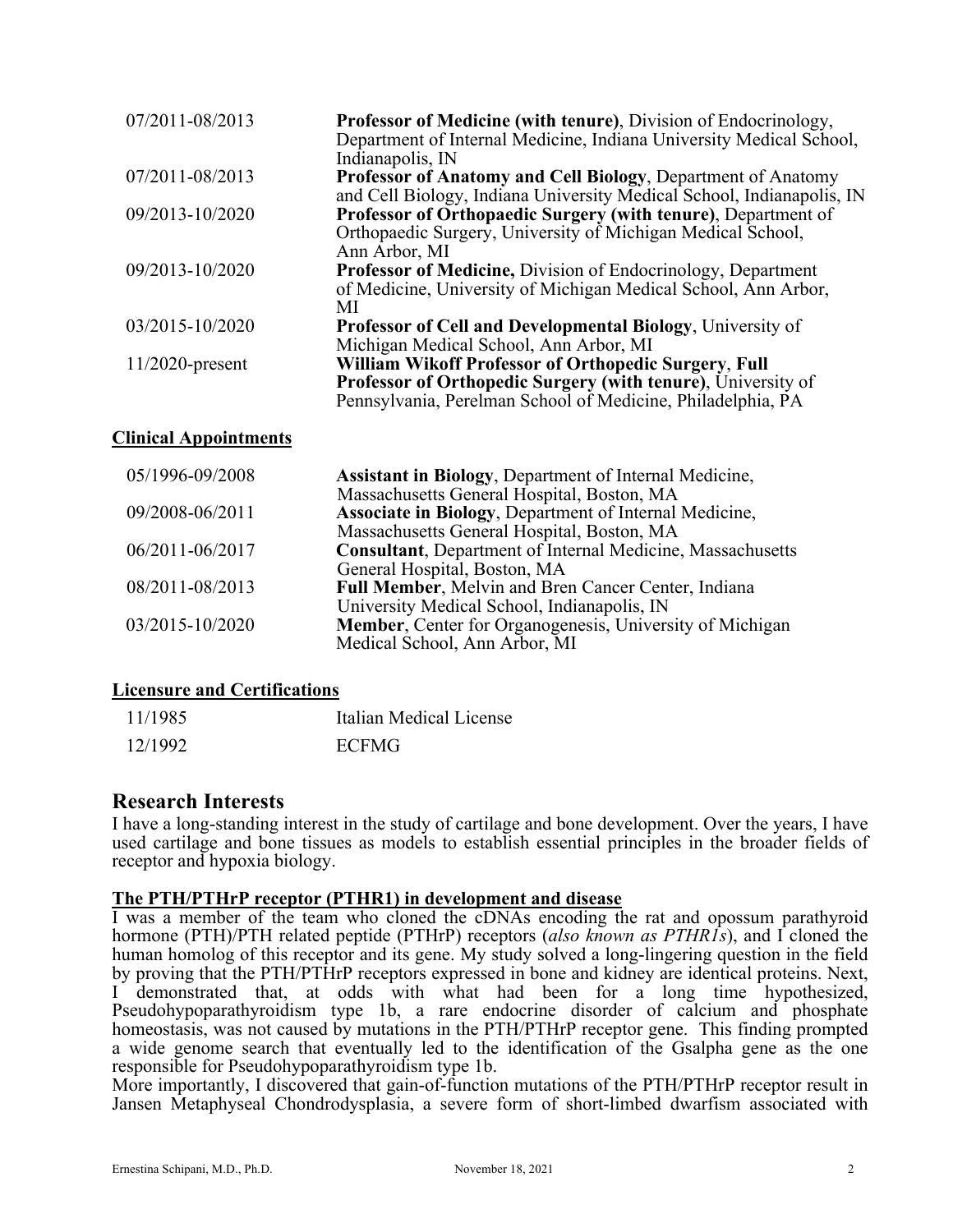hypercalcemia. Jansen Metaphyseal Chondrodysplasia has been one of the first examples in the literature of a human disease being caused by a constitutively active G-protein coupled receptor. Taking advantage of the mutations I had identified in patients, I generated transgenic mice expressing a constitutively active PTH/PTHrP receptor (Jansen receptor) in chondrocytes and osteoblasts, respectively. Lessons from these transgenic mice have contributed to shaping up our current understanding of the role of the PTH/PTHrP receptor in cartilage and bone development and homeostasis, and hematopoiesis.

**My laboratory is currently collaborating with my former mentor Dr. Harald Jueppner at MGH-Harvard Medical School to identify potential therapeutic avenues for the treatment of Jansen Metaphyseal Chondrodysplasia (***Awarded R01 DK113039, Dr. Schipani Co-Investigator, Dr. Jueppner PI).*

#### **The Hypoxia Signaling Pathway in development, disease, and regeneration**

Studying the fetal growth plate, I was intrigued by its avascularity; this simple observation prompted me to discover that the hypoxia-signaling pathway is essential in skeletal development. Oxygen is not only an indispensable metabolic substrate but also a regulatory signal. I pioneered the notion that gradients of oxygenation are crucial for tissue morphogenesis during skeletal development. My laboratory currently studies the role of the hypoxia signaling pathway in skeletal development and homeostasis with the overall goal of unveiling both novel aspects of the cellular adaptation to hypoxia and new avenues for the treatment of cartilage and bone diseases.

#### *The hypoxia signaling pathway, mitochondria and the reprogramming of metabolism in skeletal development*

I discovered that the murine fetal growth plate displays a gradient of oxygenation with an inner, hypoxic region. I generated the first conditional knockout model of hypoxia-inducible factor 1alpha (HIF1) reported in the literature, and I provided unequivocal evidence that HIF1, which is a transcription factor and a key mediator of the cellular adaptation to hypoxia, is a survival factor for growth plate chondrocytes. My laboratory also demonstrated that HIF1 is necessary for timely differentiation of mesenchymal cells into chondrocytes and for joint development in vivo. HIF1 promotes glycolysis and lactate production but impairs mitochondrial respiration. Along those lines, we showed that HIF1-dependent suppression of mitochondrial respiration and thereby oxygen consumption has a key role in endochondral bone development because it protects growth plate chondrocytes that are physiologically hypoxic from lethal intracellular anoxia.

# **My laboratory is currently investigating how the interplay between mitochondria and HIF1- dependent reprogramming of metabolism controls skeletal development** *(R01 AR074079, Dr. Schipani PI).*

#### *HIF2 and the control of bone mass accrual and homeostasis*

Despite its high degree of vascularization, a gradient of oxygenation is also present in the bone marrow. In collaboration with Tom Clemens at University of Alabama and Amato Giaccia at Stanford, we provided evidence that activation of the hypoxia signaling pathway in cells of the osteoblast lineage increases the number and size of bone marrow blood vessels, augments trabecular bone mass mainly by inhibiting bone resorption, and enables osteoblasts to produce and secrete erythropoietin, and thus causes polycythemia. Erythropoietin is a classical downstream target of HIF2. Together with HIF1, HIF2 is another crucial mediator of the cellular adaptation to hypoxia.

Notably, my laboratory also recently demonstrated that loss of osteoblastic HIF2 increases bone mass accrual by promoting bone formation without significantly affecting bone resorption. **We are currently investigating whether pharmacological inhibition of HIF2 phenocopies the genetic experiment. HIF2 can be selectively inhibited by small molecules that are now in clinical trials in patients with renal carcinoma. Inhibiting HIF2 could thus represent a therapeutic approach for the treatment of the low bone mass observed in chronic diseases, osteoporosis or aging. Additionally, we are using unbiased approaches to establish how the loss of osteoblastic HIF2 promotes bone formation** (*R01 AR073022, Dr. Schipani PI***).**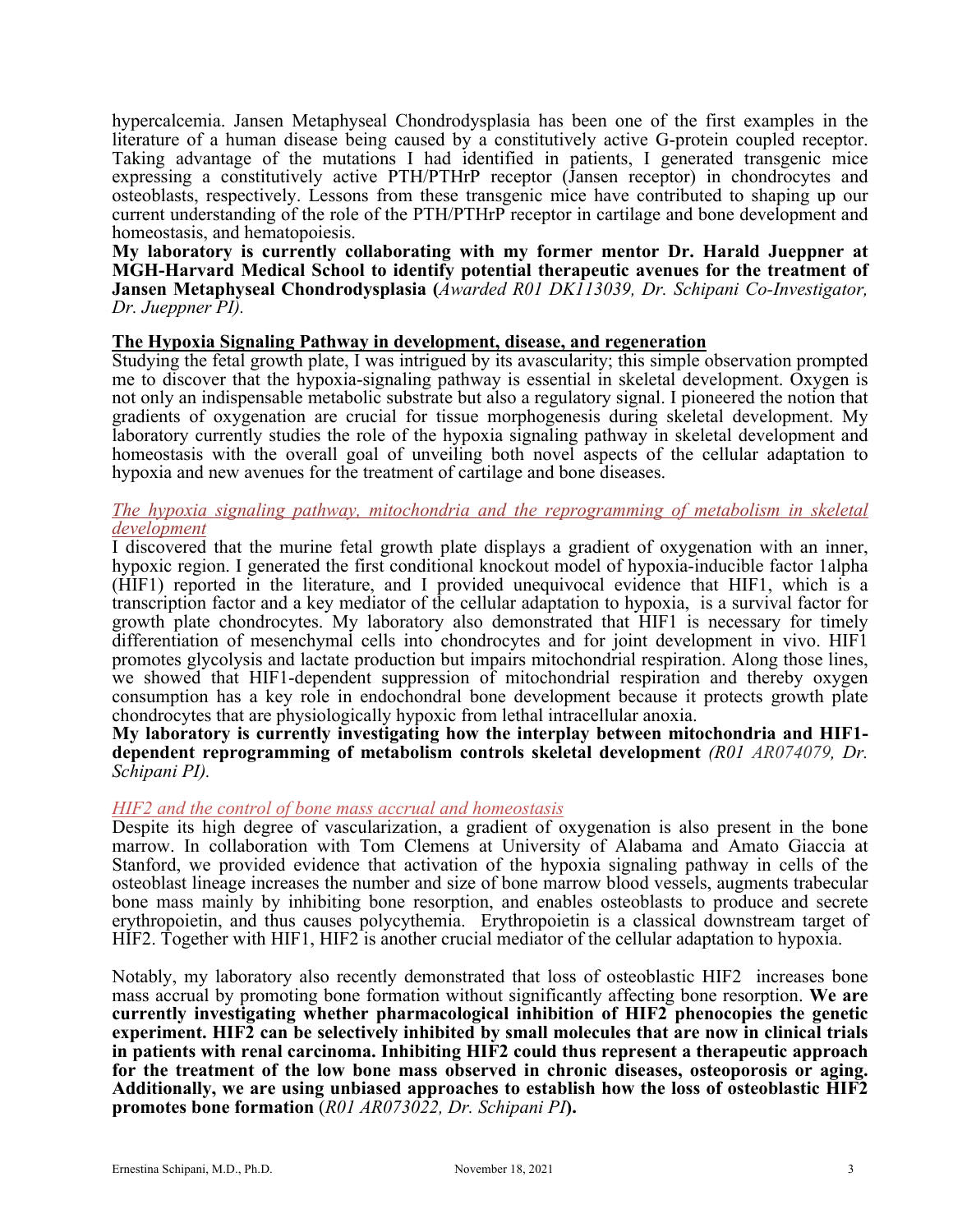#### *The hypoxia signaling pathway, mitochondria and the reprogramming of metabolism in somitogenesis*

My laboratory recently established that HIF1 is critical for spine development as its loss in the presomitic mesoderm impairs somitogenesis and causes spine and rib malformations that closely mimic those observed in patients with Jarcho-Levin Syndrome*,* a rare form of spondylothoracic

dysplasia. **We are currently investigating whether the impairment of somitogenesis secondary to loss of HIF1 is due to dysregulation of glycolysis and mitochondrial function in the presomitic mesoderm in collaboration with Dr. Mark Lewandoski at NCI** (*R01 in preparation*).

*Role of the hypoxia signaling pathway in the pathogenesis of fibroblastic tumors of the soft tissue and cartilage regeneration*

My laboratory showed that continuous activation of the hypoxia signaling pathway in mesenchymal progenitors of the limb bud is detrimental to the skeleton as it causes aggressive fibrosis of the synovial joints, fibroblastic tumors of the soft tissue, and dwarfism by impairing both proliferation and hypertrophy of growth plate chondrocytes. Notably, continuous activation of the hypoxia signaling pathway in mesenchymal progenitors also leads to the formation of ectopic cartilage in the soft tissue surrounding the growth plate. This latter finding suggests that increased activity of the hypoxia signaling pathway may be sufficient to generate cartilage. Thus, if appropriately exploited, transient activation of the hypoxia signaling pathway could help with the regeneration of cartilage in vitro and in vivo by both promoting chondrogenesis and inhibiting hypertrophy, possibly without causing synovial fibrosis or fibroblastic tumors when transiently turned on in vivo.

**My laboratory is currently investigating the role of the hypoxia signaling pathway in the onset of fibroblastic tumors of the soft tissue** *(Departmental funds).* **We are also exploiting the hypoxia signaling pathway for regenerating cartilage in vitro and in** 

**vivo** (*R01 AR075770, Dr. Schipani PI*).

### **Grants**

#### **PRESENT and ACTIVE**:

| R01 AR073022 (Schipani, PI) |  |  |
|-----------------------------|--|--|
|-----------------------------|--|--|

**R01 AR073022 (Schipani, PI)** 01/11/19-12/31/23

NIH/NIAMS  $$220,000$  2.4 calendar months

Role: PI

Title: *HIF-2alpha, a Novel Regulator of Osteoblastogenesis* The goal of this study is to determine the role of HIF2 in the regulation of bone mass and osteoblastogenesis.

| R01 AR074079 (Schipani, PI)                                                                         | 07/15/19-11/30/24 |                     |
|-----------------------------------------------------------------------------------------------------|-------------------|---------------------|
| <b>NIH/NIAMS</b>                                                                                    | \$274,000         | 3.6 calendar months |
| Role: PI                                                                                            |                   |                     |
| Title: Mitochondria and TFAM in osteoblast biology                                                  |                   |                     |
| The goal of this study is to establish the role of mitochondrial respiration in osteoblast biology. |                   |                     |
| R01 AR075770 (Schipani, PI)                                                                         | 09/23/20-01/31/26 |                     |
| <b>NIH/NIAMS</b>                                                                                    | \$250,000         | 1.2 calendar months |
| Role: PI                                                                                            |                   |                     |

Title: *Regenerating Hyaline Cartilage Using Nanofibrous Hollow Microspheres and Synergizing TGF-beta and HIF*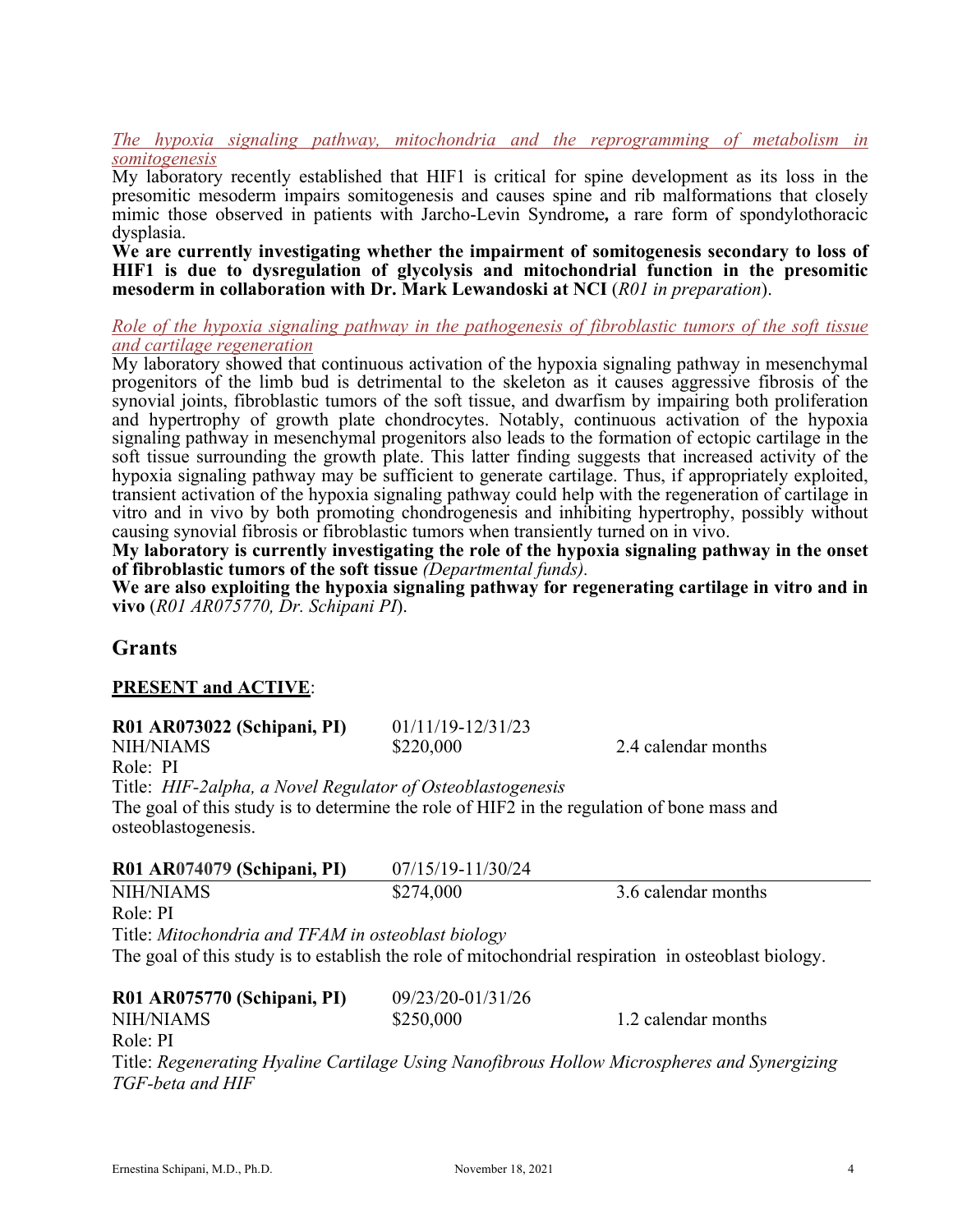The goal of this study is to establish a novel approach to promote chondrogenesis and prevent chondrocyte hypertrophy.

| NIH/NIDDK<br>Role: Co-Investigator | R01 DK113039 (Jueppner, PI)<br>Jansen Metaphsyseal Chondrodysplasia. | 09/15/18-06/30/23<br>\$12,249 (Schipani)<br>Title: PTH Inverse Agonists as Therapy for Jansens' Disease<br>The goal of this study is the identification of therapeutic avenues for the treatment of | 0.6 calendar months                                                                                                                                                             |
|------------------------------------|----------------------------------------------------------------------|-----------------------------------------------------------------------------------------------------------------------------------------------------------------------------------------------------|---------------------------------------------------------------------------------------------------------------------------------------------------------------------------------|
| <b>Major Previous Grants</b>       |                                                                      |                                                                                                                                                                                                     |                                                                                                                                                                                 |
| 1993-2000                          | RO1-DK4718<br>Co-investigator                                        | PTH/PTHr Receptor Defects in Pseudohypoparathyroidism.<br><b>NIH/NIDDK</b>                                                                                                                          |                                                                                                                                                                                 |
| 1996-2000                          | RO1-DK5070<br>Co-investigator                                        | Constitutively active PTH/PTHrP receptors in vivo.<br>NIH/NIDDK                                                                                                                                     |                                                                                                                                                                                 |
| 1997-2005                          | P50-AR4485<br>PI Project V<br>modulates bone remodeling.             | Parathyroid hormone and Osteoporosis: Therapy and Basic Mechanisms.<br><b>NIH/NIAMS</b>                                                                                                             | The major goal: To use transgenic animals expressing a constitutively active PTH/PTHrP<br>receptor in cells of the osteoblast lineage to define how activation of this receptor |
| 1997-2005                          | P50-AR4485<br><b>PI Bone Analysis Core</b><br>measurements.          | Parathyroid hormone and Osteoporosis: Therapy and Basic Mechanisms.<br><b>NIH/NIAMS</b><br>routine histology, in situ hybridization, immunohistochemistry, and hormonal                             | The major goal: to serve each of the individual projects of the SCOR in performing                                                                                              |
| 1999-2011                          |                                                                      | Developmental Regulation of Bone Morphogenesis.                                                                                                                                                     |                                                                                                                                                                                 |

PO1-DK56246 NIH/NIDDK **PI High Resolution Histology Core** The major goal: to serve each of the individual projects in performing routine histology, in situ hybridization and immunohistochemistry.

- 2002-2006 *Carboxyl-terminal PTH Receptors in Bone Cells.* RO1-AR4706 NIH/NIAMS **Co-investigator**
- 2003-2011 *Hormonal Control of Calcium Metabolism.* PO1-DK11794 NIH/NIDDK **Co-investigator Project V**
- 2003-2011 *Hormonal Control of Calcium Metabolism.* PO1-DK11794 NIH/NIDDK **Co-investigator, Tissue Phenotyping Core**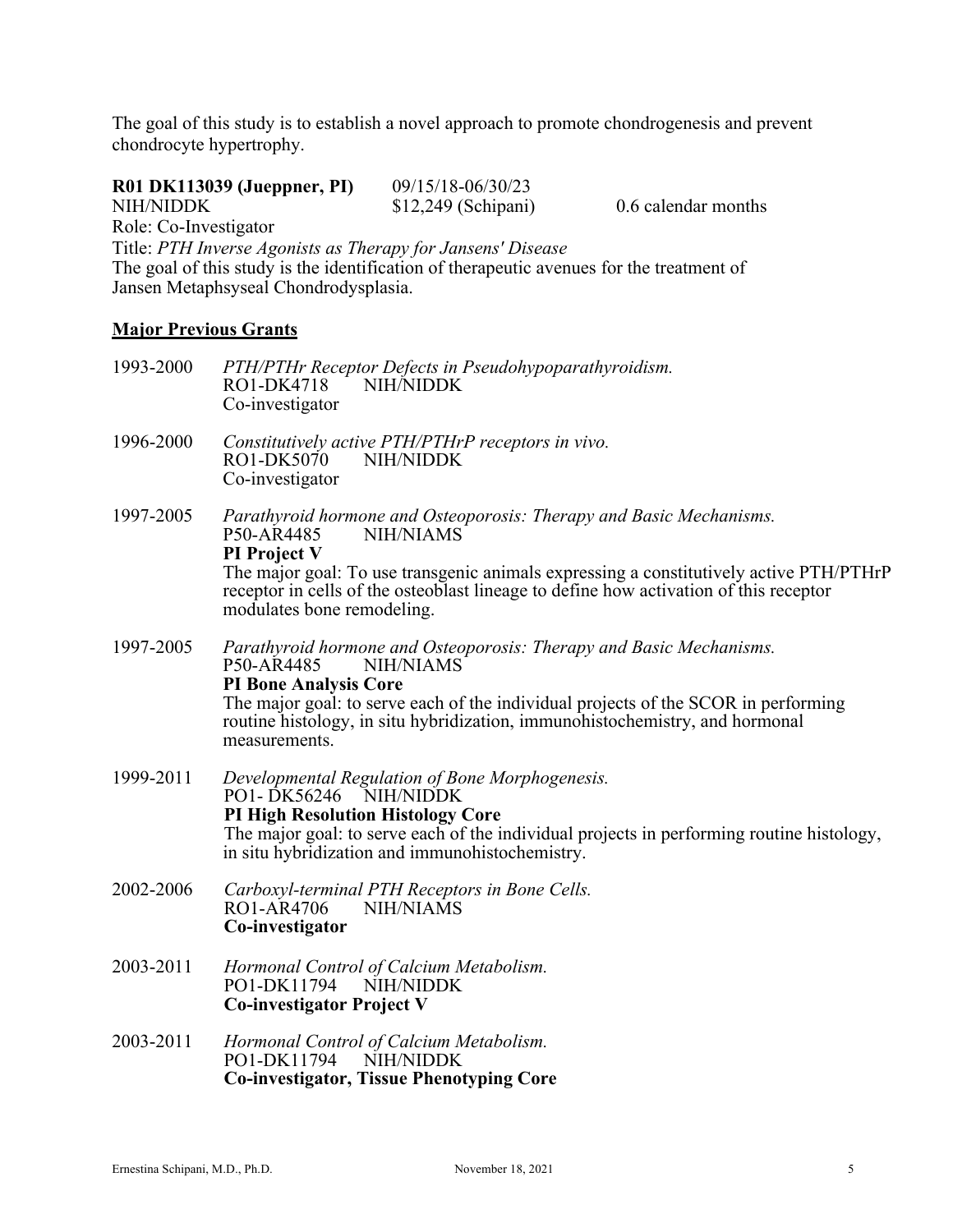| 2004-2006 | PTHIR regulation in bone biology using mouse models.<br>RO1-DK0228<br>NIH/NIDDK<br>Co-investigator                                                                                                                                                               |
|-----------|------------------------------------------------------------------------------------------------------------------------------------------------------------------------------------------------------------------------------------------------------------------|
| 2004-2005 | Modulation of bone remodeling by administration of OPG, Alendronate or Zoledronate.<br>Amgen<br>PI                                                                                                                                                               |
|           | The major goal: to investigate how treatment with OPG, alendronate or zoledronate<br>affects bone remodeling in a mouse model of high bone turnover secondary to expression<br>of a constitutively active PTH/PTHrP receptor in cells of the osteoblast lineage. |
| 2005-2010 | Specialized Center for Cell Based Therapy [SCCT].<br>U54-HL081030-01<br><b>PI Bone Analysis Core</b><br>The major goal: to serve each of the individual projects in performing routine histology,                                                                |
|           | in situ hybridization and immunohistochemistry                                                                                                                                                                                                                   |
| 2008-2010 | Modulation of bone remodeling by concomitant administration of OPG and PTH.<br>Amgen<br>PI                                                                                                                                                                       |
|           | The major goal: to study how administration of OPG modulates the bone marrow fibrosis<br>in mice expressing a constitutively active PTH/PTHrP receptor in cells of the osteoblast<br>lineage.                                                                    |
| 2011-2013 | Identification of a novel bone marrow population.<br>NIH/NIAMS<br>PI                                                                                                                                                                                             |
|           | The major goal: to study a novel bone marrow population recently identified in the bone<br>marrow and its contribution to bone marrow fibrosis.                                                                                                                  |
| 2003-2014 | Role of Hypoxia in Differentiation.<br>NIH/NIAMS<br>PI                                                                                                                                                                                                           |
|           | The major goal: to study the role of hypoxia signaling pathways in endochondral bone<br>development.                                                                                                                                                             |
| 2009-2014 | Notch and hypoxia in intervertebral disc development.<br>NIH/NIAMS<br>Co-investigator                                                                                                                                                                            |
|           | The major goal: to study the role of Notch and hypoxia signaling pathways in<br>intervertebral disc development.                                                                                                                                                 |
| 2013-2018 | Role of HIF-1 in intervertebral disc function<br>R01 AR055655<br><b>NIH/NIAMS</b>                                                                                                                                                                                |
|           | Co-investigator<br>The major goal of this project is to investigate the role of HIF-1 in intervertebral disc<br>development and function.                                                                                                                        |
| 2015-2017 | Exploring the physiological role of osteoblastic Epo and osteoblastic EpoR<br><b>NIH/NIAMS</b><br>PI                                                                                                                                                             |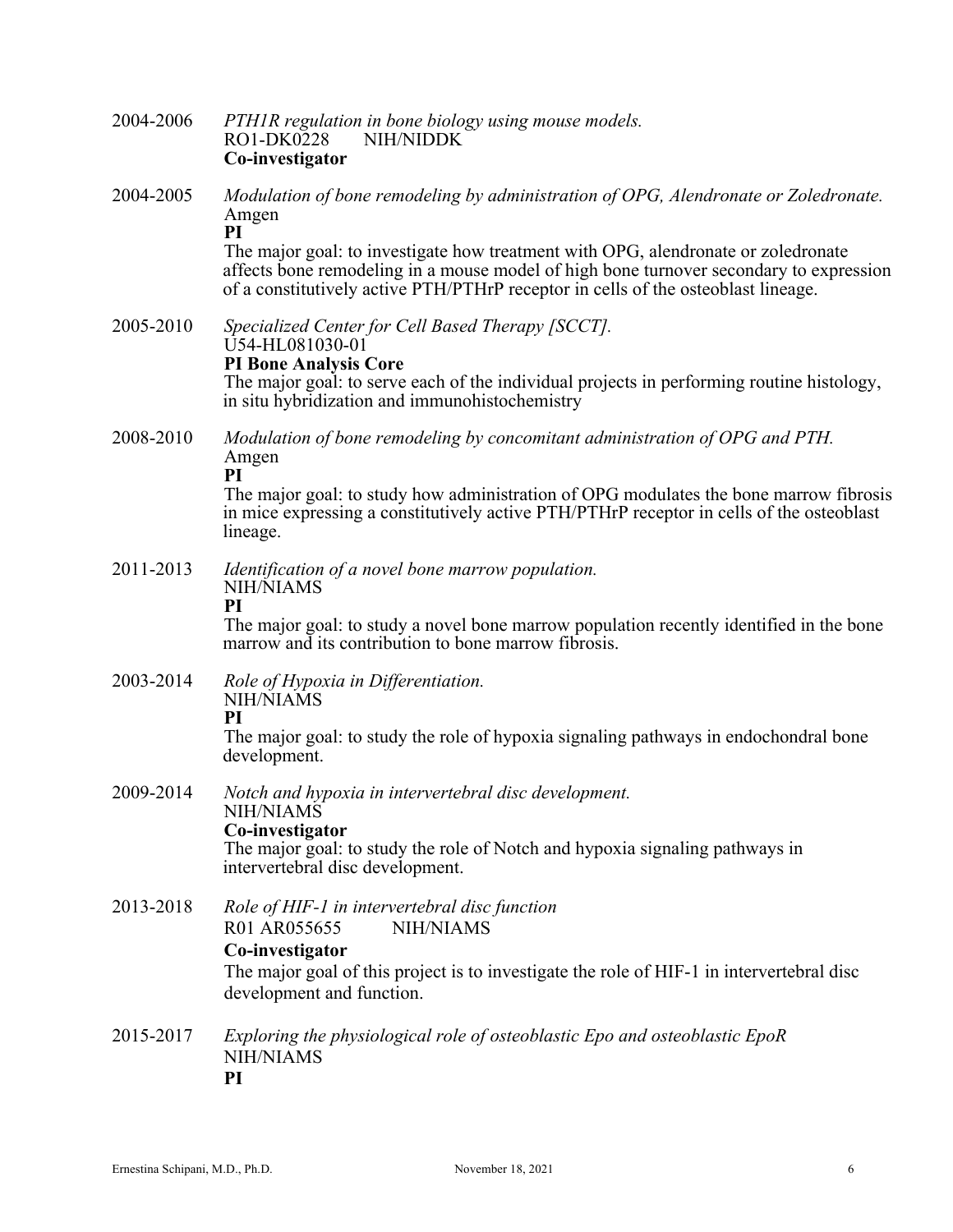The major goal: to study the role of osteoblastic EPO and osteoblastic EPOR in bone and bone marrow development and homeostasis.

- 2016-2017 *Suppression of b-catenin hyperactivity by HIFs: Implications in colon cancer therapeutics.* McCubed University of Michigan **Co-PI** The major goal: to provide critical mouse models for the execution of the study.
- 2016-2017 *Role of the Hypoxia Signaling Pathway in Spine Development.* Pediatric Orthopaedic Society of North America **Co-investigator**

The major goal: to study whether loss of HIF-1a in somites alters somitogenesis and results in spine deformities, and eventually scoliosis.

2013-2019 *HIF-1alpha, a survival and differentiation factor for cartilage.* NIAMS/NIH

**PI**

The goal of this project is to study the role of mitochondrial metabolism downstream of HIF1 as a survival and differentiation factor for chondrocytes.

2016-2020 *P30 Michigan Integrative Musculoskeletal Health Core Center*

NIH/NIAMS

#### **Histology Core Director**

The Michigan Integrative Musculoskeletal Health Core Center (MiMHC) will enable vertically integrative, multi-scale musculoskeletal scince by increasing access to critical, specialized resources and expertise that are fundamental to the musculoskeletal research programs of center investigators.

## **Honors and Awards**

| 1985      | M.D., Summa Cum Laude, Sant'Anna School of Advanced Studies and Medical<br>School of Pisa, Pisa, Italy |
|-----------|--------------------------------------------------------------------------------------------------------|
| 1989      | Ph.D., Summa Cum Laude, Sant'Anna School of Advanced Studies, Pisa, Italy                              |
| 1990-1993 | Fellowship, Ministero della Ricerca Scientifica, Italy. Special grant for a                            |
|           | scientific studies abroad; awarded by the Italian government                                           |
| 1993      | Concorso for Assistant Professor Position at University of Pisa, prestigious                           |
|           | national competition for university faculty positions, Italian government                              |
| 1994-1996 | National Osteoporosis Foundation Fellowship                                                            |
| 1995      | Travel Award of the International Conference on Calcium Regulating                                     |
|           | <b>Hormones</b>                                                                                        |
| 1995      | Young Investigator Award, American Society for Bone and Mineral Research                               |
| 2019      | Paula Stern Achievement Award-ASBMR Esteemed Award                                                     |
| 2019      | Fellow of the ASBMR                                                                                    |
| 2020      | Co-Chair of 2020 Bone and Teeth Gordon Conferences                                                     |
|           | Elected Chair of 2022 Bone and Teeth of Gordon Conferences                                             |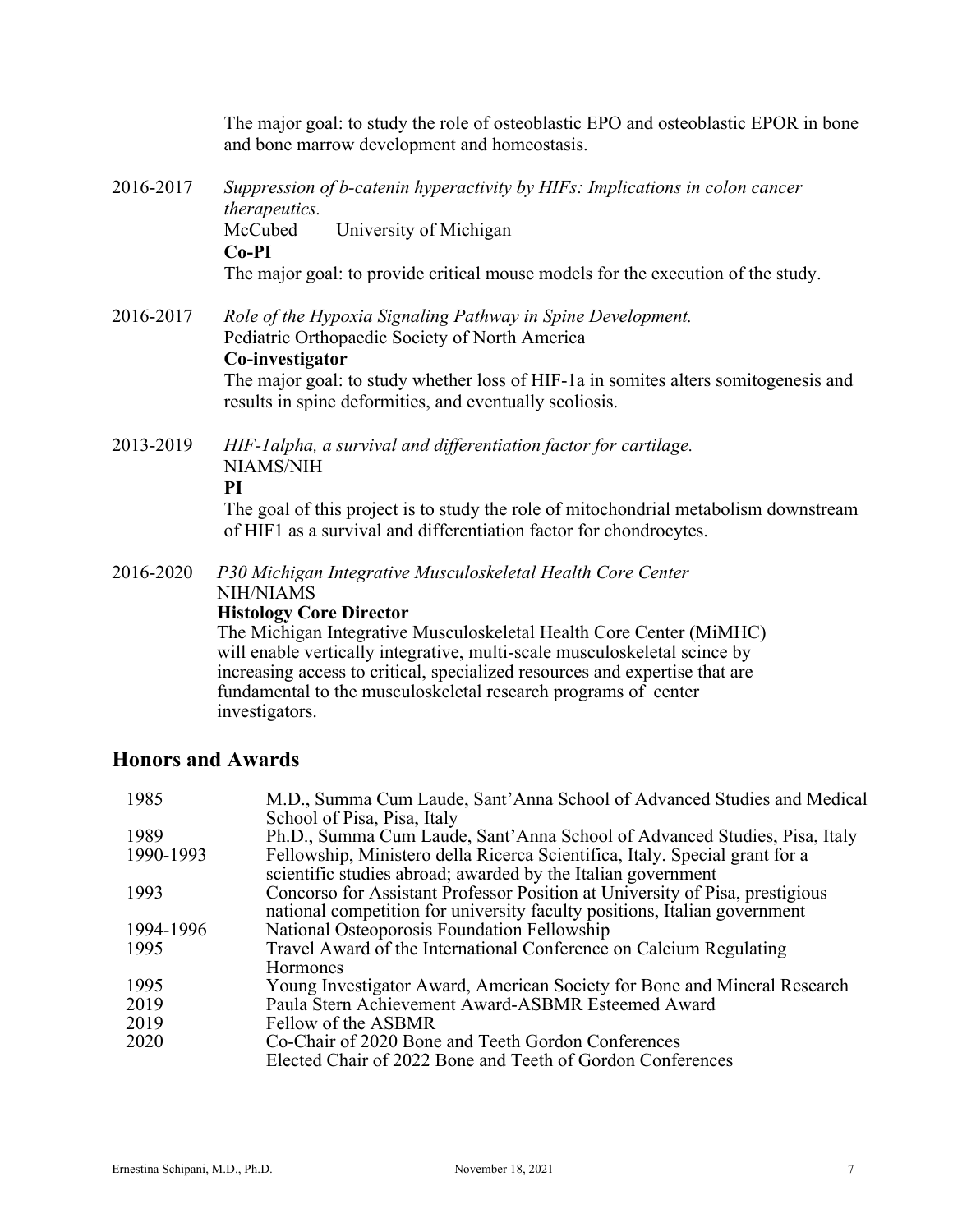# **Memberships in Professional Societies**

| 1992-present: | American Society for Bone and Mineral Research                                              |
|---------------|---------------------------------------------------------------------------------------------|
|               | 2000-2018 – Abstract reviewer                                                               |
|               | 1996, 1997, 2000, 2005, 2006, 2012, 2013, 2014, 2019, 2020 - moderator                      |
|               | <b>ASBMR</b> meeting                                                                        |
|               | 2008 – Co-Chair State-of-the-Art Lecture A: Role of oxygen sensing pathways                 |
|               | 2014 – Category Chair of the Skeletal Development abstract review category                  |
|               | 2015 – Category Chair of the Skeletal Development abstract review category                  |
|               | 2015 – Co-chair Symposium "Metabolism of Bone Cells"                                        |
|               | 2015 – Discussion Leader "Grant writing workshop"                                           |
|               | 2015-2017 – Member of the Education and Membership Committee                                |
|               | 2015-2016 – Member of the Organizing Committee ASBMR 2016                                   |
|               | $2017-2019$ – Council Member                                                                |
|               | 2017 – Council Liaison Women Committee                                                      |
|               | 2017 – Annual Meeting Program Advisory Committee                                            |
|               | 2018 – Council Liaison Development Committee                                                |
|               | 2018 – Nominating Committee                                                                 |
|               | 2018-2019 – Council Liaison Publications Committee                                          |
|               | 2019 – Co-chair Symposium "Cutting Edge Concepts: CRISPR beyond the                         |
|               | mouse"                                                                                      |
|               | 2019-2021 – Annual Meeting Advisory Committee                                               |
| 1994-2011:    | American Society for Endocrinology                                                          |
| 1999          | Moderator of one session Endocrine Society meeting                                          |
| 2002-2011:    | American Society of Matrix Biology                                                          |
| 2004-present: | Association of Osteobiology                                                                 |
| 2005-present: | <b>ASCI</b>                                                                                 |
| 2005-2011:    | The New York Academy of Sciences                                                            |
|               | 2007 – Moderator of session, 2 <sup>nd</sup> conference on Skeletal Biology and Medicine,   |
|               | The New York Academy of Sciences                                                            |
|               | $2011$ – Moderator of session, 4 <sup>th</sup> conference on Skeletal Biology and Medicine, |
|               | The New York Academy of Sciences                                                            |
| 2007-2015     | International Bone and Mineral Society                                                      |

# **Editorial Positions, Boards, and Peer-Review Services**

# **Grant Review Activities**

| 1999-2000 | Medical Research Council (MRC, Canada), Ad hoc reviewer                         |
|-----------|---------------------------------------------------------------------------------|
| 2006      | VA Grants, Ad hoc reviewer                                                      |
| 2006      | Committee for Review of Research Proposals, Harvard Stem Cell Institute,        |
|           | Harvard Medical School, Ad hoc reviewer                                         |
| 2007      | Pilot and feasibility grants, Yale Core Center for Musculoskeletal Disorders,   |
|           | Medical School, Yale University, Ad hoc reviewer                                |
| 2007-2011 | NIH SBSR Study Section, Regular Member                                          |
| 2008      | Pilot and Feasibility grants, Center for Metabolic Bone Diseases, University of |
|           | Alabama, Ad hoc reviewer                                                        |
| 2008-2014 | <b>ASBMR Career Enhancement Award Committee</b>                                 |
| 2009      | NIH-NCI Cell Biology Special Emphasis, Ad hoc reviewer                          |
| 2013      | NIH-MTE Study Section, Ad hoc reviewer                                          |
| 2013      | NIH-Special Emphasis Panel" Musculoskeletal Development, Injury and             |
|           | Regeneration", Chair                                                            |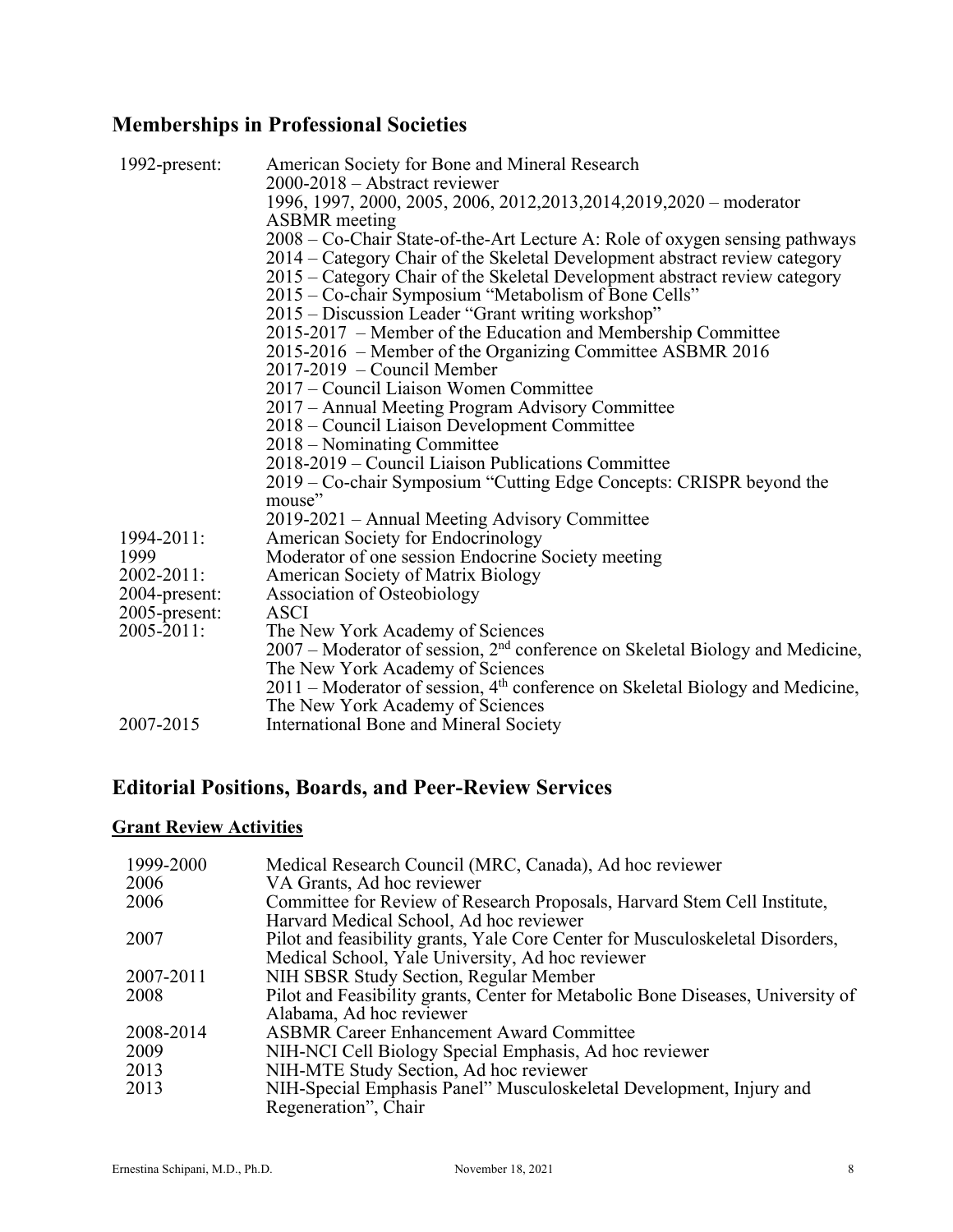| 2014             | NIH-Special Emphasis Panel "ZRG1 MOSS-U03", Chair                                |
|------------------|----------------------------------------------------------------------------------|
| 2014-2018        | NIH-MTE Study Section, Regular Member                                            |
| 2014             | NIH-NIAMS, Roundtable discussion on the role of disc degeneration in back        |
|                  | pain                                                                             |
| $2015$ -present: | Fibrodysplasia Ossificans Progressiva (FOP) Foundation, Ad hoc Reviewer          |
| 2015             | Pilot Projects, Yale Diabetes Center, Medical School, Yale University, Ad hoc    |
|                  | reviewer                                                                         |
| 2015             | NIA- ZAG1 ZIJ-8 (M2) (PO1), Ad hoc reviewer                                      |
| 2015             | NIAMS-ZRG1-MOSS-U02, Ad hoc reviewer                                             |
| 2017             | NIAMS-Special Emphasys Panel, Ad hoc reviewer                                    |
| 2017             | UMHS-PUHSC Joint Institute, University of Michigan, Ad hoc reviewer              |
| 2018-present:    | NIH-SBDD Study Section, Ad hoc reviewer                                          |
| 2018             | NIAMS Special Emphasys Panels, Ad hoc reviewer                                   |
| 2018             | Swiss National Science Foundation, Ad hoc reviewer                               |
| 2018-present:    | NIA PO1s Ad hoc reviewer                                                         |
| 2019             | Pilot and feasibility grants, Department of Medicine, Medical School,            |
|                  | Wahington University, Ad hoc reviewer                                            |
| 2019             | Pilot and Feasibility grants, Dental School, University of Michigan, Ad hoc      |
|                  | reviewer                                                                         |
| 2019             | Pilot and feasibility grants, Musculoskeletal Center, Medical School, University |
|                  | of Michigan, Ad hoc reviewer                                                     |
| 2019             | Pilot and feasibility grants, Center for Organogenesis, Medical School,          |
|                  | University of Michigan, Ad hoc reviewer                                          |

## **Editorial Board**

|                               | 01/2001-01/2016 BoneKEy (Nature Publishing Group)    |
|-------------------------------|------------------------------------------------------|
| 01/2002-12/2005 Endocrinology |                                                      |
|                               | 07/2004-05/2015 Journal of Bone and Mineral Research |
| 01/2007-01/2021 Bone          |                                                      |
| 01/2016-12/2020 Endocrinology |                                                      |
|                               | 10/2021-present Journal of Bone and Mineral Research |

### **Editor**

| 2014-2015       | Section Editor-Current Osteoporosis Reports  |
|-----------------|----------------------------------------------|
| 2015            | Scientific Reports (Nature Publishing Group) |
| 2019-2020       | Guest Editor-Bone                            |
| 2021-2022       | Section Editor- Current Osteoporosis Reports |
| 2021-2022       | <b>Guest Editor-Bone Reports</b>             |
| $2021$ -present | Reviewing Editor-eLife                       |
| $2021$ -present | Associate Editor-JCI Insight                 |

## **Ad-hoc manuscript reviewer**

American Journal of Endocrinology and Metabolism Arthritis and Rheumatism Blood Bone Calcified Tissue International Cancer Research Development Developmental Biology Developmental Cell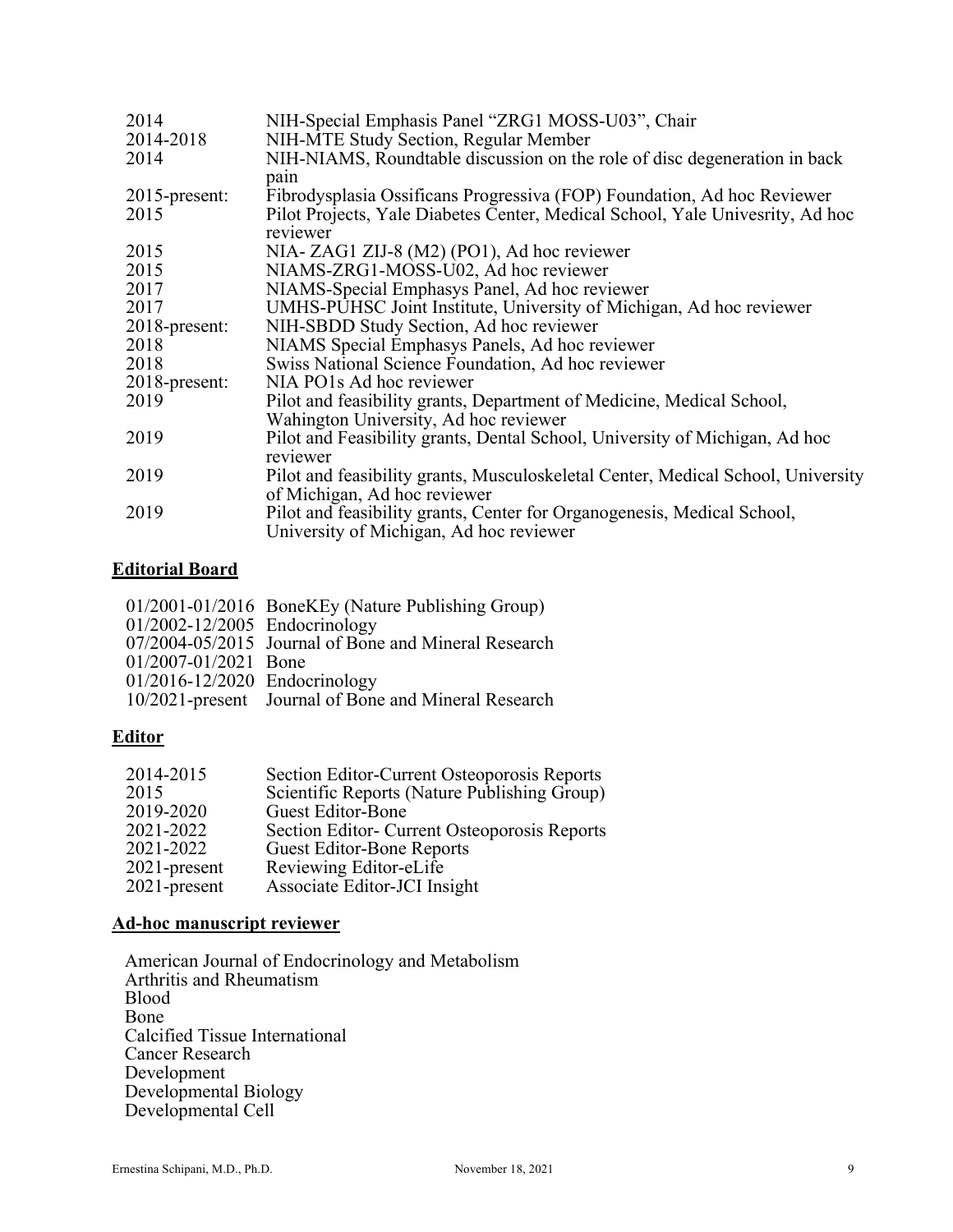Cell Metabolism eLife EMBO FASEB Endocrinology Genes and Development Human Molecular Genetics JBMR Journal of Cell Biology Journal of Clinical Endocrinology and Metabolism Journal of Clinical Investigation Journal of Experimental Research Journal of Orthopedic Research Journal of Biological Chemistry Molecular Cancer Research MCB Molecular Endocrinology Nature Medicine Nature Communication Osteoarthritis and Cartilage PLoS Genetics PLoSone PNAS Science Science Signaling Stem Cells Science Translational Medicine Stem Cell Reports

# **Teaching**

#### **Teaching of Students in Courses**

| 2000-2008 | Tutor – Course of Pathophysiology in the Renal/Musculoskeletal/Endocrine                                                                                            |
|-----------|---------------------------------------------------------------------------------------------------------------------------------------------------------------------|
| 2004-2005 | Block, 2 <sup>nd</sup> year Medical Students, Harvard Medical School, Boston, MA<br>Lecturer – Molecular mechanisms of bone and joint formation, $2nd$ year Medical |
|           | Students, Harvard Medical School, Boston, MA                                                                                                                        |
| 2015      | Lecturer – Molecular and Cellular Mechanisms of Cartilage and Bone                                                                                                  |
|           | Development, Clinical Residents-Department of Orthopaedic Surgery,                                                                                                  |
|           | University of Michigan, Ann Arbor, MI                                                                                                                               |
| 2015      | Lecturer – Hypoxia signaling pathways in development, CDB 582/583 Course                                                                                            |
|           | "Stem cells to regenerative biology", University of Michigan, Ann Arbor, MI                                                                                         |
| 2016      | Lecturer – Endocrine Regulation of Bone and Calcium/Phosphate homeostasis                                                                                           |
|           | I. Clinical Residents-Department of Orthopaedic Surgery, University of                                                                                              |
|           | Michigan, Ann Arbor, MI                                                                                                                                             |
| 2016      | Lecturer – Endocrine Regulation of Bone and Calcium/Phosphate homeostasis                                                                                           |
|           | II, Clinical Residents-Department of Orthopedic Surgery, University of                                                                                              |
|           | Michigan, Ann Arbor, MI                                                                                                                                             |
| 2016      | Lecturer – Spine Development, Clinical Residents-Department of Orthopaedic                                                                                          |
|           | Surgery, University of Michigan, Ann Arbor, MI                                                                                                                      |
| 2016-2017 | Lecturer – Permanent Cartilage and Bone, Musculoskeletal Course-Medical                                                                                             |
|           | School, University of Michigan, Ann Arbor, MI                                                                                                                       |
|           |                                                                                                                                                                     |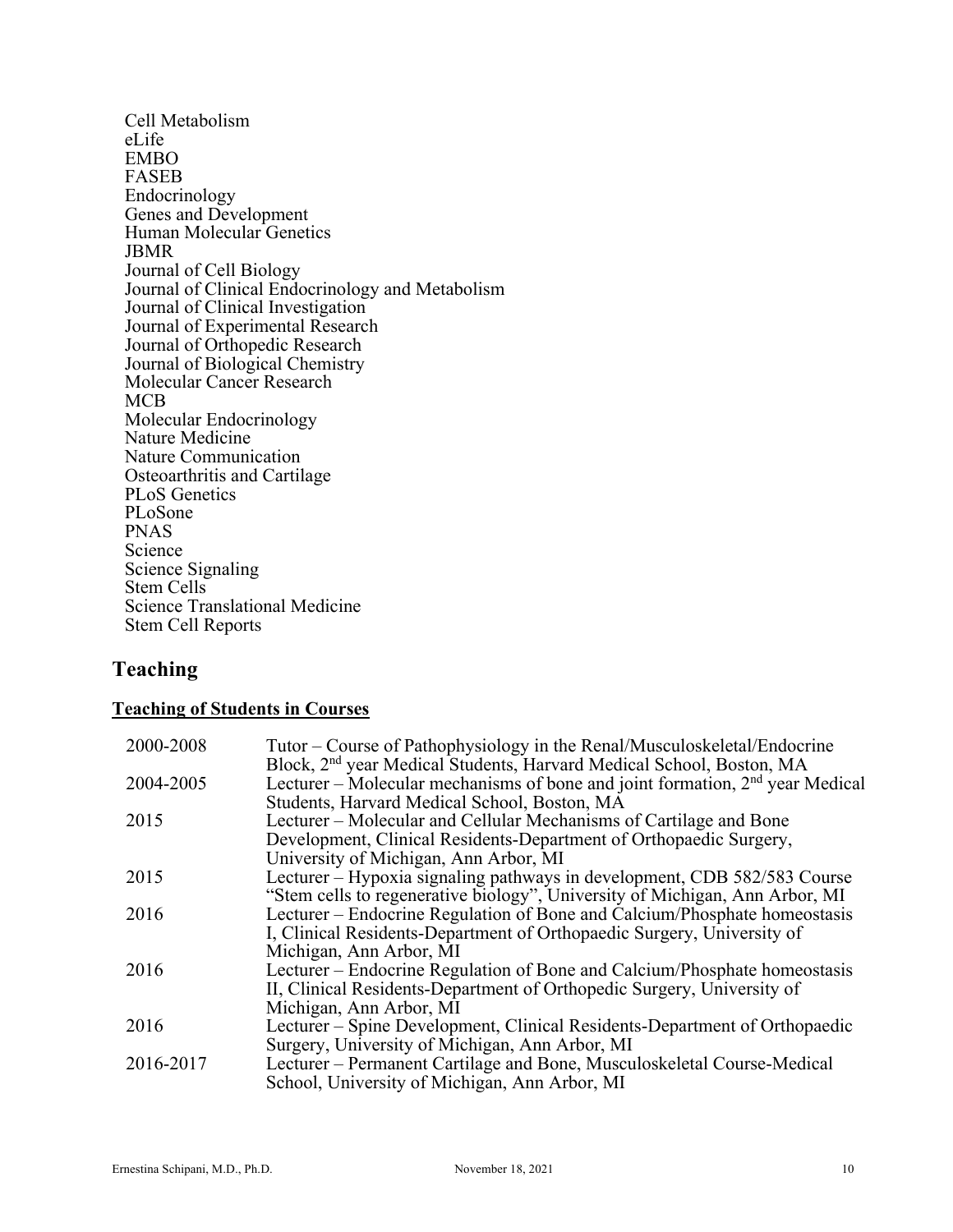| 2016-2017       | Lecturer – Bone formation, Musculoskeletal Course-Medical School, University<br>of Michigan, Ann Arbor, MI                                  |
|-----------------|---------------------------------------------------------------------------------------------------------------------------------------------|
| 2016-2019       | Lecturer-Bone Formation, Musculoskeletal Course-Dental School, University<br>of Michigan, Ann Arbor, MI                                     |
| $2016$ -present | Lecturer– Permanent Cartilage and Bone, Musculoskeletal Course-Dental<br>School, University of Michigan, Ann Arbor, MI                      |
| 2016-2017       | Lecturer – Permanent Cartilage and Bone, Histology Course for graduate and<br>undergraduate students, University of Michigan, Ann Arbor, MI |
| 2016-2017       | Lecturer-Histology Course for graduate and undergraduate students "Bone                                                                     |
| 2017            | formation", University of Michigan, Ann Arbor, MI<br>Lecturer- VitD and Rickets, Clinical Residents-Department of Orthopaedic               |
| 2017-2019       | Surgery, University of Michigan, Ann Arbor, MI<br>Lecturer- Skeletal Development, Clinical Residents-Department of Orthopaedic              |
|                 | Surgery, University of Michigan, Ann Arbor, MI                                                                                              |
| 2017-2019       | Lecturer- Permanent Cartilage and Adult Bone, IInd year Medical Students,<br>University of Michigan, Ann Arbor, MI                          |

# **Laboratory and Other Research Supervisory and Training Responsibilities**

| 1998-present<br>1998-2011 | Advisory role for 2-3 postdoctoral fellows<br>PI at the Histology Core, Endocrine Unit, MGH, Boston, MA |
|---------------------------|---------------------------------------------------------------------------------------------------------|
| 2004-2005                 | External advisor member of the PhD thesis defense committee-Tissue                                      |
|                           | Engineering Department, Stony Brook University, NY                                                      |
| 2011                      | Member of the PhD thesis defense committee, Harvard Dental School, MA                                   |
| 2014                      | Member of the PhD qualifying exam committee, Department of Physiology,                                  |
|                           | Medical School, University of Michigan, Ann Arbor, MI                                                   |
| 2016                      | Member of the PhD qualifying exam committee, Department of Physiology,                                  |
|                           | Medical School, University of Michigan, Ann Arbor, MI                                                   |
| $2016$ -present           | PI at the Histology Core, Orthopaedic Research Laboratory, Medical School,                              |
|                           | University of Michigan, Ann Arbor, MI                                                                   |
| 2017                      | Mentor of a thesis with honors at College of Literature, Science and the Arts,                          |
|                           | University of Michigan, Ann Arbor, MI                                                                   |
| 2018                      | Member of a PhD thesis defense committee, Department of Orthopedic Surgery,                             |
|                           | Medical School, University of Michigan, Ann Arbor, MI                                                   |
| 2018                      | Member of a PhD thesis defense committee, Department of Cell and                                        |
|                           | Developmental Biology, University of Hong Kong, Hong Kong, China                                        |
| 2019                      | Member of a Master thesis defense committee, Department of Orthodontics,                                |
|                           | Dental School, University of Michigan, Ann Arbor, MI                                                    |

# **Formally Supervised Trainees**

| 2000<br>2001-2002 | Anna Giovannetti, PhD/ Research Associate, University of Pisa, Pisa, Italy<br>Anja Maier, MD/ Private Practice Physician                            |
|-------------------|-----------------------------------------------------------------------------------------------------------------------------------------------------|
| 1999-2002         | Laura Calvi, MD/ Young Investigator Award-ASBMR, Haddad Investigator<br>Award, K08 Award (NIH), Professor, Medical School, University of Rochester, |
| 2003-2004         | NΥ<br>Riccardo Chiusaroli, PhD/Head of Histology and Pathology, Rottapharm,<br>Monza, Italy                                                         |
| 2005-2008         | Masanobu Ohishi, MD-PhD/ Assistant Professor with tenure, Medical School,<br>University of Kiushu, Japan                                            |
| 2005-2006         | Sylvain Provot, PhD/Young Investigator Award-ASBMR, Assistant Professor<br>with tenure, INSERM, Paris, France                                       |
| 2008              | Ellinoora Aro, MD-PhD/Resident General Surgery, University of Helsinki,                                                                             |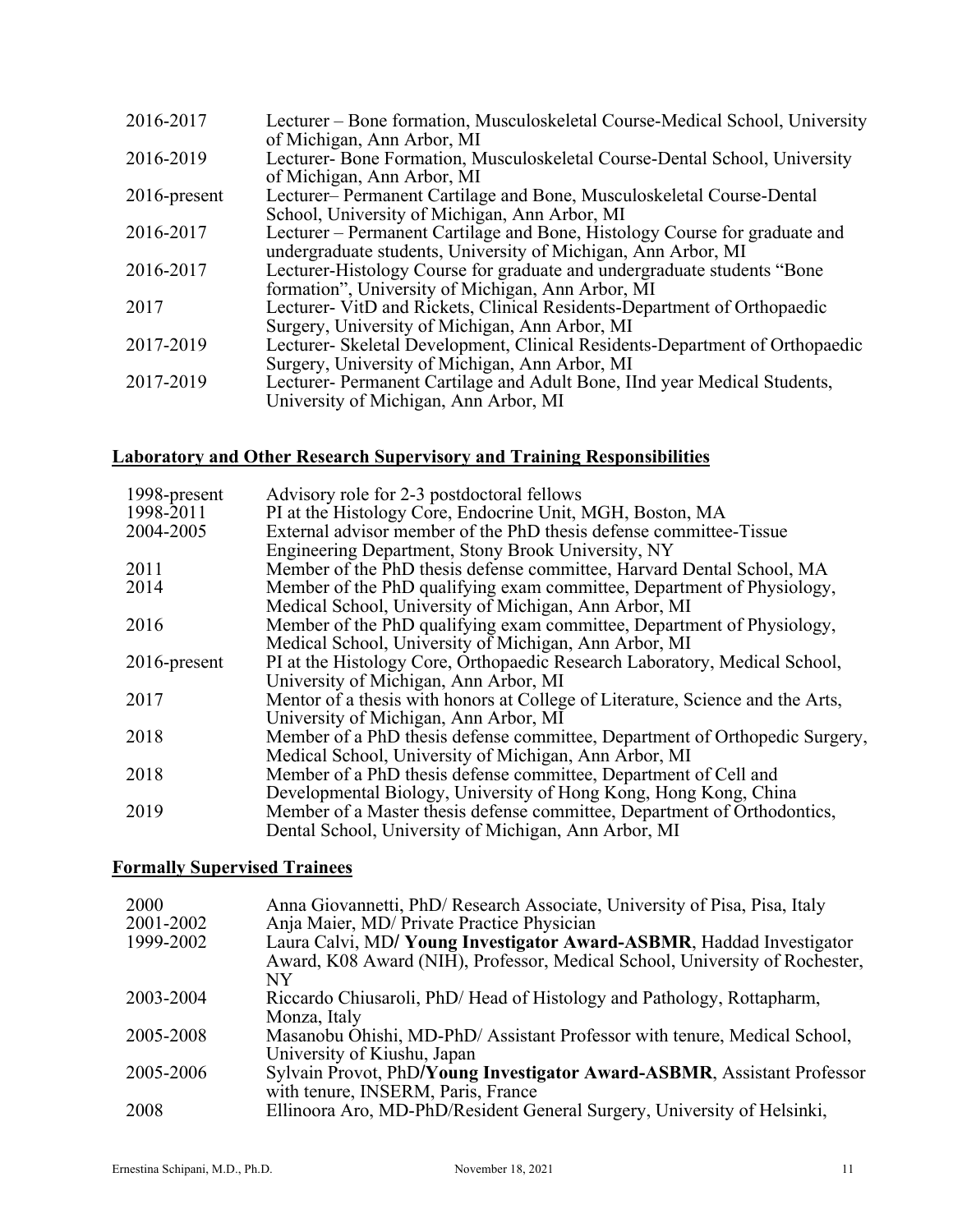|           | Finland                                                                  |
|-----------|--------------------------------------------------------------------------|
| 2008-2011 | Richa Khatri, MD/ Resident General Surgery, Western Michigan University, |
|           | Kalamazoo, MI                                                            |
| 2009-2010 | Wanida Ono, DDS-PhD/Associate Professor, Dental School, University of    |
|           | Texas, Houston, TX                                                       |
| 2009-2010 | Elisa Araldi, PhD/ Assistant Professor, ETH Zurich, Zurich, Switzerland  |
| 2010-2011 | Erinn Rankin, PhD/ Assistant Professor, Radiation Oncology, Stanford, CA |
| 2011-2015 | Laura Mangiavini, MD/Associate Professor, University of San Raffaele,    |
|           | Milano, Italy                                                            |
| 2015-2017 | Kavitha Ranganathan, MD/Young Investigator Award-ASBMR, Resident         |
|           | General Surgery, University of Michigan Medical School, Ann Arbor, MI    |
| 2015-2018 | Angela Yao, PhD/Young Investigator Award-ASBMR, Assistant Professor,     |
|           | University of Science and Technology, Shenzen, China                     |
| 2012-2020 | Christophe Merceron, PhD/Young Investigator Award-ASBMR, Research        |
|           | Investigator, Medical School, University of Michigan, Ann Arbor, MI      |
|           |                                                                          |

## **Local and Regional Presentations and Lectures**

| 1993 | The human PTH/PTH receptor from cloning to human diseases, Endocrine<br>Division Lectures Massachusetts General Hospital, Boston, MA                                                                 |
|------|------------------------------------------------------------------------------------------------------------------------------------------------------------------------------------------------------|
| 1993 | The PTH/PTHrP receptor in Pseudohypoparathyrioidism, Pediatric Department                                                                                                                            |
| 1995 | Lectures Massachusetts General Hospital, Boston, MA<br>The PTH/PTHrP receptor in Jansen Metaphyseal Chondrodysplasia, Pediatric<br>Endocrine Grand Rounds Massachusetts General Hospital, Boston, MA |
| 2004 | Jansen's PTH/PTHrP receptors in bone growth and remodeling, Endocrine Grand<br>Rounds Massachusetts General Hospital, Boston, MA                                                                     |
| 2004 | Jansen's PTH/PTHrP receptors in bone growth and remodeling, Endocrine Grand<br>Rounds Brigham and Women's Hospital, Boston, MA                                                                       |
| 2004 | Hypoxia, HIF-1 alpha and VHL in endochondral bone development, Grand<br>Round-Harvard Dental School, Boston, MA                                                                                      |
| 2005 | Hypoxia and HIF-1 alpha in growth plate development, Orthopaedic Research<br>Seminar Series 2004-2005 Children's Hospital, Boston, MA                                                                |
| 2006 | Constitutively active PTH/PTHrP receptors in bone stromal cells, 4th Symposium<br>on Membrane Biology, Massachusetts General Hospital, Boston, MA                                                    |
| 2012 | Hypoxia Signaling Pathway in Development and in Differentiation, Tumor<br>Microenvironment Seminar Series-Cancer Center-IU School of Medicine,<br>Indianapolis, IN                                   |
| 2012 | HIFs and VHL in cartilage, bone and hematopoiesis, Bone Seminar Series, IU<br>School of Medicine, Indianapolis, IN                                                                                   |
| 2013 | Hypoxia signaling pathways in organogenesis. MSK Seminar Series, October 9,<br>University of Michigan, Ann Arbor, MI (Seminar)                                                                       |
| 2013 | Hypoxia signaling pathways in cartilage, bone and hematopoiesis: an update.<br>Endocrine Seminar Series, November 1, University of Michigan, Ann Arbor, MI<br>(Seminar).                             |
| 2014 | HIFs and VHL in cartilage and bone development. Orthopaedic Surgery Grand<br>Rounds, February 11, University of Michigan, Ann Arbor, MI (Seminar)                                                    |
| 2014 | Hypoxia signaling pathways in development and differentiation. Seminar Series,<br>December 9, Nephrology Division, University of Michigan, Ann Arbor, MI<br>(Seminar)                                |
| 2015 | Hypoxia signaling pathways in development and differentiation. Seminar Series,<br>January 15, Division of Hematology Oncology, University of Michigan, Ann<br>Arbor, MI (Seminar)                    |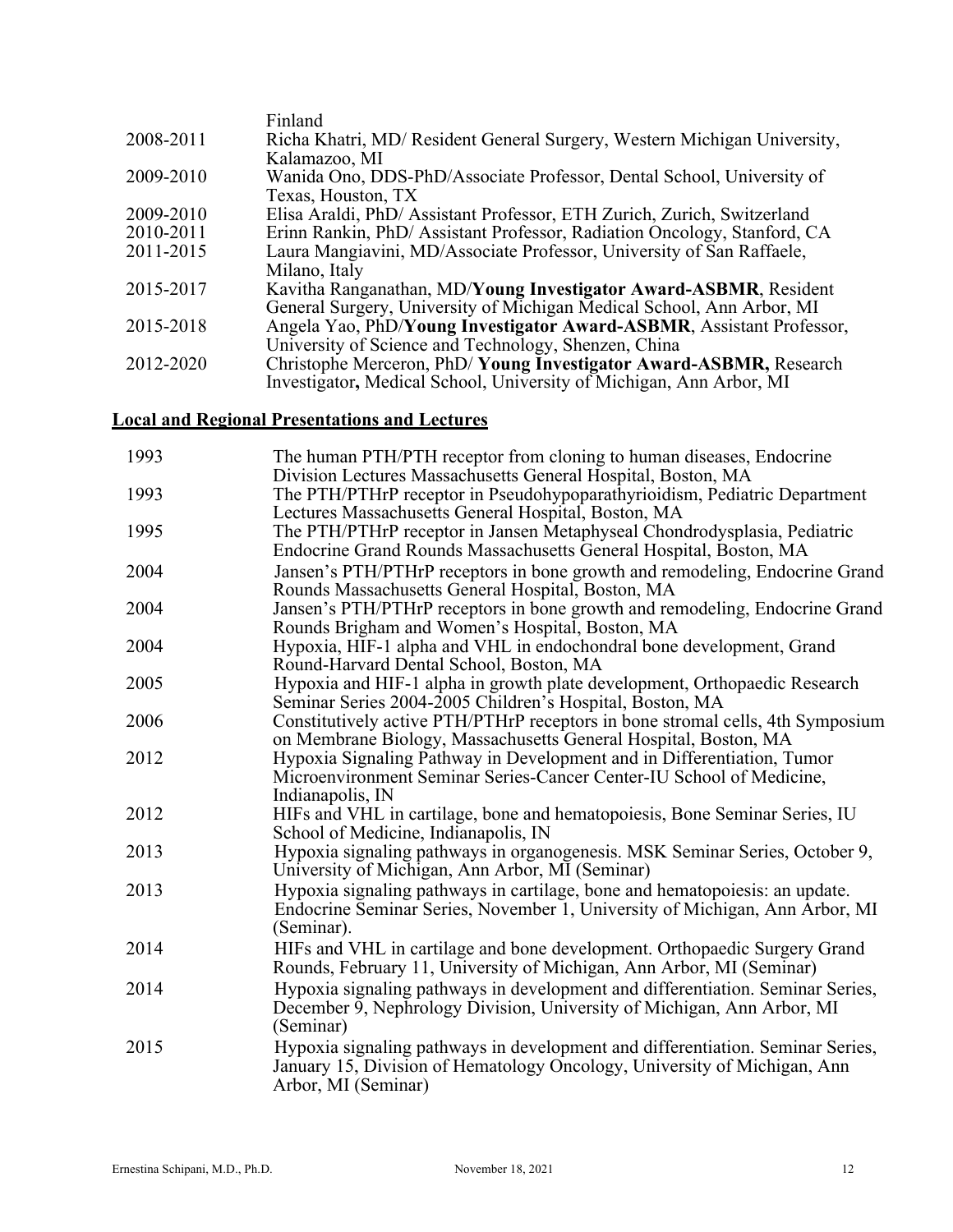| 2015 | Hypoxia signaling pathways in development of the nucleus pulposus.<br>April 27, The Frederick J. Fisher Pediatric Orthopaedic Lectureship, University<br>of Michigan, Ann Arbor, MI (Invited Talk)                                        |
|------|-------------------------------------------------------------------------------------------------------------------------------------------------------------------------------------------------------------------------------------------|
| 2016 | Role of HIF-1a in spine development.<br>April 25, The Frederick J. Fisher Pediatric Orthopaedic Lectureship, University<br>of Michigan, Ann Arbor, MI (Invited Talk)                                                                      |
| 2016 | HIFs and the osteogenesis-angiogenesis coupling.<br>May 6, T32 Training Grant Seminar Series, Plastic Surgery University of<br>Michigan, Ann Arbor, MI (Seminar)                                                                          |
| 2017 | Impairment of mitochondrial respiration promotes survival of hypoxic<br>chondrocytes. March 3rd, Endocrine Grand Round, Department of Medicine-<br>Endocrinology, School of Medicine, University of Michigan, Ann Arbor, MI<br>(Seminar)  |
| 2017 | Impairment of mitochondrial respiration promotes survival of hypoxic<br>chondrocytes. "Brown Bag" Seminar Series, Department of Cell and<br>Developmental Biology, School of Medicine, University of Michigan, Ann<br>Arbor, MI (Seminar) |
| 2107 | Choke to start the engine: how impairment of mitochondrial function can improve<br>survival of hypoxic cells in vivo. Department of Physiology School of Medicine,<br>University of Michigan, Ann Arbor, MI (Seminar)                     |
| 2018 | Enhancing mitochondrial respiration causes severe intracellular hypoxia and<br>death of hypoxic cells. Brown Bag" Seminar Series, Department of Cell and<br>Developmental Biology, School of Medicine, University of Michigan, Ann        |
| 2019 | Arbor, MI (Seminar)<br>Hypoxia, HIFs and mitochondria in skeletal development. Brown Bag" Seminar<br>Series, Department of Cell and Developmental Biology, School of Medicine,                                                            |
| 2021 | University of Michigan, Ann Arbor, MI (Seminar)<br>Hypoxia and mitochondria in skeletal development an somitogenesis, IRM<br>seminar, Perelman School of Medicine, University of Pennsylvania, Philadelphia,<br>PA (Seminar)              |

# **Committee, Organizational, and Volunteer Services**

## **Local**

| 2004-2005              | ECOR Subcommittee for Review of Research Proposals, Massachusetts<br>General Hospital, Boston, MA                                                                         |
|------------------------|---------------------------------------------------------------------------------------------------------------------------------------------------------------------------|
| 2000-2010              | SRAC, Massachusetts General Hospital, Boston, MA                                                                                                                          |
| 2014-2015              | RO1 Boot Camp, UMICH, Ann Arbor, MI                                                                                                                                       |
| 2014-present:          | RAC Committee, Department of Orthopedics, Medical School, University of<br>Michigan, Ann Arbor, MI                                                                        |
| 2014-2015              | LAUNCH Committee, Dental School, University of Michigan, Ann Arbor, MI                                                                                                    |
| $2015$ -present:       | BioArtography Committee, Department of Cell and Developmental Biology,<br>Medical School, University of Michigan, Ann Arbor, MI                                           |
| 2015-2016              | Award Nominating Committee, Department of Cell and Developmental<br>Biology, Medical School, University of Michigan, Ann Arbor, MI                                        |
| 2015-2016              | Graduate Students Admissions Committee, Department of Cell and<br>Developmental Biology, Medical School, University of Michigan, Ann Arbor,<br>MI                         |
| 2016-2017<br>2017-2108 | LAUNCH Committee, Dental School, University of Michigan, Ann Arbor, MI<br>Search Committee for Faculty Positions, Dental School, University of<br>Michigan, Ann Arbor, MI |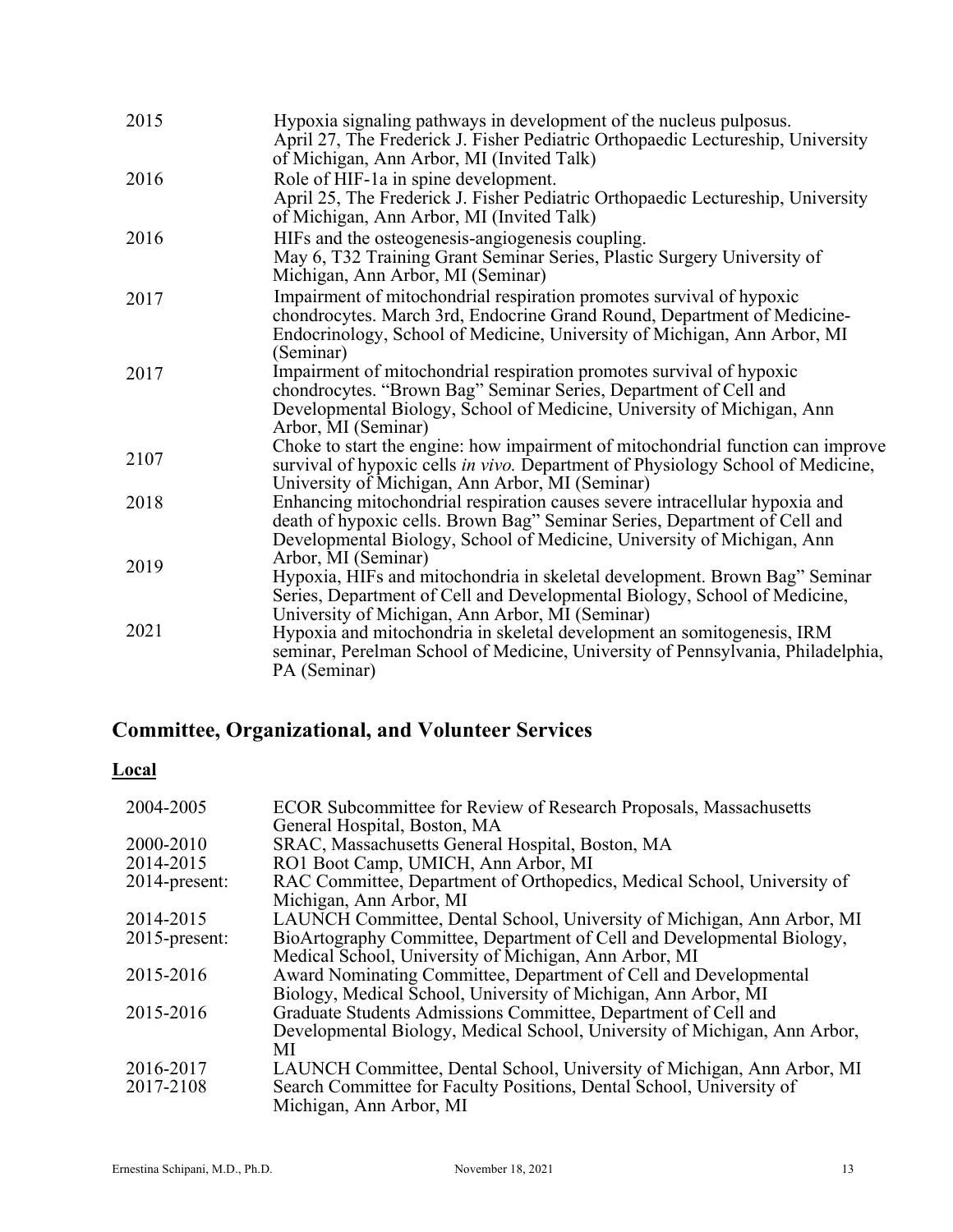| 2018      | Committee for abstract selection, Annual Symposium, Department of -<br>Medicine; University of Michigan, Ann Arbor, MI                      |
|-----------|---------------------------------------------------------------------------------------------------------------------------------------------|
| 2019-2020 | Search Committee for Faculty Positions, Department of Cell and<br>Developmental Biology, Medical School, University of Michigan, Ann Arbor, |
| 2019-2020 | МI<br>Search Committee for Faculty Positions, Dental School, University of<br>Michigan, Ann Arbor, MI                                       |

# **National and International Committees**

| Scientific Committee for the 4 <sup>th</sup> International Symposium on Endocrinology<br>under 35 |
|---------------------------------------------------------------------------------------------------|
| Scientific Committee for IBMS Davos, Workshop: Bone Biology &                                     |
| Therapeutics, International Bone of Mineral Society                                               |
| Member IBMS Council, International Bone Mineral Society                                           |
| Scientific Committee IBMS meeting 2011, International Bone of Mineral                             |
| Society                                                                                           |
| Scientific Committee Parathyroids 2010                                                            |
| Discussion Leader, Gordon Conference on Cartilage Biology and Pathology,                          |
| March 6-11, 201, Ventura, CA                                                                      |
| Member Nominating Committee, International Bone Mineral Society                                   |
| Discussion Leader, Gordon Conference on Cartilage Biology and Pathology,                          |
| April 7-11, 2013, Les Diablerets, Switzerland                                                     |
| Board Member of the Osteobiology Association                                                      |
| Discussion Leader, Gordon Conference on Cartilage Biology and Pathology,                          |
| March 22-27, 2015, Galveston, TX                                                                  |
| <b>ASBMR</b> Organizing Committee                                                                 |
| <b>ASBMR Education and Membership Committee</b>                                                   |
| <b>ASBMR Annual Meeting Program Advisory Committee</b>                                            |
| <b>ASBMR</b> Council                                                                              |
| <b>ASBMR Council Liason Women Committee</b>                                                       |
| <b>ASBMR Council Liason Development Committee</b>                                                 |
| <b>ASBMR Nominating Committee</b>                                                                 |
| <b>ASBMR Council Liason Publications Committee</b>                                                |
| <b>ASBMR Annual Meeting Advisory Committee</b>                                                    |
| <b>ASBMR Publication Committee</b>                                                                |
|                                                                                                   |

# **Visiting Professorships, Seminars, and Extramural Invited Presentations**

# **National**

| 1992        | The human PTH/PTH receptor: from cloning to human diseases.                |
|-------------|----------------------------------------------------------------------------|
|             | Molecular Pathophysiology Branch, NIH, Bethesda, MD (Seminar)              |
| 1999        | Constitutively active PTH/PTHrP receptors: in vitro studies.               |
|             | ASBMR, Workshop on structure function of the PTH/PTHrP receptor St. Louis, |
|             | MO (Seminar)                                                               |
| 1999        | The PTH/PTHrP receptor in endochondral bone development.                   |
|             | American Society of Nephrology, Miami, FL (Lecture)                        |
| 2000        | Jansen PTH/PTHrP receptor in bone development.                             |
|             | Endocrine Grand Rounds, NIH, Bethesda, MD (Visiting Professor)             |
| 2000        | The PTH/PTHrP receptor in endochondral bone development.                   |
|             | American Society of Pediatric Nephrology, Boston, MA (Lecture)             |
| <b>2000</b> | Jansen PTH/PTHrP receptor in bone development.                             |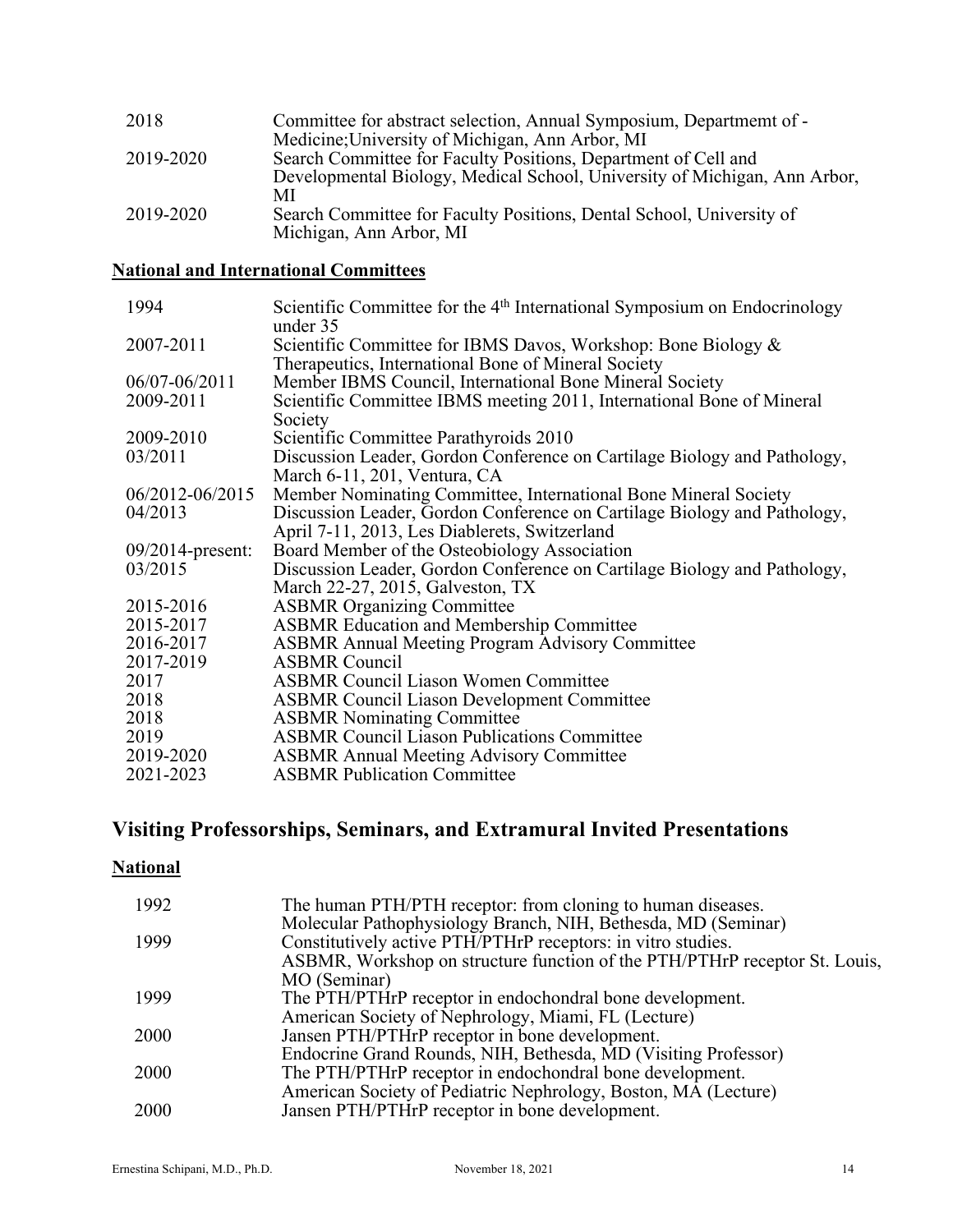|      | Molecular Medicine Seminar Series, April 17, University of Connecticut Health<br>Center, CT (Visiting Professor)                              |
|------|-----------------------------------------------------------------------------------------------------------------------------------------------|
| 2002 | The role of HIF-1 alpha and VHL in endochondral bone development.<br>American Society for Matrix Biology, November 6-9, Houston, TX (Lecture) |
| 2002 | Hypoxia and HIF-1alpha in endochondral bone development.                                                                                      |
| 2003 | Endocrine Grand Rounds, Yale University, New Haven, CT (Visiting Professor)<br>Molecular mechanisms of endochondral bone development.         |
|      | HSS-Cornell University, New York, NY (Visiting Professor)                                                                                     |
| 2003 | Hypoxia and HIF-1 alpha in endochondral bone development.                                                                                     |
|      | Amgen, Thousand Oaks, CA (Visiting Scientist)                                                                                                 |
| 2004 | Hypoxia and HIF-1alpha in chondrogenesis                                                                                                      |
|      | Keystone Symposium on "Biology of Hypoxia: The role of oxygen sensing in                                                                      |
|      | development, normal function and disease (D3)", March 25-30, Steamboat Spring                                                                 |
|      | Colorado (Lecturer) Meeting Review in Genes and Dev., 2004, 18:2183-2194.                                                                     |
| 2005 | Hypoxia and HIF-1 alpha in endochondral bone development.                                                                                     |
|      | Departmental Research Seminar Series, Department of Pathology, UAB,                                                                           |
|      | Birmingham, AL (Visiting Professor)                                                                                                           |
| 2005 | Role of hypoxia and HIF-1alpha in chondrogenesis.                                                                                             |
|      | Orthopaedic Research Seminar Series, March 23, Washington University, St. Louis,                                                              |
|      | <b>MO</b> (Visiting Professor)                                                                                                                |
| 2005 | Hypoxia and HIF-1 alpha in endochondral bone development.                                                                                     |
|      | Endocrine Grand Rounds, NIH, Bethesda, MD (Visiting Professor)                                                                                |
| 2005 | Molecular mechanisms of endochondral bone development.                                                                                        |
|      | Cedars Sinai UCLA, Los Angeles, CA (Visiting Professor)                                                                                       |
| 2005 | Hypoxia and HIF-1 alpha in chondrogenesis                                                                                                     |
| 2005 | UC Davis, Sacramento, CA (Visiting Professor)                                                                                                 |
|      | Hypoxia and HIF-1 alpha in chondrogenesis<br>NYAS Conference Skeletal Development and Remodeling, May 18-21, New York,                        |
|      | NY (Seminar)                                                                                                                                  |
| 2006 | PTH and the PTH/PTHrP receptor in bone stromal cells.                                                                                         |
|      | UC Davis, Sacramento, CA (Visiting Professor)                                                                                                 |
| 2006 | Molecular mechanisms of endochondral bone development: a transgenic approach.                                                                 |
|      | UC Davis, Sacramento, CA (Visiting Professor)                                                                                                 |
| 2006 | Hypoxia and HIF-1alpha in chondrogenesis.                                                                                                     |
|      | Mesenchymal Stem Cell Biology: a Symposium, March 17, UCSF, San Francisco,                                                                    |
|      | CA (Seminar)                                                                                                                                  |
| 2006 | Hypoxia and HIF-1 alpha in chondrogenesis.                                                                                                    |
|      | Workshop on Growth Plate, June 11-15, Portland, OR (Seminar)                                                                                  |
| 2007 | Growth plate development and hypoxia.                                                                                                         |
|      | Meet the Professors, ASBMR, September 16-19, Honolulu (Seminar)                                                                               |
| 2007 | Hypoxia and HIF-1 alpha in chondrogenesis.                                                                                                    |
|      | Orthopaedic Grand Rounds, Thomas Jefferson University, Philadelphia, PA                                                                       |
|      | (Visiting Professor)                                                                                                                          |
| 2008 | The fetal growth place: a developmental model of cellular adaptation to hypoxia.                                                              |
|      | Children Memorial Hospital, Northwestern University, June 20, Chicago, IL                                                                     |
|      | (Visiting Professor)                                                                                                                          |
| 2008 | The fetal growth plate: a developmental model of cellular adaptation to hypoxia.                                                              |
|      | Department of Biochemistry, NJMC, Newark, NJ (Visiting Professor)                                                                             |
| 2009 | Analysis of bone marrow stroma: lessons from mutant.<br>Endocrine Grand Rounds, Yale University, New Haven, CT (Visiting Professor)           |
| 2009 | Hypoxia and HIFs in chondrogenesis.                                                                                                           |
|      | FASEB Meeting, April 18-22, New Orleans, LA (Lecture)                                                                                         |
| 2009 | Hypoxia-dependent collagen modifications in limb bud development.                                                                             |
|      |                                                                                                                                               |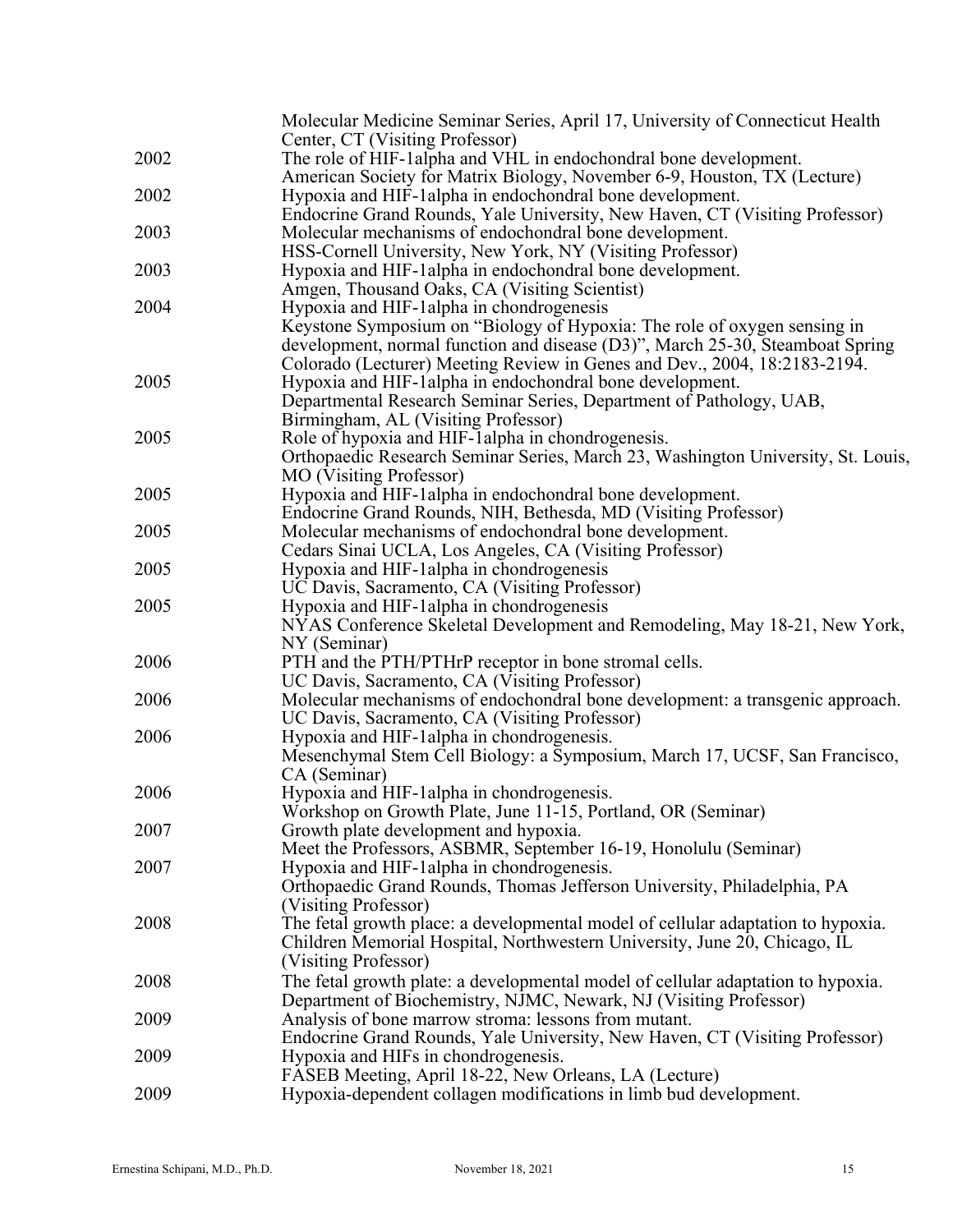|      | NYAS Conference Skeletal Biology and Medicine, April 29-May 2, New York, NY<br>(Seminar) |
|------|------------------------------------------------------------------------------------------|
| 2010 | Dual action of pVHL in limb bud mesenchyme.                                              |
|      | Keystone Symposia-hypoxia: Molecular Mechanisms of Oxygen Sensing and                    |
|      | Response Pathways, January 19-24, Keystone, CO (Invited Short Talk)                      |
| 2010 | Oxygen sensing in cartilage and bone development.                                        |
|      | ASBMR, October 15-19, Toronto, Canada (Lecture)                                          |
| 2010 | Oxygen sensing in cartilage and bone development.                                        |
|      | Rolanette and Berdon Lawrence Bone Disease Program of Texas Seminar Series.              |
|      | December 3, Houston, TX (Visiting Professor)                                             |
| 2012 | HIFs and VHL in cartilage, bone and hematopoiesis.                                       |
|      | Louis V. Avioli Seminar Series, April 20, St. Louis, MO (Visiting Professor)             |
| 2012 | Fibrocytes and marrow fibrosis.                                                          |
|      | Meet-the-Professors, ASBMR, October 12-15, Minneapolis, MN (Invited Seminar)             |
| 2012 | HIFs and VHL in cartilage, bone and hematopoiesis.                                       |
|      | October 12, Department of Medicine, UMI School of Medicine, Ann Arbor, MI                |
|      | (Visiting Professor)                                                                     |
| 2012 | VHL in organogenesis.                                                                    |
|      | 4 <sup>th</sup> International Research Conference on Multiple Hereditary Exostoses, The  |
|      | Children's Hospital of Philadelphia Research Institute, November 1-4,                    |
|      | Philadelphia, PA (Seminar)                                                               |
| 2012 | HIFs and VHL in cartilage, bone and hematopoiesis.                                       |
|      | November 15, Department of Chemical Engineering, USC, Columbia, SC (Visiting             |
|      | Professor)                                                                               |
| 2012 | HIFs and VHL in cartilage, bone and hematopoiesis.                                       |
|      | December 6, Institute for Reproductive Health and Regenerative Medicine,                 |
|      | Department of Pathology, KUMC, Kansas City, KS (Visiting Professor)                      |
| 2013 | Hypoxia signaling pathways in cartilage, bone and hematopoiesis: an update.              |
|      | Endocrine Seminar Series, November 1, University of Michigan, Ann Arbor, MI              |
|      | (Seminar)                                                                                |
| 2013 | Hypoxia signaling pathways in cartilage and development and homeostasis.                 |
|      | December 6, Lerner Institute, Cleveland Clinic, Cleveland, OH (Seminar)                  |
| 2015 | HIFs and VHL in cartilage and bone development: a role for angiogenesis.                 |
|      | April 20, University of Delaware, Newark, DE (Seminar)                                   |
| 2017 | Choke to start the engine: how impairment of mitochondrial function can improve          |
|      | survival of hypoxic cells in vivo. April 21, Medical School-Yale University, New         |
|      | Heaven, CT (Lecture)                                                                     |
| 2018 | Enhancing mitochondrial respiration causes severe intracellular hypoxia and death        |
|      | of hypoxic cells. February 14, National Cancer Institute, NIH, Bethesda, MD              |
|      | (Lecture)                                                                                |
| 2018 | Suppressing mitochondrial respiration is critical for hypoxia tolerance in the fetal     |
|      | growth plate. July 13, University of Little Rock, Little Rock, AR (Lecture)              |
| 2021 | Hypoxia and mitochondria in skeletal development. March 3 <sup>rd</sup> , University of  |
|      | Colorado, Denver, CO (Mack Clayton Lecture)                                              |
| 2021 | Hypoxia and mitochondria in skeletal development. March 25 <sup>th</sup> , UCSF, San     |
|      | Francisco, CA (Lecture)                                                                  |

# **International**

| 1991 | Cloning of the human PTH/PTHrP receptor. Istituto di Endocrinologia, Universita |
|------|---------------------------------------------------------------------------------|
|      | di Pisa, Italy                                                                  |
| 1994 | The human PTH/PTH receptor: from cloning to human diseases. International       |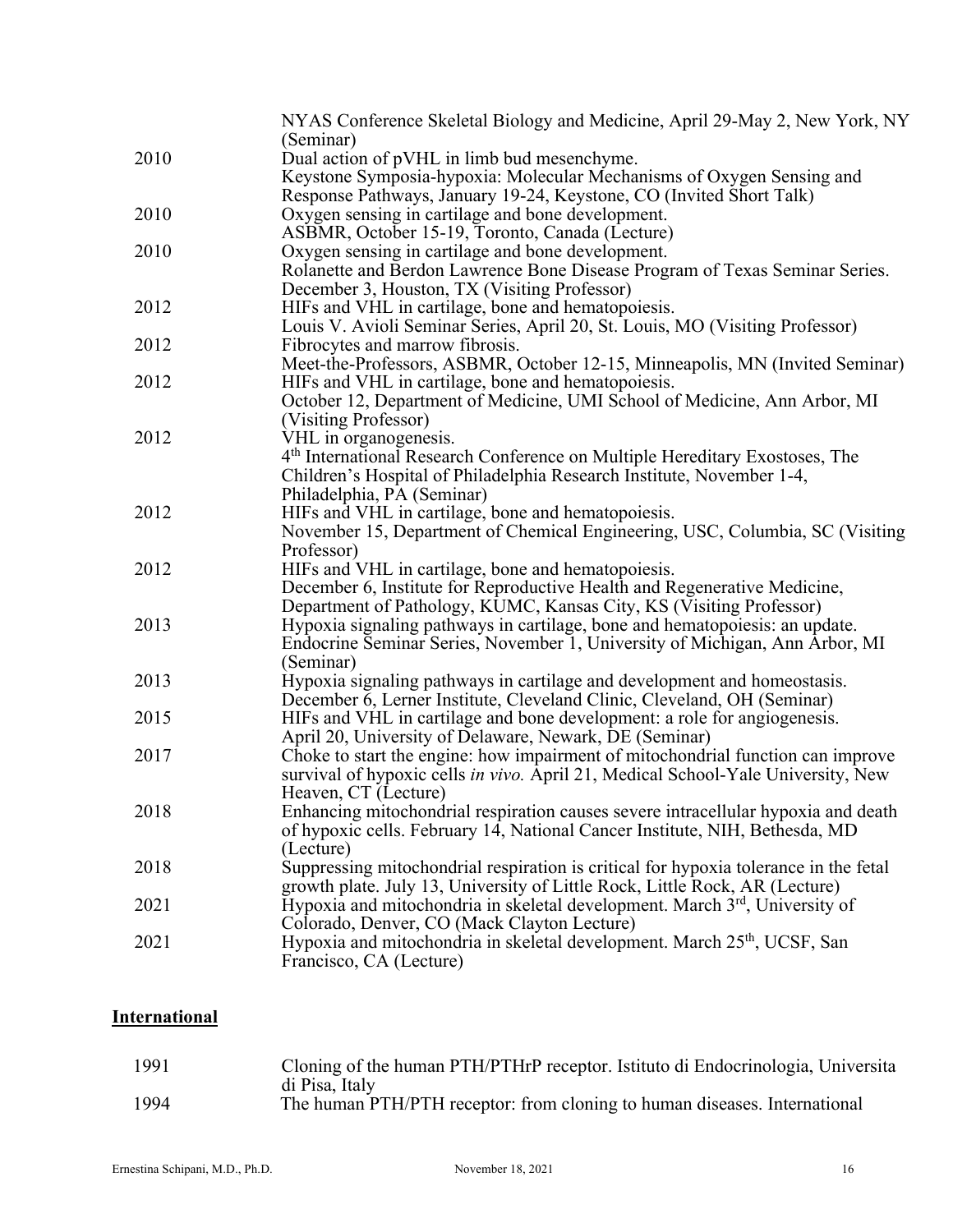| 1997 | Symposium on "Endocrinology under 35" Rome, Italy<br>The PTH/PTHrP receptor in Jansen Metaphyseal Chondrodysplasia. Deutsche |
|------|------------------------------------------------------------------------------------------------------------------------------|
|      | Gesellschaft Für Endokrinologie, May 6-8, Lübeck, Germany                                                                    |
| 1998 | Constitutively active PTH/PTHrP receptors: in vivo and in vitro studies. Séminar                                             |
|      | des Chaire de Communications Cellulaires (Pr. J-P. Changeux) et de Médecine                                                  |
|      | Expérimentale (Pr. P. Corvol) du Collége de France, February 26-27, Paris, France                                            |
| 1999 | The PTH/PTHrP receptor in endochondral bone development. Workshop on                                                         |
|      | Osteobiology, June 3-6, Gallipoli, Italy                                                                                     |
| 2000 | Jansen PTH/PTHrP receptor in bone development. Workshop on Osteobiology,                                                     |
|      | Wurzburg, Germany                                                                                                            |
| 2003 | The PTH/PTHrP receptor in bone growth and remodeling. 30 <sup>th</sup> European                                              |
|      | Symposium on Calcified Tissues (ECTS), May 8-12, Rome, Italy                                                                 |
| 2003 | Hypoxia and HIF-1 alpha in endochondral bone development. 1st Joint Meeting                                                  |
|      | IBMS/JBMS, June 3-7, Osaka, Japan                                                                                            |
| 2005 | Hypoxia and HIF-1alpha in chondrogenesis. Gordon Conference on Cartilage, June                                               |
|      | 5-8, Il Ciocco, Italy                                                                                                        |
| 2005 | Hypoxia and HIF-1alpha in chondrogenesis. Gordon Conference on Bone and                                                      |
|      | Teeth, July 10-15, The University of New England, Maine, USA                                                                 |
| 2006 | Hypoxia and HIF-1alpha in chondrogenesis. $20Th$ International Meeting of                                                    |
|      | Biochemistry and Molecular Biology, June 19-23, Kyoto, Japan                                                                 |
| 2006 | Hypoxia and HIF-1 alpha in chondrogenesis. Research Symposium Developmental                                                  |
|      | Biology in Orthopaedics, October 26-28, Toronto, Canada                                                                      |
| 2008 | HIF-1alpha and chondrocytes: a tale of paradoxes. Shriners Hospital for Children-                                            |
|      | McGill University, May 28, Montreal, Canada                                                                                  |
| 2009 | PTH and bone marrow stroma. The 3 <sup>rd</sup> meeting of Bone and Cartilage Frontier,                                      |
|      | Tokyo, Japan                                                                                                                 |
| 2010 | PTH and stem cells. Parathyroids 2010, February 11-13, Pisa, Italy                                                           |
| 2011 | HIFs and VHL in cartilage: a tale of paradoxes. Gordon Conference on Cartilage                                               |
|      | Biology and Pathology, March 6-11, Ventura, CA, USA                                                                          |
| 2011 | Hypoxia signaling pathway in cartilage, bone and hematopoiesis. 3rd Joint Meeting                                            |
|      | IBMS/ECTS Athens, May 7-11, Greece                                                                                           |
| 2012 | Hypoxia signaling pathway in cartilage, bone and hematopoiesis                                                               |
|      | Hypoxia 2012, April 4-5, Nantes, France                                                                                      |
| 2013 | Hypoxia signaling pathway in organogenesis. Dealing with Hypoxia: Regulatory                                                 |
|      | Aspects in Cells, Tissues and Organisms, June 8-12, Oulu, Finland                                                            |
| 2013 | HIF-lalpha is essential for the development of the nucleus pulposus.                                                         |
|      | Second International Research Meeting, "New Horizons in Intervertebral Disc                                                  |
|      | Research," November 6-8, Philadelphia, PA, USA                                                                               |
| 2015 | Fibrosis and HIF-1 alpha-dependent tumors of the soft tissue upon loss of VHL in                                             |
|      | mesenchymal progenitors. The Tumor Microenvironment: 14 <sup>th</sup> International                                          |
|      | Workshop, August 27-29, Vancouver, British Columbia, Canada                                                                  |
| 2016 | HIFs and the osteogenesis-angiogenesis coupling. Advances in Mineral                                                         |
|      | Metabolism: International Workshop, March 27-31, Snowmass, CO, USA                                                           |
| 2016 | Hypoxia signaling pathways in bone.                                                                                          |
|      | Meet-the-Professor, Advances in Mineral Metabolism: International Workshop,                                                  |
|      | March 27-31, Snowmass, CO, USA                                                                                               |
| 2016 | HIFs and hypoxia in joint health and disease. Tackling Joint Disease by                                                      |
|      | Understanding Crosstalk between Cartilage and Bone Research Symposium, April                                                 |
|      | 28-30, Rosemont, IL, USA                                                                                                     |
| 2017 | Impairment of mitochondrial respiration promotes survival of hypoxic cells. The                                              |
|      | Tumor Microenvironment: 15 <sup>th</sup> International Workshop, April 26-29, Miami                                          |
|      | Beach, FL, USA                                                                                                               |
| 2018 | Choke to start the engine: how the impairment of mitochondrial function enables                                              |
|      | survival of hypoxic chondrocytes in vivo. Gordon Conference on Bone and Teeth,                                               |
|      |                                                                                                                              |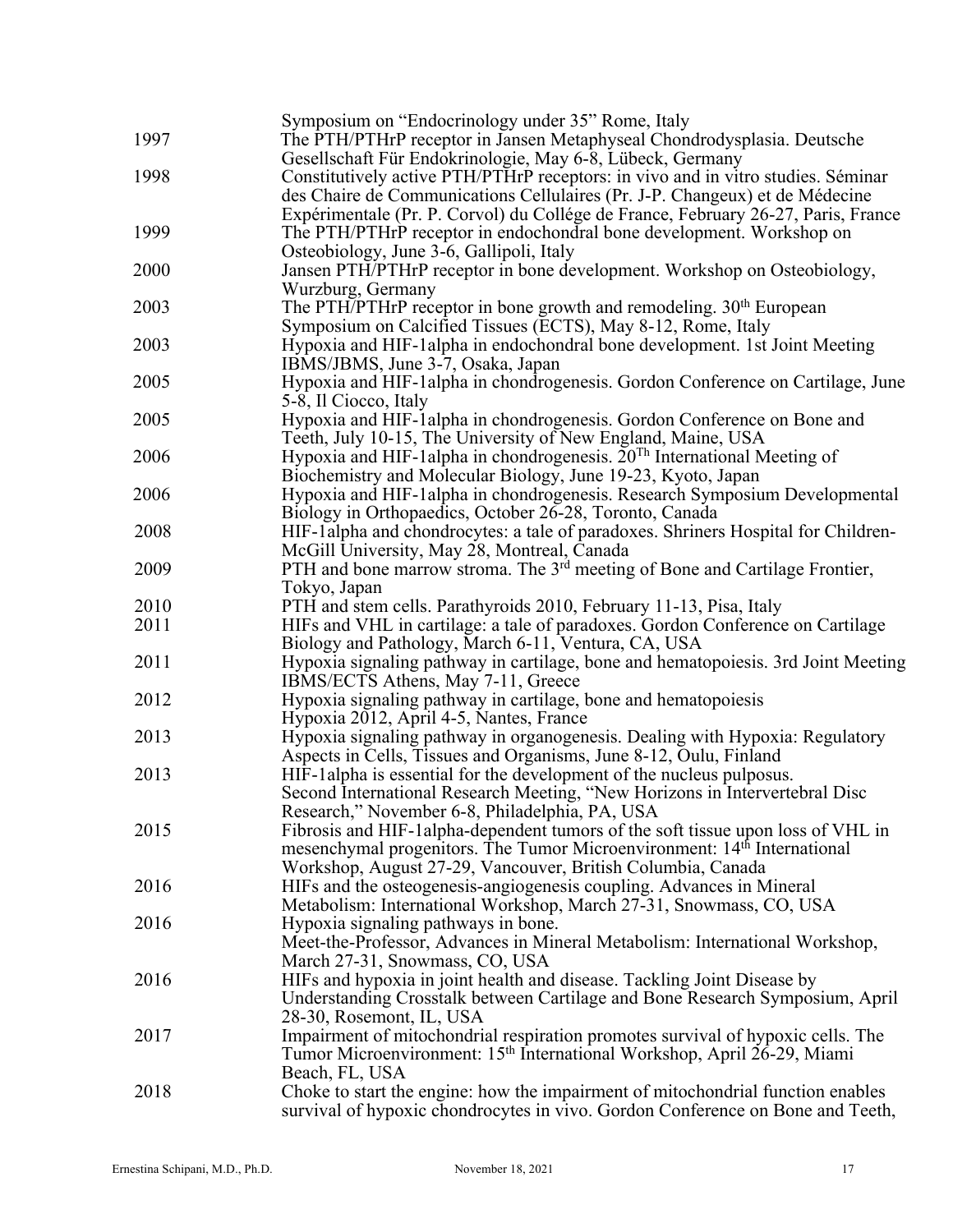|      | January 28-February 2, Galveston, TX, USA.                                                                                                                                                                            |
|------|-----------------------------------------------------------------------------------------------------------------------------------------------------------------------------------------------------------------------|
| 2018 | Growth plate development and closure from embryos to adult. AAOS/ORS The                                                                                                                                              |
|      | physis: Fundamental knowledge to a fantastic future through research. February 7-                                                                                                                                     |
|      | 9, Rosemont, IL, USA.                                                                                                                                                                                                 |
| 2018 | Impairment of mitochondrial respiration promotes survival of HIF-1 alpha deficient                                                                                                                                    |
|      | chondrocytes in vivo. Therapeutic targeting of hypoxia-sensitive                                                                                                                                                      |
|      | pathways, Keystone Symposia, April 10-14, Oxford, UK.                                                                                                                                                                 |
| 2018 | The hypoxia signaling pathway in skeletal development. First annual fibrodysplasia                                                                                                                                    |
|      | ossificans progressive (FOP) and traumatic heterotopic ossification (HO)                                                                                                                                              |
|      | symposium. September 21, University of Michigan, Ann Arbor, MI.                                                                                                                                                       |
| 2019 | Mitochondria and HIFs in skeletal development. Gordon Conference on Cartilage,                                                                                                                                        |
|      | March 17-22, Galveston, TX, USA.                                                                                                                                                                                      |
| 2019 | Suppressing mitochondrial respiration is critical for hypoxia tolerance in the fetal                                                                                                                                  |
|      | growth plate. The Tumor Microenvironment: 16 <sup>th</sup> International Workshop, June 13-                                                                                                                           |
|      |                                                                                                                                                                                                                       |
|      | 15, Miami Beach, FL, USA.                                                                                                                                                                                             |
| 2021 | Hypoxia and Mitochondria in skeletal development. ECTS, May 6-8, Digital                                                                                                                                              |
|      | Congress.                                                                                                                                                                                                             |
| 2021 | Choke to start the engine: how the impairment of mitochondrial function enables<br>survival of hypoxic chondrocytes. HYPOXYGEN Webinar "Effects of Hypoxia on<br>the biology of tumors and normal cells", October 20. |
|      |                                                                                                                                                                                                                       |

# **Patents**

Patent: 5,840,853 Date: Nov 24, 1998. Parathyroid Hormone receptor and DNA encoding the same receptor. I was member of the team who cloned the rat and opossum PTH/PTHrP receptor, and I then cloned the human homolog.

# **Bibliography**

### **Completed Publications in Scientific Journals: Peer-Reviewed**

- 1. Pacini F, Elisei R, Anelli S, Gasperini L, **Schipani E** (*I contributed to the analysis of the data*), Pinchera A. Circulating neuron-specific enolase in medullary thyroid cancer. **The International Journal of Biological Markers 1986**;1:85-88.
- 2. Vitti P, Chiovato L, Lopez G, Lombardi A, Santini F, Mammoli C, Bassi P, Gryczynska M, **Schipani E** *(I contributed to the analysis of the data)* Tosti-Balducci M, Fenzi GF, Pinchera A. Measurement of TSAb directly in serum using FRTL-5 cells. **J Endocrinol Invest 1988**; 11:313-317.
- 3. Marcocci C, Pacini F, Elisei R, **Schipani E** (*I contributed to the collection and analysis of the data*), Ceccarelli C, Miccoli P, Arganin M, Pinchera A. Clinical and biological behavior of bone metastases from differentiated thyroid carcinoma. **Surgery 1989**; 106:960-966.
- 4. Jüppner H, Abou-Samra AB, Uneno S, **Schipani E** *(I performed some of the key experiments and I contributed to the analysis of the data)*, Keutmann HT, Potts JT Jr, Segre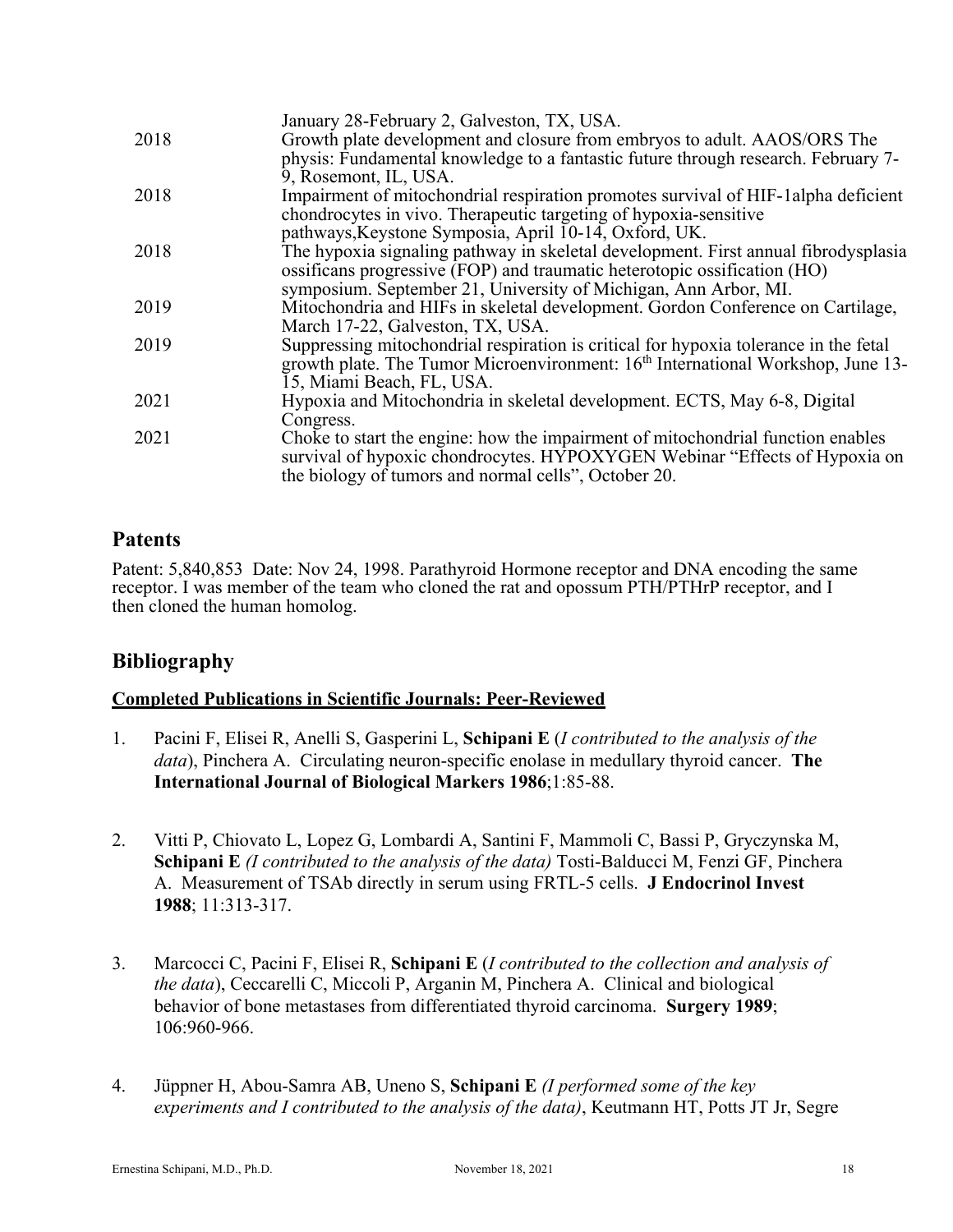GV. Properties of amino-terminal parathyroid hormone-related peptide modified at position 11-13. **Peptides 1990**; 11:1139-1142.

- 5. Jüppner H, Abou-Samra AB, Freeman M, Kong XF, **Schipani E** *(I performed numerous of the critical experiments that led to the cloning of the opossun PTH/PTHrP receptor cDNA)*, Richards J, Kolakowski LF, Hock F, Potts JT Jr, Kronenberg HM, Segre GV. A G proteinlinked receptor for parathyroid hormone and parathyroid hormone-related peptide**. Science 1991**; 254:1024-1026.
- 6. Abou-Samra AB, Jüppner H, Force T, Freeman M, Kong XF, **Schipani E** *(I performed some of the critical experiments that led to the cloning of the rat PTH/PTHrP receptor cDNA)*, Urena P, Richards J, Bonventre JV, Potts JT Jr, Kronenberg HM, Segre GV. Expression cloning of a common receptor for parathyroid hormone and parathyroid hormone-related peptide from rat osteoblast-like cells: A single receptor stimulates intracellular accumulation of both cAMP and inositol trisphosphates and increases intracellular free calcium. **Proc Natl Acad Sci USA 1992**; 89:2732-2736.
- 7. Hustmyer FG, **Schipani E** *(I contributed to the analysis of the data),* Peacock M. Bsml polymorphism at the parathyroid hormone receptor locus (PTHR) in three populations. **Hum Mol Genet 1993**; 2:1330.
- 8. **Schipani E**, Karga H, Karaplis AC, Potts JT Jr, Kronenberg HM, Segre GV, Abou-Samra AB, Jüppner H. Identical complementary deoxyribonucleic acids encode a human renal and bone parathyroid hormone (PTH)/PTH-related peptide receptor. **Endocrinology 1993**;132(5):2157-2165. *This paper was the first report of the cloning of the human PTH/PTHrP receptor.*
- 9. Fukayama S, **Schipani E** *(I contributed to the design of the study, to the analysis of the data and to the writing of the manuscript),* Jüppner H, Lanske B, Kronenberg HM, Abou-Samra AB, Bringhurst FR. Role of protein kinase-A in homologous down-regulation of parathyroid hormone (PTH)/PTH-related peptide receptor messenger ribonucleic acid in human osteoblast-like SaOS-2 cells. **Endocrinology 1994**; 134:1851-1858.
- 10. Jüppner H, **Schipani E** *(I performed numerous critical experiments, and I contributed to the design of the study and to the analysis of the data)*, Bringhurst FR, McClure I, Keutmann HT, Potts JT Jr., Kronenberg HM, Abou-Samra AB, Segre GV, Gardella TJ. The extracellular, amino-terminal region of the Parathyroid Hormone (PTH)/PTH-related peptide receptor determines the binding affinity for carboxyl-terminal fragments of PTH(1- 34). **Endocrinology 1994**; 134:879-884.
- 11. Kong XF, **Schipani E** *(I cloned and characterized the human gene encoding the PTH/PTHrP receptor)*, Lanske B, Joun H, Karperien M, Defize LHK, Jüppner H, Potts JT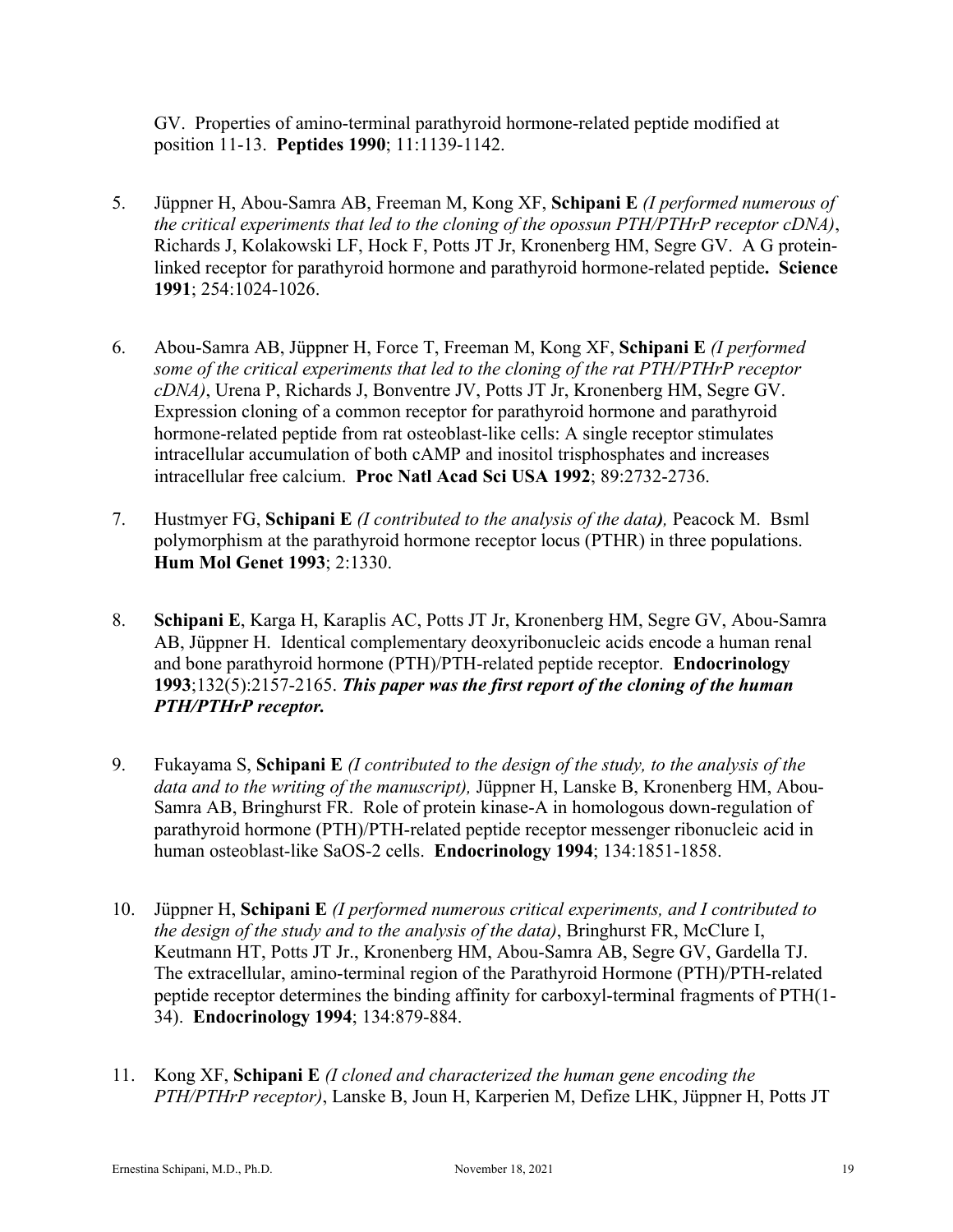Jr., Segre GV, Kronenberg HM, Abou-Samra A-B. The rat, mouse and human genes encoding the receptor for parathyroid hormone and parathyroid hormone-related peptide are highly homologous. **Biochem Biophys Res Commun 1994**;200:1290-1299.

- 12. Gelbert L, **Schipani E** *(I contributed to the analysis of the data and to the writing of the manuscript),* Jüppner H, Abou-Samra A-B, Segre GV, Naylor S, Drabkin H, White R, Heath H III. Chromosomal localization of the parathyroid hormone/parathyroid hormonerelated protein receptor gene to human chromosome 3p21.2-p24.2. **J Clin Endocrinol Metab 1994**; 79:1046-1048.
- 13. **Schipani E**, Hustmyer FG, Bergwitz C, Jüppner H. Polymorphism in exon M7 of the PTHR gene. **Hum Mol Gen 1994**; 3:1210.
- 14. **Schipani E**, Weinstein LS, Bergwitz C, Iida-Klein A, Kong XF, Stuhrmann M, Kruse K, Whyte MP, Murray T, Schmidtke J, van Dop C, Brickman AS, Crawford JD, Potts JT Jr., Kronenberg HM, Abou-Samra AB, Segre GV, Jüppner H. Pseudohypoparathyroidism type lb is not caused by mutations in the coding exons of the human parathyroid hormone (PTH)/PTH-related peptide receptor gene. **J Clin Endocrinol Metab 1995**; 80:1611-1621. *The study demonstrated that, differently from what had been for long time hypothesized, Pseudohypoparathyroidism type Ib, a rare endocrine disorder of calcium and phosphate homeostasis, is not caused by mutations in the PTH/PTHrP receptor gene. This finding prompted Dr. Harald Jueppner and Dr. Schipani to start a wide genome search that eventually led to identification of the Gsalpha gene as the gene critically involved in the pathogenesis of Pseudohypoparathyroidism type 1b (see below).*
- 15. **Schipani E**, Kruse K, Jüppner H. A constitutively active mutant PTH/PTHrP receptor in Jansen type metaphyseal chondrodysplasia. **Science 1995**;268:98-100. *This paper was the first report of mutant, constitutively active PTH/PTHrP receptor in Jansen's metaphyseal chondrodysplasia, a severe form of short-limbed dwarfism associated to hypercalcemia. This discovery defined the cause of a devastating human disease, and showed the PTH/PTHrP receptor is a crucial regulator of endochondral bone development. Jansen's metaphyseal chondrodysplasia has been one of the first examples in the literature of a human disease being caused by a constitutively active G-protein coupled receptor. The mutant PTH/PTHrP receptors identified in Jansen's metaphyseal chondrodysplasia have been valuable tools for in vitro structure-functions studies directed to investigate how this receptor couples to and activates G-proteins. More importantly, they have allowed the generation of transgenic mice that, in combination with knockout models, have defined the critical role of the PTH/PTHrP receptor in endochondral bone development.*
- 16. Orloff JJ, Kats Y, Urena P, **Schipani E** *(I contributed to the analysis of the data),* Vasavada R, Philbrick W, Behal A, Abou-Samra AB, Segre GV, Jüppner H. Further evidence for a novel receptor for amino-terminal parathyroid hormone-related protein on keratinocytes and squamous carcinoma cell lines. **Endocrinology 1995**; 136:3016-3023.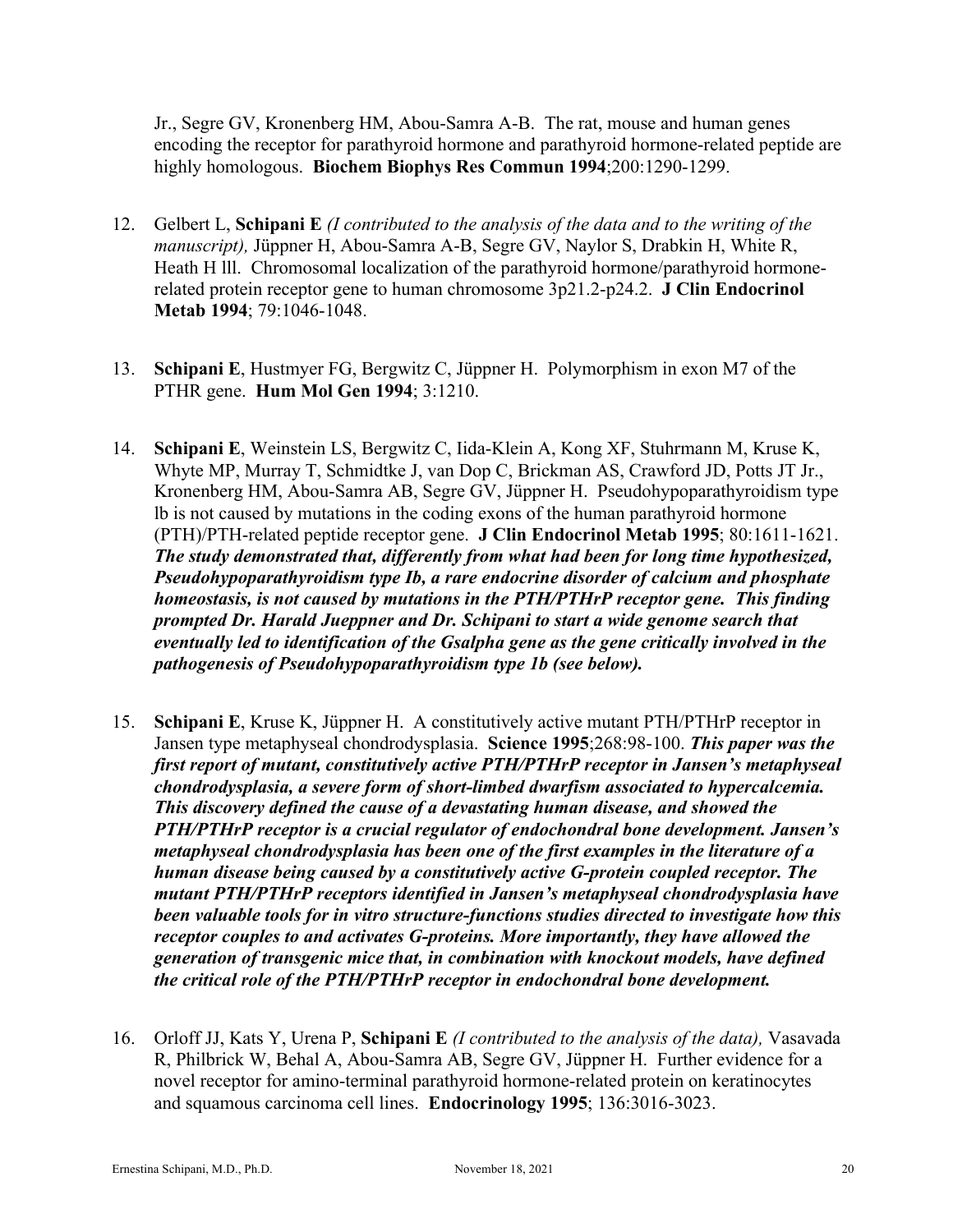- 17. Gardella TJ, Luck MD, Jensen GS, **Schipani** *E (I performed some of the key experiments and contributed to the analysis of the data)*, Potts JT, Jueppner H. Inverse agonism of amino-terminally truncated parathyroid hormone (PTH) and PTH-related peptide (PTHrP) analogs revealed with constitutively active mutant PTH/PTHrP receptors. **Endocrinology 1996**; 137:3936-3941.
- 18. Jüppner H, **Schipani E**. Receptors for parathyroid hormone and parathyroid hormonerelated peptide: from molecular cloning to definition of diseases. **Curr Opin Nephrol 1996**; 5:300-306.
- 19. **Schipani E**, Langman CB, Parfitt AM, Jensen GS, Kikuchi S, Kooh SW, Cole WG, Jueppner H. Constitutively activated receptors for parathyroid hormone and parathyroid hormone-related peptide in Jansen's metaphyseal chondrodysplasia. **N Engl J Med 1996**; 335:708-714.
- 20. Parfitt AM, **Schipani E** *(I contributed to the analysis of the data and to the writing of the manuscript)*, Rao DS, Kupin W, Han ZH, Jueppner H. Hypercalcemia due to constitutive activity of the Parathyroid Hormone (PTH)/PTH-related peptide receptor: Comparison with primary hyperparathyroidism. **J Clin Endocrinol Metab 1996**; 81:3584-3588.
- 21. **Schipani E**, Jensen GS, Pincus J, Nissenson RA, Gardella TJ, Jüppner H. Constitutive activation of the cyclic adenosine 3', 5'-monophosphate signaling pathway by parathyroid hormone (PTH)/PTH-related peptide receptors mutated at the two loci for Jansen's metaphyseal chondrodysplasia. **Mol Endocrinol 1997**; 11:851-858.
- 22. **Schipani E**, Lanske B, Hunzelman J, Luz A, Kovacs CS, Lee K, Pirro A, Kronenberg HM, Jüppner H. Targeted expression of constitutively active receptors for parathyroid hormone and parathyroid hormone-related peptide delays endochondral bone formation and rescues mice that lack parathyroid hormone-related peptide. **Proc Natl Acad Sci USA 1997**; 94:13689-13694. *This study reported the generation and characterization of the first transgenic mouse model in which a constitutively active PTH/PTHrP receptor was expressed in vivo. This model significantly contributed to the understanding of the role of PTHrP and its receptor in endochondral bone development.*
- 23. Jüppner H, **Schipani E (***I contributed to the design of the experiments, and I performed some of them***)**, Bastepe M, Cole DEC, Lawson ML, Mannstadt M, Hendy GN, Plotkin H, Koshiyama H, Koh T, Crawford JD, Olsen BR, Vikkula M. The gene responsible for pseudohypoparathyroidism type Ib is paternally imprinted and maps in four unrelated kindreds to chromosome 20q13.3. **Proc Natl Acad Sci USA 1998**; 95:11798-803. *The study was the first report of the genetic locus for Pseudohypoparathyroidism Ib a rare disorder of calcium and phosphate homeostasis. It was also the first demonstration that*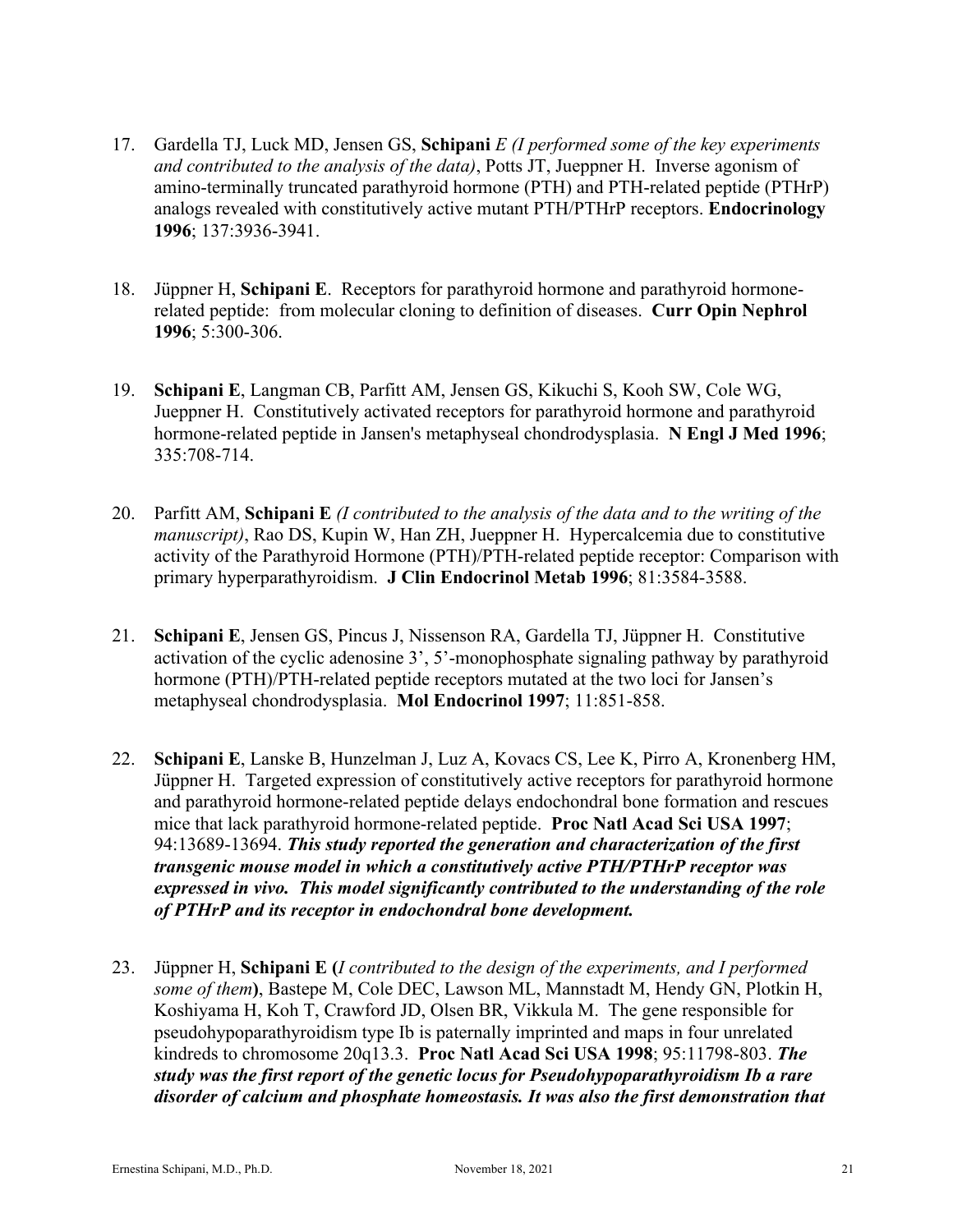*this disease is caused by a gene genetically imprinted. Future studies, which originated from this novel observation, demonstrated that deletions in the regulatory region of Gsalpha gene were the cause of Pseudohypoparathyroidism Ib.*

- 24. **Schipani E**, Langman C, Hunzelman J, Le Merrer M, Loke KY, Dillon MJ, Silve C, Jüppner H. A novel Parathyroid Hormone (PTH)/PTH-related peptide receptor mutation in Jansen's metaphyseal chondrodysplasia. **J Clin Endocrinol Metab 1999**; 84:3052-3057.
- 25. Karp SJ, **Schipani E** *(I contributed to the design of the study and to the analysis of the data. I also performed some of the experiments described in the paper, and I generated and characterized one of the transgenic lines used in the study)*, St-Jacques B, Hunzelman J, Kronenberg H, McMahon AP. Indian Hedgehog coordinates endochondral bone development via Parathyroid Hormone related-Protein-dependent and -independent pathways. **Development 2000**; 27:543-548.
- 26. Calvi ML, Sims NA, Hunzelman JL, Knight MC, Giovannetti A, Saxton JM, Kronenberg HM, Baron H, **Schipani E**. Activated parathyroid hormone/parathyroid hormone-related protein receptor in osteoblastic cells differentially affects cortical and trabecular bone. **J Clin Invest 2001**; 107: 277-286 (*Commentary on the paper in the same issue). This paper reports the generation and characterization of a mouse transgenic line expressing a constitutively active PTH/PTHrP receptor in cells of the osteoblast lineage. The analysis of these transgenic mice has demonstrated that the PTH/PTHrP receptor is a crucial mediator of both bone forming and bone resorbing actions of PTH. Moreover, it has proven that the PTH/PTHrP receptor activity has different net effects in different bone compartments. These findings have underlined the complexity and heterogeneity of the osteoblast population and of their regulatory microenvironment.*
- 27. Calvi ML, **Schipani E**. The PTH/PTHrP receptor in Jansen's metaphyseal chondrodysplasia. **J Endocrinol Invest 2000**; 23:545-554. (Invited)
- 28. Long F, **Schipani E.** *(I contributed to the design of the study and to the analysis of the data. I also performed some of the critical experiments reported in the paper)***,** Asahara H, Kronenberg H, Montminy M. The CREB family of activators is required for endochondral bone development. **Development 2001**; 128:541-550.
- 29. Carter PH, Petroni B, Gensure R, **Schipani E** *(I contributed to the design of the study and performed some of the key experiments)*, Potts JT, Jr, Gardella TJ. Selective and nonselective inverse agonists for constitutively active Type-1 Parathyroid Hormone Receptors: Evidence for altered receptor conformations. **Endocrinology 2001**; 142:1534-1545.
- 30. Chung UI, **Schipani E** *(I contributed to the design of the experiments; I also generated and*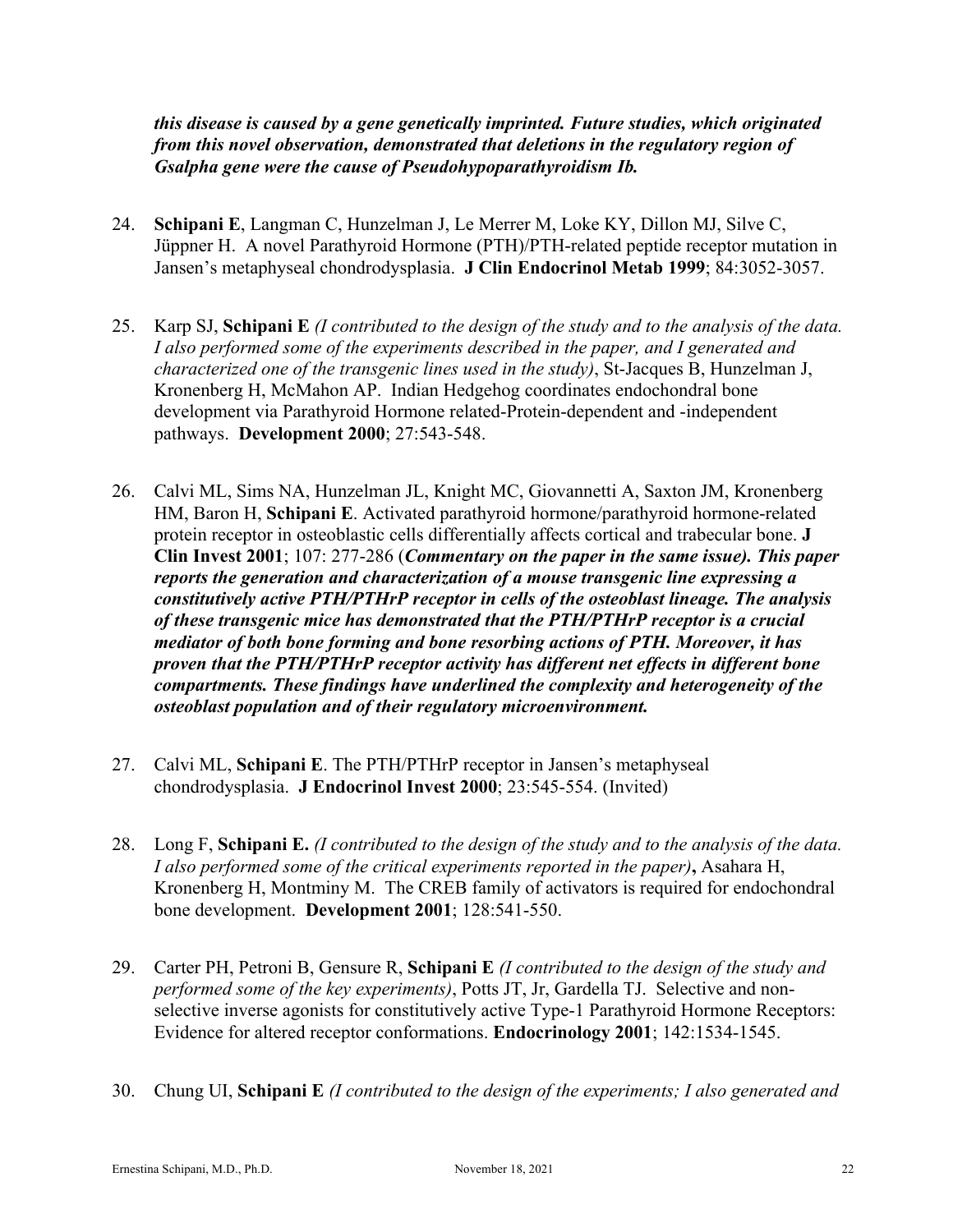*characterized one of the mouse transgenic lines used in the study),* McMahon AP, Kronenberg H. Indian Hedgehog couples chondrogenesis to osteogenesis in endochondral bone development. **J Clin Invest 2001**; 107:295-304. (*Commentary on the paper in the same issue.)*

- 31. Oliveria LM, Seminara B, Beranova M, Hayes FJ, Valkenburgh SB, **Schipani E. (***I trained Dr. Oliveria in the use of TGGE (temperature gradient gel electrophoreses), which is a screening method to detect genomic mutations. I also contributed to the analysis of the data)*, Costa EMF, Latronico AC, Crowley WF, Vallejo M. The importance of autosomal genes in Kallmann syndrome: genotype-phenotype correlations and neuroendocrine characteristics. **J Clin Endocrinol Metab 2001**; 86:1532-1538.
- 32. Beranova M, Oliveria LM, Bedecarrats GY, **Schipani E (***I trained Dr. Beranova in the use of TGGE (temperature gradient gel electrophoreses), which is a screening method to detect genomic mutations. I also contributed to the analysis of the data)*, Vallejo M, Ammini AC, Quintos JB, Hall JE, Martin KA, Hayes FJ, Pitteloud N, Kaiser UB, Crowley WF, Seminara SB. Prevalence, phenotypic spectrum, and modes of inheritance of gonadotropin-releasing hormone receptor mutations in idiopathic hypogonadotropic hypogonadism. **J Clin Endocrinol Metab 2001**; 86:1580-1588.
- 33. Imanishi Y, Hosokawa Y, Yoshimoto K, **Schipani E** *(I performed some of the experiments)*, Mallya S, Papanikolau A, Kifor O, Tokura T, Sablosky M, Ledgard F, Gronowicz G, Wang TC, Schmidt EV, Hall C, Brown EM, Bronson R, Arnold A. Primary hyperparathyroidism caused by parathyroid-targeted overexpression of cyclin D1 in transgenic mice. **J Clin Invest 2001**; 107:1093-1102.
- 34. Gori F, **Schipani E** *(I contributed to the design of the experiments and to the analysis of the data)*, Demay MB. Fibromodulin is expressed by both chondrocytes and osteoblasts during fetal bone development**. J Cell Biochem 2001**; 82:46-57.
- 35. Soegiarto DW, Kiachopoulos S, **SchipaniE** *(I contributed to the analysis of the data and I generated and characterized one of the mouse transgenic lines used in the study)*, Jüppner H, Erben R and Lanske B. Partial rescue of PTH/PTHrP receptor knockout mice by targeted expression of the Jansen transgene. **Endocrinology 2001**; 142:5303-5310.
- 36. **SchipaniE**, Ryan HE, Didrickson S , Kobayashi T, Knight M and Johnson RS.. Hypoxia in cartilage: HIF-1a is essential for chondrocyte growth arrest and survival. **Genes Dev 2001**; 15: 2865-2876. (*Discussion on this paper in a "Research Roundup " in Journal of Cell Biology, 2001, 155, 693*). *This study was the first demonstration that fetal cartilage has an inner hypoxic region, and the transcription factor HIF-1 is essential for endochondral bone development.*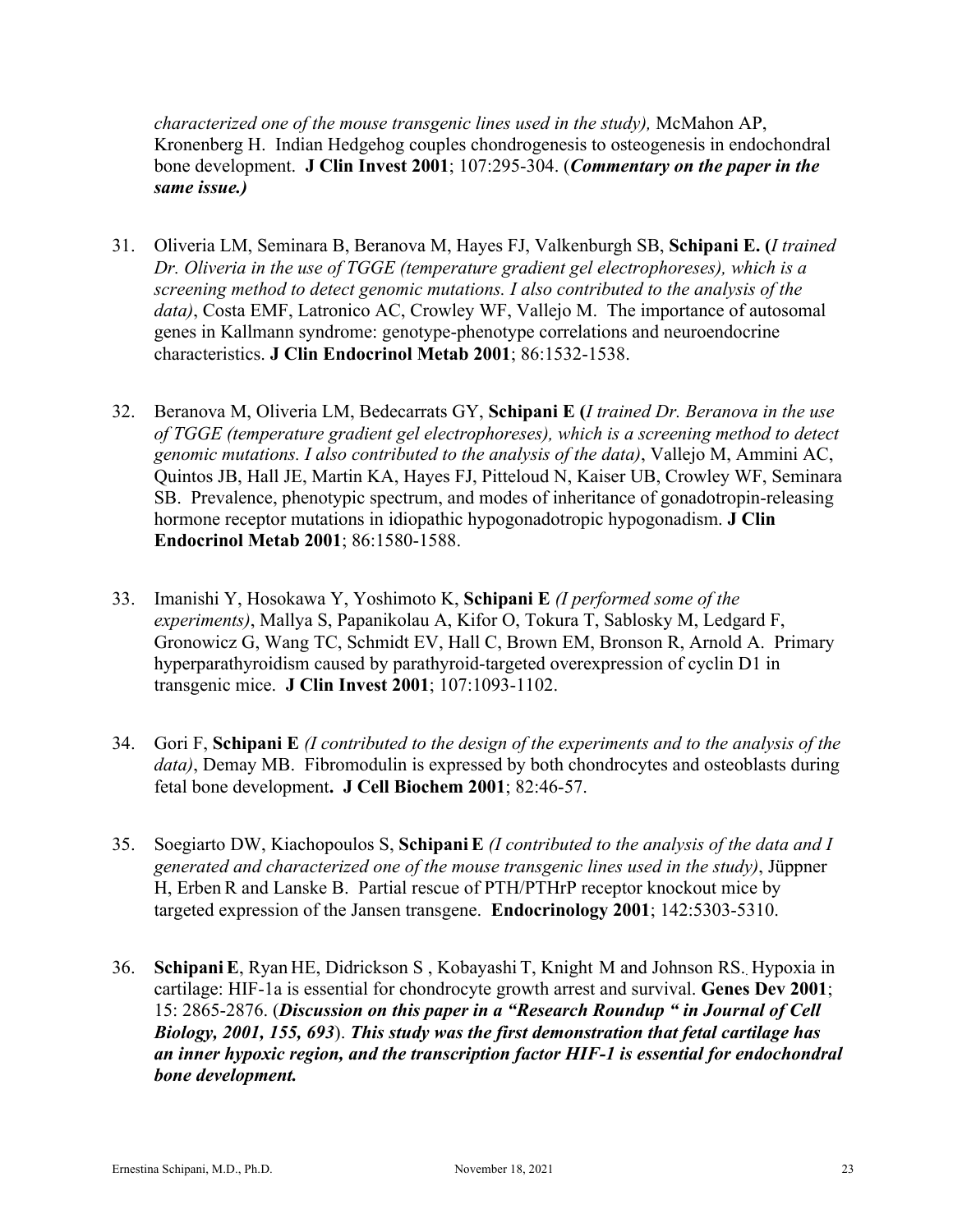- 37. Kobayashi T, Chung UI, **Schipani E** *(I contributed to the analysis of the data; I generated and characterized one of the mouse transgenic line used in the study)***,** Starbuck M, Karsenty G, Katagiri T, Goad DL, Lanske B, and Kronenberg HM. PTHrP and Indian hedgehog control differentiation of growth plate chondrocytes at multiple steps. **Development 2002**; 129:2977-2986.
- 38. **Schipani E**. Conditional gene inactivation using cre recombinase. **Calcified Tissue International 2002**; 71:100-102. (Invited)
- 39. Pfander D, Cramer T, **Schipani E** *(I contributed to the analysis of the data and to writing the paper*), Johnson RS. HIF-1 $\alpha$  controls extracellular matrix synthesis by epiphyseal chondrocytes. **Journal of Cell Science 2003**; 116 1819-1826.
- 40. Chiusaroli R, Maier A, Knight MC, Byrne M, Calvi L, Baron R, Krane SM, **Schipani E**. Collagenase Cleavage of Type I Collagen is essential for both Basal and Parathyroid Hormone (PTH)/PTH-Related Peptide Receptor- Induced osteoclast activation and has differential effects on discrete bone compartments. **Endocrinology 2003**; 144: 4106-4016.
- 41. Calvi LM, Adams GB, Weibrecht K, Weber JM, Olson DP, Knight MC, Martin RP, **Schipani E** *(I generated and characterized the mouse transgenic line used in the study)*, Divieti P, Bringhurst FR, Milner LA, Kronenberg HM, Scadden DT. Osteoblastic cells regulate the haematopoietic stem cell niche. **Nature 2003**; 425: 841-846. *This paper was the first demonstration the both PTH treatment and activation of the PTH/PTHrP receptor in osteoblasts leads to a significant expansion of the pool of hematopoietic stem cells both in vitro and in vivo. Furthermore, it provides evidence that the osteoblasts are critical component of the "niche" for hematopoietic stem cells. She generated and characterized the mouse transgenic line used in this study; this mouse line was of critical importance for the design and success of the study.*
- 42. **Schipani E**, Provot S. PTHrP, PTH and the PTH/PTHrP receptor in endochondral bone development. **Birth Defects Research 2003**; 69:352-362. (Invited)
- 43. Strowski MZ, Cramer T, Schafer G, Juttner S, Walduck A, **Schipani E** *(I performed the in situ hybridization analysis)*, Kemmer W, Wessler S, Wunder C, Weber M, Meyer TF, Wiedenmann B, Jons T, Naumann M, Hocker M. Helicobacter Pylori stimulates host Vascular Endothelial Growth Factor-A (vegf-A) gene expression via MEK/ERK-dependent activation of Sp1 and Sp3. **FASEB J 2004**; 18:218-220.
- 44. Calvi LM, Shin HI, Knight MC, Weber JM, Young M.F, Giovannetti A, **Schipani E**. Constitutively active PTH/PTHrP receptor in odontoblast and ameloblast function and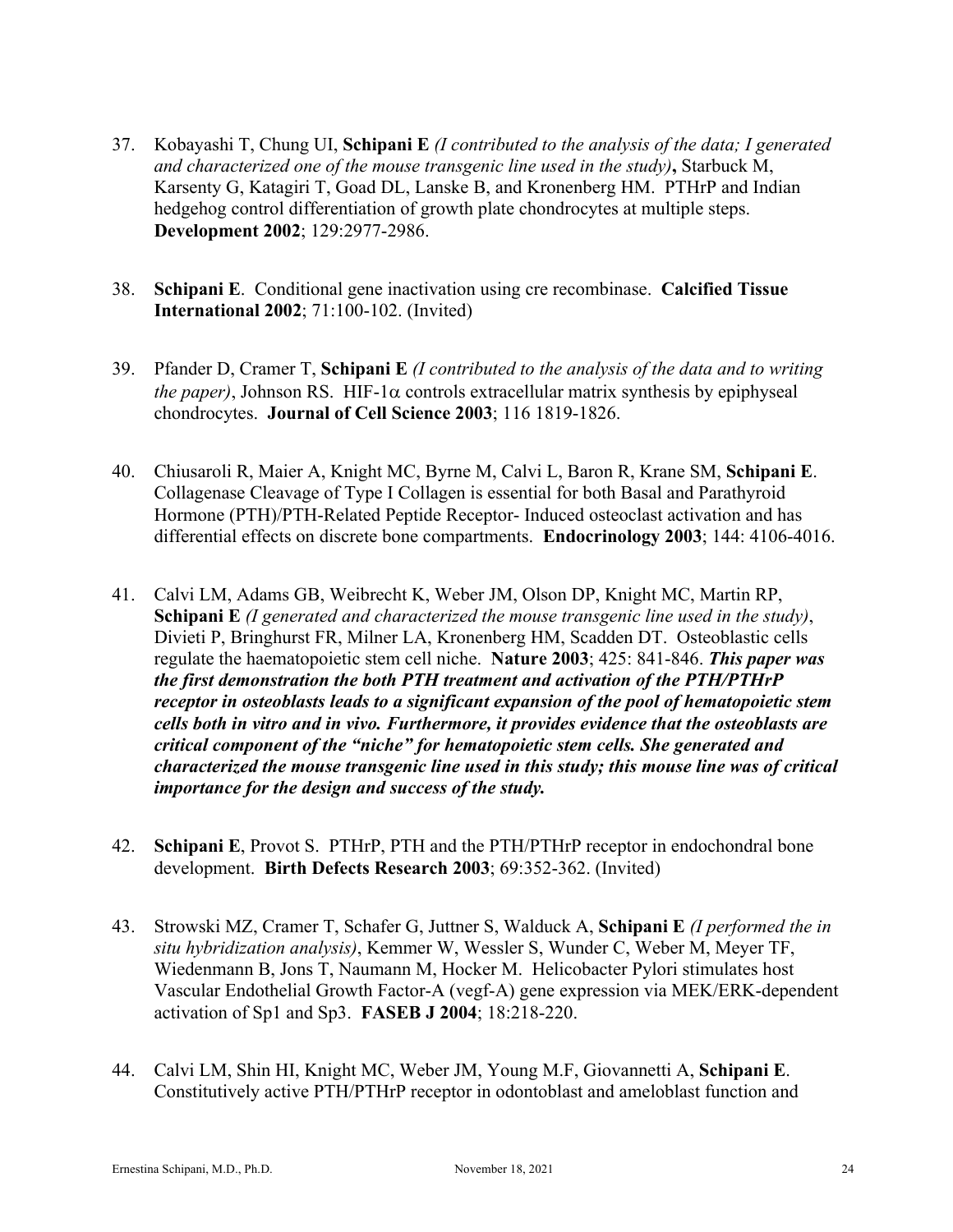#### maturation. **Mechanisms of Development 2004**; 121:397-408.

- 45. Zelzer E, Mamluk R, Ferrara N, JohnsonRS, **Schipani E** *(I contributed to design of the study, to the analysis of the data, and to writing the mansucript; I also performed some of the critical experiments shown in the paper)*, and Olsen BR.. VEGFA is necessary for chondrocyte survival during bone development. **Development 2004**; 131:2161-2171.
- 46. Pfander D, Kobayashi T, Knight MC, Zelzer E, Chan DA, Olsen BR, Giaccia AJ, Johnson RS, Haase V, **Schipani E**. Deletion of V*hlh* in chondrocytes reduces cell proliferation and increases matrix deposition during growth plate development. **Development 2004**; 131:2497-2508. *This study was the first in vivo demonstration that loss of the tumor suppressor gene VHL (Von Hippel Lindau) paradoxically inhibits chondrocyte proliferation during fetal development, and causes severe dwarfism.*
- 47. Cramer T, **Schipani E** *(I contributed to the design of the experiments, analysis of the data and writing of the paper)*, Johnson RS, Swodoba B, Pfander D. Expression of VEGF isoforms by epiphyseal chondrocytes during low-oxygen tension is HIF-1 $\alpha$  dependent. **Osteoarthritis Cartilage 2004**; 12:433-439.
- 48. Larsson T, Marsell R, **SchipaniE** *(I contributed to the design of the study and to the analysis of the data; I also performed some of the experiments shown in the paper)*, Ohlsson C, Ljunggren O, Tenenhouse HS, Jüppner H and Jonsson K. Transgenic mice expressing Fibroblast Growth Factor 23 under the control of the  $\alpha$ 1(I) collagen promoter exhibit growth retardation, osteomalacia and disturbed phosphate homeostasis. **Endocrinology 2004**; 7:3087-3094.
- 49. Fröhlich LF, Gensure RC, **Schipani E** *(I contributed to the analysis of the data and to writing the paper)*, Jüppner H, Bastepe M. Haplotype frequencies and linkage disequilibrium analysis of four frequent polymorphisms at the PTH/PTH-related peptide receptor gene locus. **Mol Cell Probes 2004**; 18: 53-357.
- 50. Kuznetsov SA, Riminucci M, Ziran N, Tsutsui TW, Corsi A, Calvi L, Kronenberg HM, **Schipani E** *(I contributed to the design of the study, to the analysis of the data and to writing the paper; I provided the mouse transgenic line used in the study and performed key experiments)*, Robey PG, Bianco P. The interplay of osteogenesis and hematopoiesis: expression of a constitutively active PTH/PTHrP receptor in osteogenic cells perturbs the establishment of hematopoiesis in bone and of skeletal stem cells in the bone marrow. **J Cell Biol 2004**; 167:1113-1122.
- 51. Kobayashi T, Soegiarto DW, Yang Y, Lanske B, **Schipani E (***I contributed to the analysis of the data and generated one of the mouse transgenic models used in the study)*, McMahon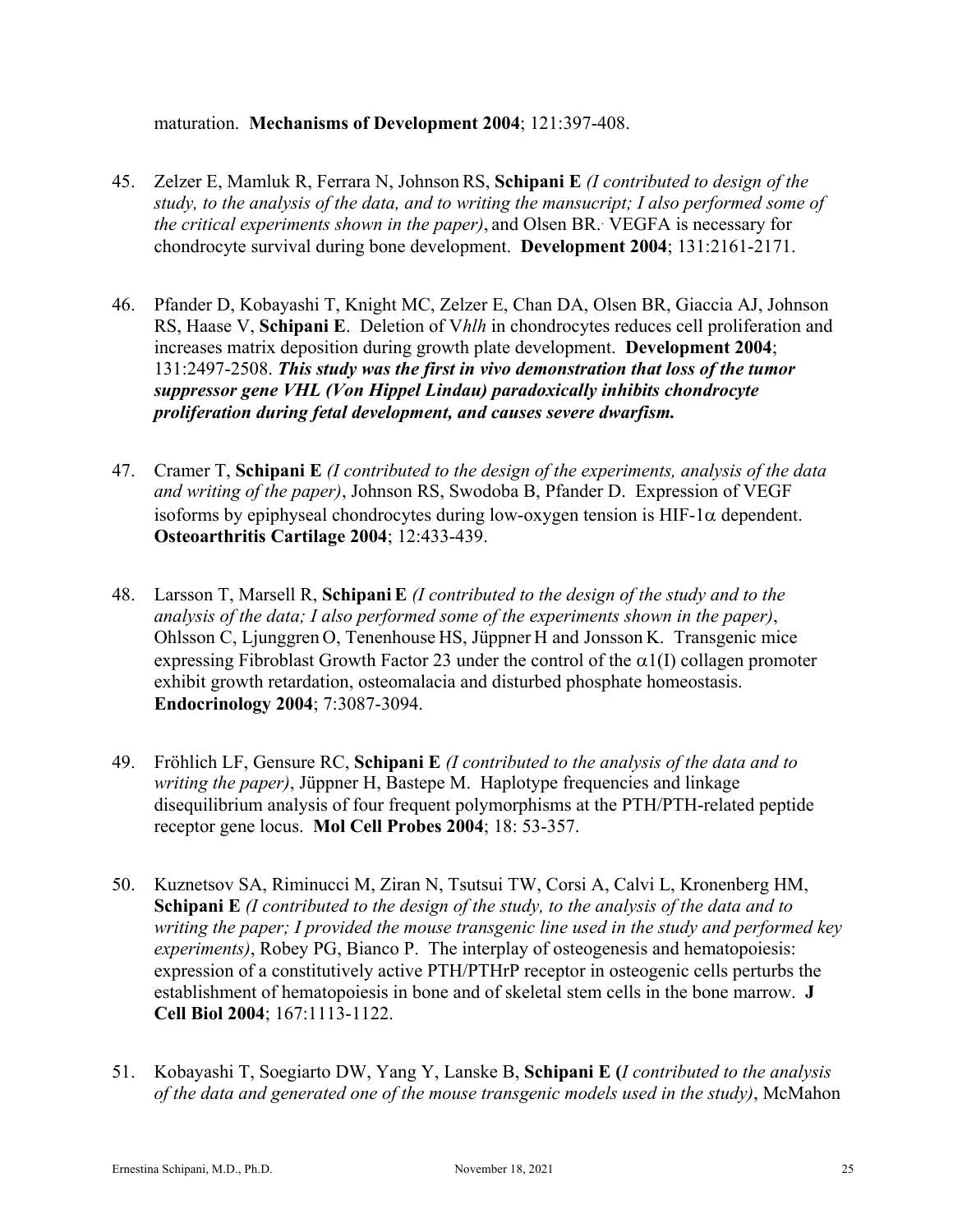AP, Kronenberg HM. Indian Hedgehog stimulates periarticular chondrocyte differentiation to regulate growth plate length independently of PTHrP. **J Clin Invest 2005** 115:1734-1742

- 52. **Schipani E**. Hypoxia and HIF-1a in chondrogenesis. **Seminars in Cell Biology and Development 2005**; 16:539-546. (Invited)
- 53. Provot S**, Schipani E**. Molecular mechanisms of endochondral bone development. **Biochem Biophys Res Commun 2005**; 328:658-65. (Invited)
- 54. Carter PH, **Schipani E**. The Roles of Parathyroid Hormone and Calcitonin in Bone Remodeling: Prospects for Novel Therapeutics. **Endocrine, Metabolic and Immune Disorders- Drug Targets 2006**; 6: 59-76. (Invited)
- 55. **Schipani E**. Hypoxia HIF-1a and VHL in chondrogenesis. **Annals of New York Academy of Sciences 2006**; 1068: 66-73. (Invited)
- 56. Zambetti GP, Horwitz E, **Schipani E**. Skeletons in the p53 tumor suppressor closet: genetic evidence that p53 blocks bone differentiation and development. **J Cell Biol 2006**; 172: 795-797. (Invited)
- 57. Marsell R, Jonsson KB, Cho TJ, Einhorn TA, Ohlsson C, **Schipani E**. Fracture healing is not impaired in mice expressing a constitutively active PTH/PTHrP receptor in osteoblasts. **Acta Orthopaedica 2007**; 78:39-45
- 58. Provot S, Zinyk D, Gunes Y, Khatri R, Le Q, Longaker MT, Giaccia AJ, **Schipani E**. Hif-1a regulates differentiation of limb bud mesenchyme and joint development. **J Cell Biol 2007;** 177:451-464. (*Cover Figure and Commentary in the same issue*). *This study was the first in vivo demonstration that HIF-1 is not only a survival factor but also a differentiation factor for the developing cartilage, as its loss in limb bud mesenchyme considerably delays both the timely transition of mesenchymal cells into chondrocytes and joint development.*
- 59. Ono N, Nakashima K, **Schipani E (***I contributed to the analysis of the data and generated one of the mouse transgenic models used in the study),* Hayata T, Ezura Y Soma K, Kronenberg HM, Noda M. Constitutively active parathyroid homone signaling in cells in osteoblastic lineage suppresses mechanical unloading-induced bone resorption. **J Biol Chem 2007**; 282: 25509-25516.
- 60. Wang Y, wan C, Ximeng L, Bouxsein ML, Faugere MC, Guldberg RE, Johnson RS, Haase VH, Gerstenfield LC, **Schipani E** *(I designed the study together wit Dr. Clemens, I contributed to the analysis of the data and to writing the manuscript; I performed critical*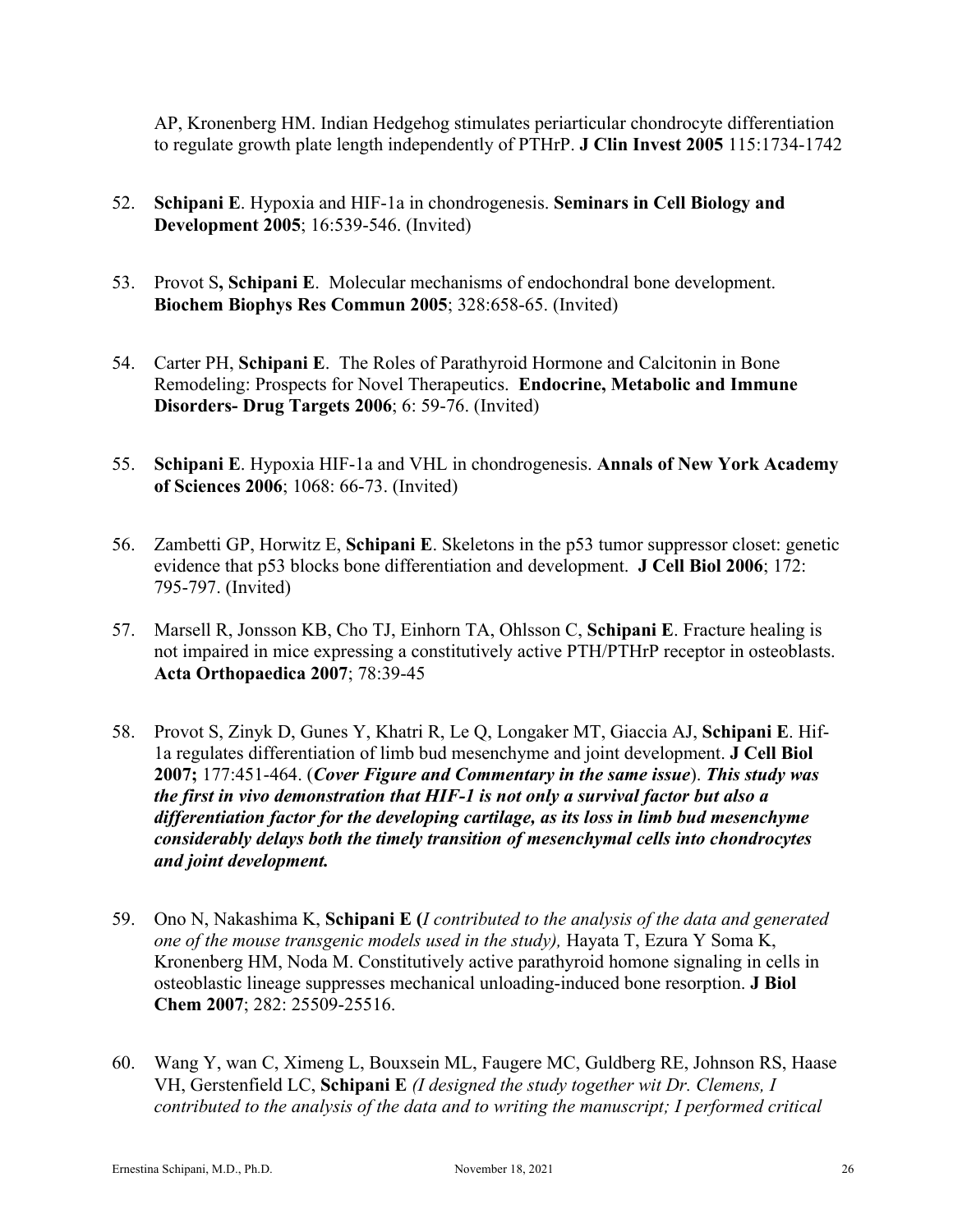*experiments)*, Clemens TL. The hypoxia inducible factor pathway couples angiogenesis to osteogenesis during skeletal development. **J Clin Invest 2007**, 117: 1616-1626 (*Cover Figure and Commentary in the same issue*). *This study was the first demonstration in vivo that activation of the hypoxia signaling pathway in terminally differentiated osteoblasts dramatically increases bone mass and number of bone marrow blood vessels. The paper strongly supported the notion that the osteogenesis-angiogenesis coupling is likely to be a crucial event in bone development and homeostasis.*

- 61. Provot S**, Schipani E**. Fetal growth plate: a developmental model of cellular adaptation to hypoxia. **Annals of New York Academy of Sciences 2007**; 1117:26-39*.* (Invited)
- 62. Neri P, Tassone P, Shammas M, Yasui H, **Schipani E** *(I performed the in situ hybridization analysis shown in the paper)*, Batchu RB, Blotta S, Prabhala R, Catley L, Hamasaki M, Hideshima T, Chauhan D, Jacob GS, Picker D, Venuta S, Anderson KC, Munshi NC. Biological pathways and in vivo antitumor activity induced by Atiprimod in myeloma. **Leukemia 2007**, 21: 2519-2526.
- 63. Kobayashi T, Lu J, Cobb BS, Rodda SJ, McMahon AP, **Schipani E (***I contributed to the analysis of the data; I generated and characterized one of the mouse transgenic line used in the study***),** Merkenschlager M, Kronenberg HM. Dicer-dependent pathways regulate chondrocyte proliferation and differentiation. **PNAS 2008**, 105: 1949-1954.
- 64. Ono N, Nakashima K, Rittling SR, **Schipani E** *(I contributed to the analysis of the data and to writing the paper; I generated and characterized one of the mouse transgenic line used in the study)*, Hayata T, Ezura Y, Soma K, Denhardt DT, Kronenberg HM, Noda M. Osteopontin negatively regulates Parathyroid Hormone Receptor Signaling in Osteoblasts. **JBC 2008**, 283: 19400-19409.
- 65. Larsson J, Ohishi M, Garrison B, Aspling M, Janzen V, Adams GB, Curto M, McClatchey AI, **Schipani E** *(I contributed to the design of the study, the analysis of the data and the writing of the manuscript; I performed some of the experiments shown in the study),*  Scadden DT. Cell contact growth inhibitor Nf2/merlin regulates stem cell behavior by altering microenvironmental architecture. **Cell Stem Cell 2008***,* 3: 221-227.
- 66. Shimada M, Greer PA, McMahon AP, Bouxsein ML, **Schipani E**. In vivo targeted deletion of Capn4 in cells of the osteoblast lineage impairs osteoblast function and bone formation. **JBC 2008**, 283: 21002-21010.
- 67. O'Brien CA, Plotkin LI, Galli C, Goellner JJ, Gortazar AR, Robling A, Bouxsein M, **Schipani E** *(I contributed to the analysis of the data and the writing of the manuscript; I performed some of the experiments shown in the study),*, Turner CH, Jilka RL, Weinstein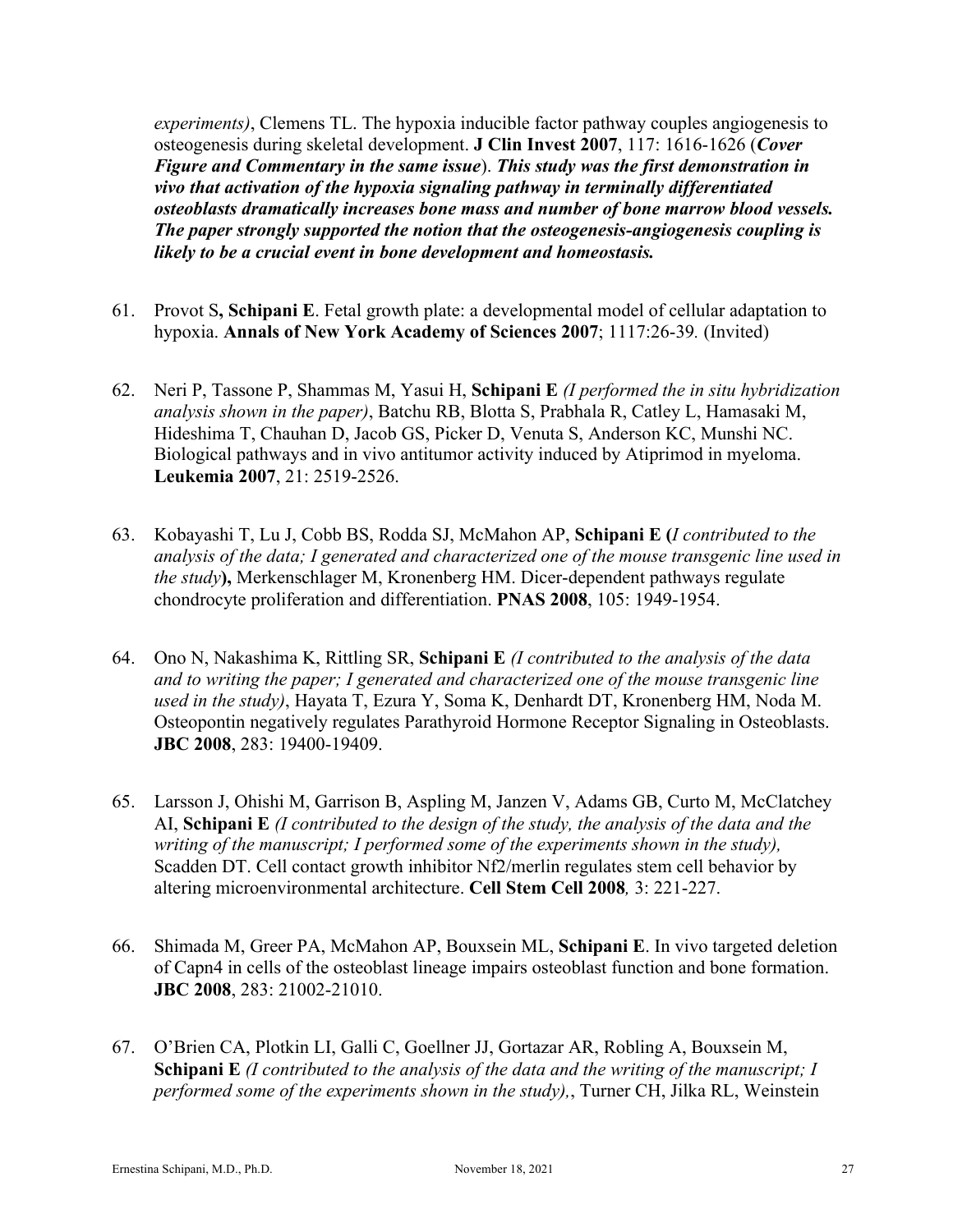RS, Manolagas SC, Bellido T. Control of bone mass and remodeling by PTH receptor signaling in osteocytes. **PloSOne 2008**, 3: E2942.

- 68. **Schipani E**. A new window on MSC (Commentary). **Blood 2008**; 112: 217-218. (Invited)
- 69. Khatri R, **Schipani E**. About the importance of being desulfated (Commentary). **Genes Dev 2008**; 22(20):2750-2754. (Invited)
- 70. Ohishi M, Chiusaroli R, Thomas C, Asuncion F, Ominksy M, Kostenuik P, **Schipani E.** Osteoprotegerin cures bone marrow fibrosis and cortical porosity in a mouse model of constitutive activation of the PTH/PTHrP receptor. **Am J Pathol 2009**; 174:2160-2171
- 71. Maeda Y, **Schipani E** *(I contributed to the design of the study, the analysis of the data and the writing of the manuscript; I performed some of the experiments shown in the study)*, Densmore MJ, Lanske B. Partial rescue of postnatal growth plate abnormalities in Ihh mutants by expression of a constitutively active PTH/PTHrP receptor. **Bone 2009**; 46: 472- 478.
- 72. **Schipani, E** and Kronenberg, H.M. Adult mesenchymal stem cells (January 31, 2009), **StemBook, The Stem Cell Research Community, StemBook**, doi/10.3824/stembook.1.38.1. (Invited)
- 73. Riddle RC, Khatri R, **Schipani E** *(I contributed to the writing of the manuscript)***,** Clemens TL. Role of hypoxia –inducible –factor 1alpha in angiogenic-osteogenic coupling. **J Mol Med**, **2009**; 87: 583-590. (Invited)
- 74. **Schipani E**, Maes C, Carmeliet G, Semenza GL. Regulation of osteogenesis-angiogenesis coupling by HIFs and VEGF**. J Bone Miner Res, 2009**; 24: 1347-1353. (Invited)
- 75. Myllyharju J**, Schipani E.** Extracellular matrix genes and hypoxia-inducible targets. **Cell and Tissue Research, 2010**; 339:19-29. (Invited)
- 76. Ohishi M**, Schipani E**. Bone Marrow Mesenchymal Stem cells. **J Cell Biochem 2010**; 109:277-282. (Invited)
- 77. Risbud MV, **Schipani E** *(I contributed to the writing of the manuscript)*, Shapiro IM. Hypoxic Regulation of Nucleus Pulposus Cell Survival. From Niche to Notch. **Am J Pathol 2010**; 176: 11577-11583.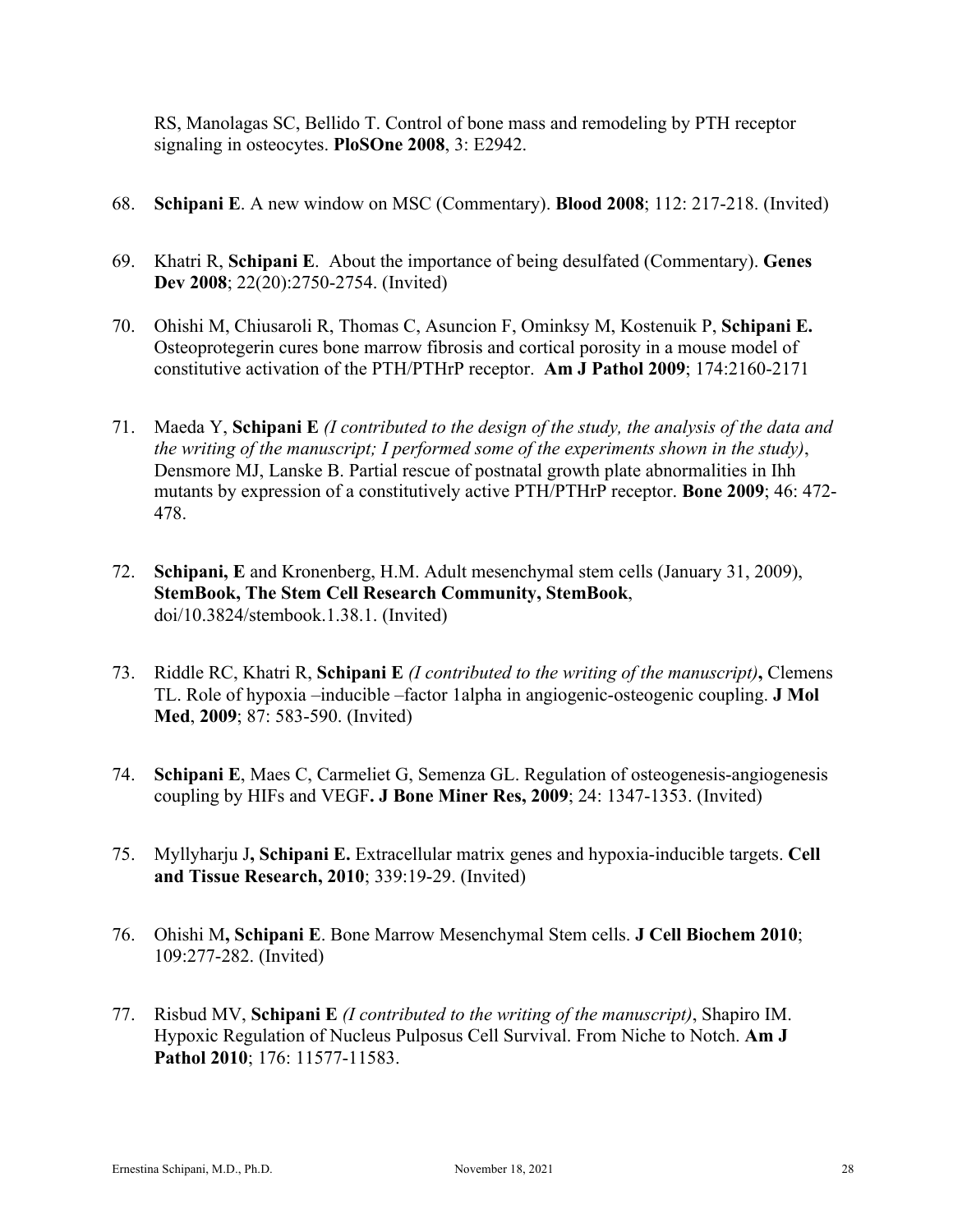- 78. Guo J, Liu M, Yang D, Bouxsein ML, Saito H, Galvin RJ, Kuhstoss SA, Thomas CC, **Schipani E** *(I contributed to the design of the study and to the analysis of the data; I generated and characterized one the transgenic lines used in this study)* , Baron R, Bringhurst FR, Kronenberg HM. Suppression of Wnt signaling by Dkk1 attenuates PTHmediated stromal cell response and new bone formation. **Cell Metab**. **2010** Feb 3; 11(2):161-71.
- 79. **Schipani E.** Posttranslational modifications of collagens as targets of hypoxia and Hif-1alpha in endochondral bone development **Annals of New York Academy of Sciences 2010**; 1192: 317-321. (Invited)
- 80. Wan C, Shao J, Gilbert SR, Riddle RC, Long F, Johnson RS, **Schipani E**, Clemens TL. Role of Hif-1alpha in skeletal development. **Annals of New York Academy of Sciences 2010**; 1192: 322-326. (Invited)
- 81. Giaccia AJ and **Schipani E**. Role of carcinoma-associated fibroblasts and hypoxia in tumor progression. **Curr Top Microbiol Immunol 2010**; 810: 31-45. (Invited)
- 82. Kashigawi A, **Schipani E (***I trained Dr. Kashigawi in the histology techniques, I contributed to the design of the study, to the analysis of the data and to writing of the manuscript)*, Fein MJ, Greer PA, Shimada M. Targeted deletion of Capn4 in cells of the chondrocyte lineage impairs chondrocyte proliferation and differentiation. **Mol Cell Biol 2010**; 30: 2799-2810.
- 83. Guo J, Liu M, Yang D, Bouxsein ML, Thomas CC, **Schipani E** *(I contributed to the design of the study and to the analysis of the data; I generated and characterized one the transgenic lines used in this study)*, Bringhurst FR, Kronenberg HM. Phospholipase C signaling via the Parathyroid Hormone (PTH)/PTH-related peptide receptor is essential for normal bone response to PTH. **Endocrinology 2010**; 151: 3502-3513.
- 84. Araldi E and **Schipani E**. Hypoxia, Hifs and bone development. **Bone**, **2010**; 47: 190-196. (Invited)
- 85. Araldi E and **Schipani E**. microRNA-140 and the silencing of osteoarthritis. **Genes Dev 2010**; 24: 1075-1080. (Invited)
- 86. Hanyu R, Hayata T, Nagao M, SaitaY, Hemmi H, Notomi T, Nakamoto T, **Schipani E** *(I contributed to the analysis of the data; I generated and characterized one the transgenic lines used in this study)*, Kronenberg H, Kaneko K, Kurosawa H, Ezura Y, Noda M.Per-1 is a specific clock gene regulated by parathyroid (PTH) signaling in osteoblasts and isfunctional for transcriptional events induced by PTH. **J Cell Biochem 2011**; 122: 433-8.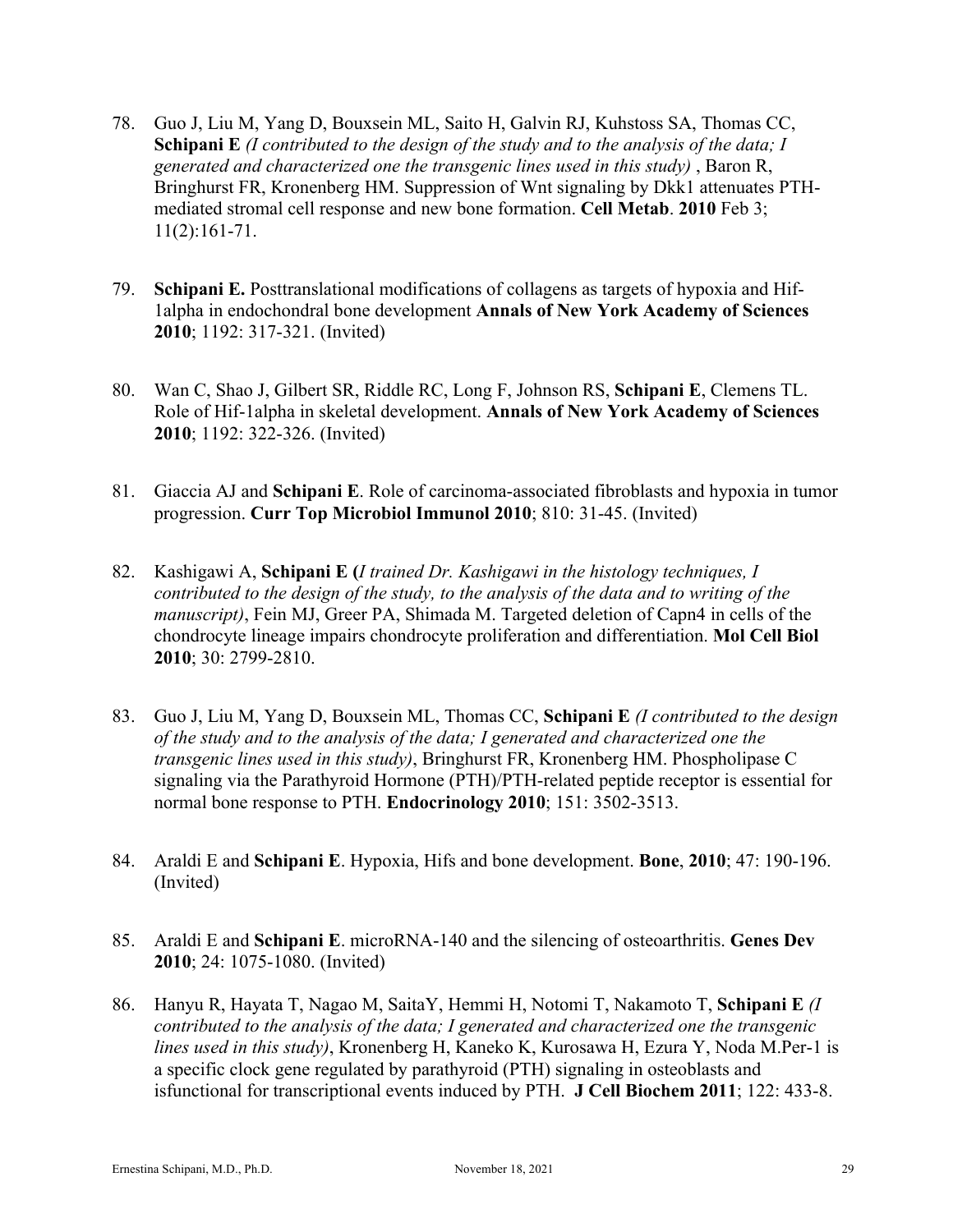- 87. Araldi E, Khatri R, Giaccia AJ, Simon MC, **Schipani E**. Lack of Hif-2alpha in limb bud mesenchyme causes only a modest and transient delay of endochondral bone development. **Nature Medicine 2011;**17:25-26. *This paper was the first in vivo demonstration that differently from HIF-1, which has an essential and non-redundant role in endochondral bone development, HIF-2, another member in the family of HIF transcription factors, is dispensable for fetal cartilage. Notably, HIF-2 is thought to have an important role in the homeostasis of articular surface cartilage. This study thus supports the notion that fetal growth plate cartilage and adult articular surface cartilage are distinct biological entities.*
- 88. Rankin EB, Giaccia AJ, **Schipani E**. A central role for hypoxic signaling in cartilage, bone and hematopoiesis. **Curr Osteoporos Rep**. **2011**; 9:46-52.
- 89. Ono N, Nakashima K, **Schipani E** *(I contributed to the design of the study and to the analysis of the data; I generated and characterized one the transgenic lines used in this study)*, Hayata T, Ezura Y, Soma K, Kronenberg HM, Noda M. Constitutively active PTH/PTHrP receptor specifically expressed in osteoblasts enhances bone formation induced by bone marrow ablation. **J Cell Physiol 2012** Feb;227(2):408-15.
- 90. Ohishi M, Ono W, Ono N, Khatri R, Marzia M, Baker EK, Root SH, Wilson TLS, Iwamoto Y, Kronenberg HM, Aguila HL, Purton LE, **Schipani E**. A novel population of cells expressing both hematopoietic and mesenchymal markers is present in the normal adult bone marrow and is augmented in a murine model of marrow fibrosis. **Am J Pathol 2012**;180:811-8 (*Highlight in AJP*). *This paper reported for the first time the presence in the normal bone marrow of cells that express both hematopoietic cell surface antigens such as CD45 and CD11b, and classical mesenchymal markers such as collagen type I, and are thus phenotypically similar to fibrocytes. Fibrocytes are present in wounds, at sites of pathological fibroses, and in the reactive stroma of tumors. Notably, this novel bone marrow is increased by PTH treatment.*
- 91. Rankin EB, Wu C, KhatriR, Wilson TLS, Rankin AB, Kuo CJ, **Schipani E. (***I designed the study together with Dr. Giaccia; I trained Dr. Rankin and Dr. Wu in the analysis of bone phenotypes in vivo; I analyzed all the data together with Drs. Giaccia, Rankin and Wu, and together with them I wrote the manuscript; I generated and characterized one the conditional knockouts described in the paper that have been essential for the success of the study),* Giaccia AJ. HIF signaling in osteoblasts regulates erythroid progenitors through EPO. **Cell 2012**; 149: 63-74. *This study revealed an unexpected role for osteoblasts in the production of EPO and modulation of erythropoiesis. Furthermore, it demonstrated a molecular role for the HIF signaling pathway in osteoblasts that can be targeted to elevate both hematopoietic stem cells and erythroid progenitors in the local hematopoietic microenvironment, and to dramatically increase bone mass.*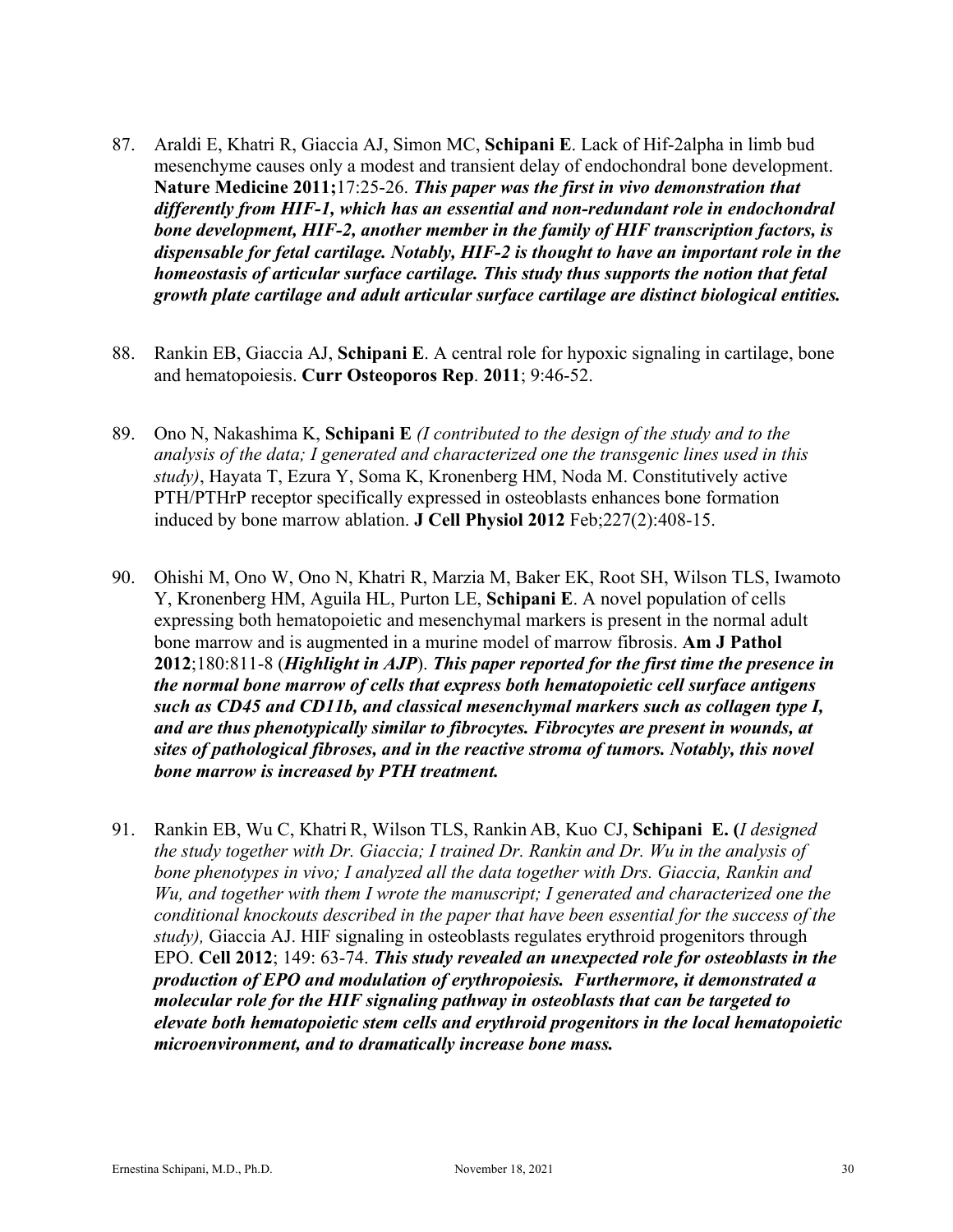- 92. Maes C, Araldi E, Haigh K, Khatri R, Van Looeveren A, Giaccia AJ, Haigh JJ, Carmeliet G, **Schipani E**. VEGF-independent cell –autonomous functions of HIF-1alpha regulating oxygen consumption in fetal cartilage are critical for chondrocyte survival. *JBMR 2012; 27:596-609. This paper demonstrated for the first time that VEGF, though it is both a survival factor for chondrocytes and a classical downstream target of HIF-1 transcriptional activity, has only a modest role, if any, in mediating the survival function of HIF-1in cartilage. In particular, HIF-1 null chondrocytes are dramatically hypoxic in vivo. Since the degree of oxygenation of a cell is the net result of*  $O_2$  *availability and*  $O_2$ *consumption, we asked whether loss of HIF-1 in chondrocytes affects any of these two variables or both. We discovered that loss of VEGF in chondrocytes causes chondrocyte death, decreases number of blood vessels in the surrounding soft tissue, and increases degree of hypoxia of viable chondrocytes. VEGF overexpression in chondrocytes fully corrected inner cell death and increased hypoxia of VEGF null chondrocytes, most likely by augmenting number of blood vessels in the surrounding soft tissue. Based on these observations, we concluded that VEGF is a survival factor for chondrocytes mostly likely by increasing O2 availability to these cells. Surprisingly, however, VEGF overexpression in chondrocytes only minimally corrected inner cell death and increased hypoxia of HIF-1 null growth plates, despite a dramatic increase of number of blood vessels in the surrounding soft tissue. Taken altogether, VEGF is unlikely to be the only mediator of the HIF-1 role as a survival factor; moreover, decreased*  $O_2$  *availability is unlikely to be the only cause of the severe hypoxia of viable HIF-1 null chondrocytes. Thus, if*  $O_2$ *availability is not the key element, O2 consumption has to be the essence of the problem. It is possible that the main tool adopted by HIFs to keep in check hypoxia is indeed cell autonomous control of metabolism. It is now established that, at least in vitro, HIF-1 stimulates non-oxidative glycolysis and impairs oxidative phosphorylation mainly by inhibiting entry of pyruvate into the Krebs cycle .It is possible that HIF-1-dependent impairment of mitochondrial respiration and thus of*  $O_2$  *consumption is critical to keep in check hypoxia and thus allow chondrocyte survival. We are currently testing this hypothesis.*
- 93. Maes C, Carmeliet G, **Schipani E**. Hypoxia signaling pathway and angiogenesis in bone development, regeneration and disease. **Nature Review Rheumatology 2012**; 8:358-366.
- 94. Aro E, Khatri R, Gerard-O'Riley R, Myllyharju J and **Schipani E**. Hypoxia-inducible factor-1 (HIF-1) but not HIF-2 is essential for hypoxic induction of collagen prolyl 4 hydroxylases in mouse epiphyseal growth plate chondrocytes. **JBC 2012;** 287:37134-44. *This study investigated the role of hypoxia and HIFs in regulating expression of collagen prolyl 4-hydroxylases (C-P4Hs) in chondrocytes in vitro. Briefly, C-P4Hs are key enzymes in collagen synthesis as the resulting 4-hydroxyprolines are necessary for the stability of all collagen molecules. C-P4H I is the main form in most cells, but C-P4H II is the major form in chondrocytes. We utilized primary epiphyseal growth plate chondrocytes isolated from newborn mice with conditionally inactivated HIF-1 or HIF-2 genes, and we showed that C-P4H I and II mRNA levels were increased in hypoxic chondrocytes, the induction being HIF-1 but not HIF-2 dependent. Furthermore, the increases in the C-P4H mRNA levels were associated with increased amounts of the C-*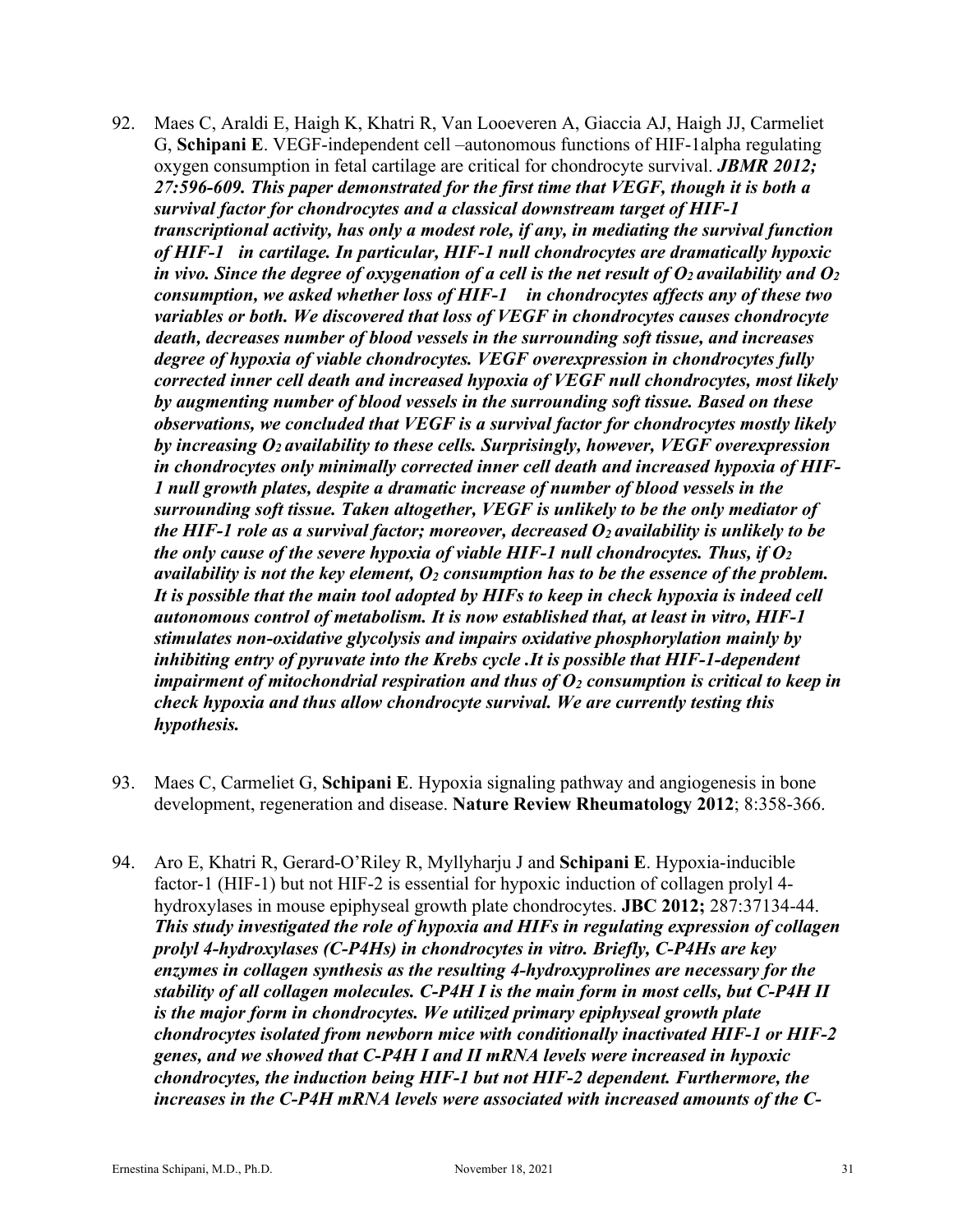*P4H proteins and C-P4H activity in hypoxia. Taken together, our findings indicate that the hypoxia-inducibility of the C-P4H isoenzymes is likely to ensure sufficient C-P4H activity for collagen synthesis occurring in chondrocytes in a hypoxic environment. These findings demonstrated for the first time that HIF-1 and not HIF-2 is a critical regulator of collagen synthesis in chondrocytes.* 

- 95. Hanyu R, Wehbi VL, Hayata T, Moriya S, Feinstein TN, Ezura Y, Nagao M, Saita Y, Hemmi H, Notomi T, Nakamoto T, **Schipani E** *(I contributed to the design of the study and to the analysis of the data; I generated and characterized one the transgenic lines used in this study)***,** Takeda S, Kaneko K, Kurosawa H, Karsenty G, Kronenberg HM, Vilardaga JP, Noda M. Anabolic action of parathyroid hormone regulated by the β2-adrenergic receptor. **Proc Natl Acad Sci U S A 2012**; 109:7433-8.
- 96. Simic P, Zainabadi K, Bell E, Sykes DB, Saez B, Lotinun S, Baron R, Scadden D, **Schipani E** *(I performed the histological analysis reported in the study)*, Guarente L. SIRT1 regulates differentiation of mesenchymal stem cells by deacetylating β-catenin. **EMBO Mol Med**. **2013**; 5:430-40.
- 97. Krause D, Fulzele K, Catic A, Chia-Chi S, Dombkwoski D, Hurley MP, Lezeau S, Attar E, Wu JY, Lin HY, Divieti-Pajevic P, Hasserjian, **Schipani E** *(I contributed to the design of the study, to the analysis of the data, and to writing the paper; I generated and characterized one of the transgenic lines used in this study)*, Van Etten RA, Scadden DT. Differential regulation of myeloid leukemias by the bone marrow microenvironment. **Nature Medicine 2013;** 19:1513- 7.
- 98. **Schipani E**, Wu C, Rankin BE and Giaccia A. Role of osteoblasts in regulating bone marrow angiogenesis during bone development and homeostasis. **Front. Endocrinol 2013** Jul 10;4:85.
- 99. **Schipani E,** Mangiavini L and Merceron C. ATF4 and HIF-1 in bone: an intriguing relationship**. JBMR 2013;** 28:1866-9.
- 100. Mangiavini L, Araldi E, Khatri R, Wilson TLS, Gerard-O'Riley R, Rankin EB, Giaccia AJ and **Schipani E**. Loss of VHL in mesenchymal cells of the limb bud alters multiple steps of endochondral bone development. **Dev Biol 2014;** 393(1):124-36. *This study investigated the role of VHL in mesenchymal progenitor cells of the limb bud and their descendants. Briefly, loss of VHL in limb bud mesenchyme did not alter the timely differentiation of mesenchymal cells into chondrocytes. However, it caused structural collapse of the cartilaginous growth plate as a result of impaired proliferation, delayed terminal differentiation, and ectopic death of chondrocytes. This phenotype was associated to delayed replacement of cartilage by bone. Our findings demonstrate that VHL regulates bone morphogenesis as its loss considerably alters size, shape and overall development of the skeletal elements.*
- 101. Merceron C, Mangiavini L, Wilson TLS, Robling A, Giaccia AJ, Shapiro I, Risbud M and **Schipani E.** Loss of HIF-1a in the notochord results in cell death and complete disappearance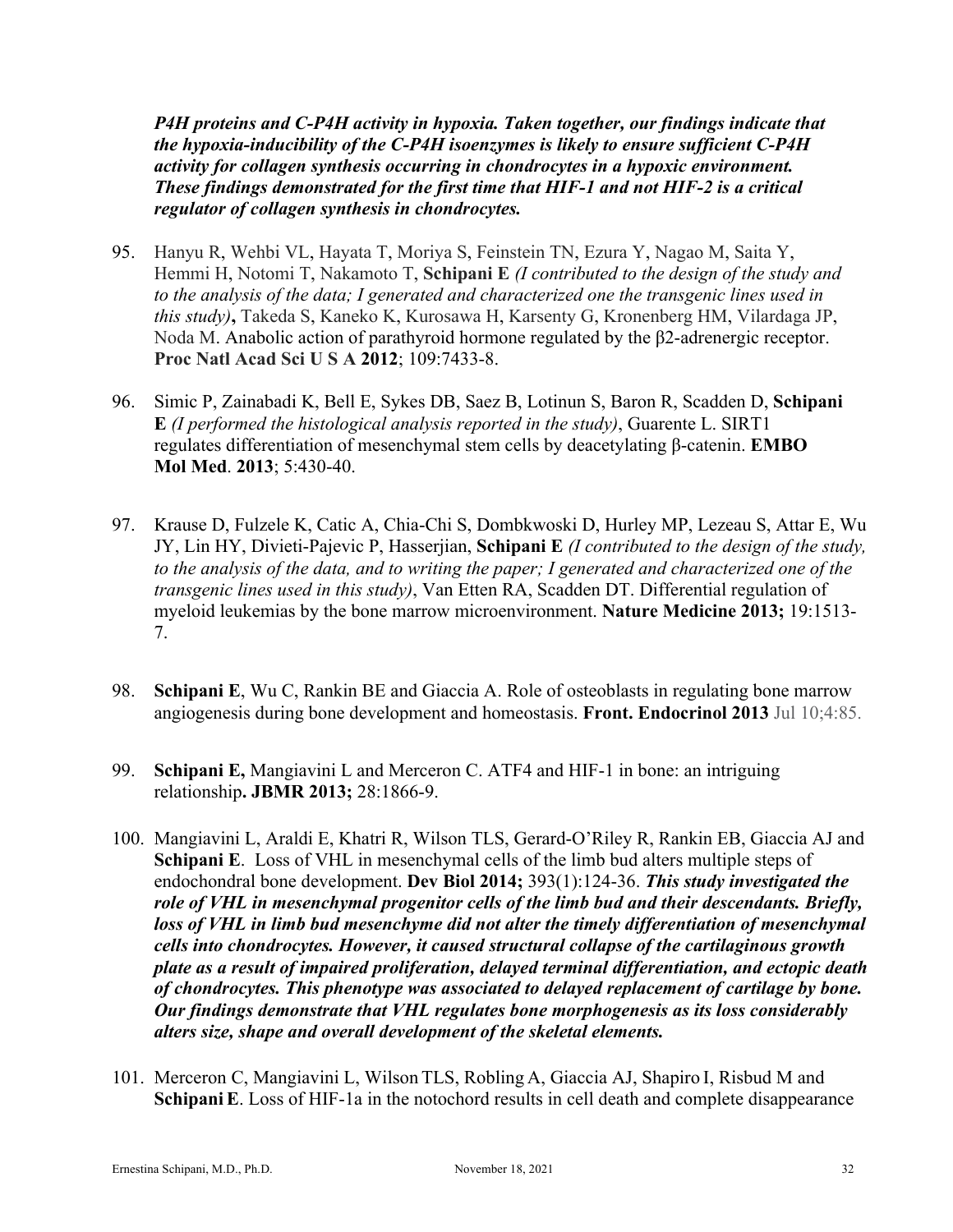of the nucleus pulposus. **PlosOne 2014**; 9(10):e110768. *The intervertebral disc (IVD) is one of the largest avascular organs in vertebrates. The nucleus pulposus (NP), a highly hydrated and proteoglycan-enriched tissue, forms the inner portion of the IVD. The NP is surrounded by a multi-lamellar fibrocartilaginous structure, the annulus fibrosus (AF). This structure is covered superior and inferior side by cartilaginous endplates (CEP). The NP is a unique tissue within the IVD as it results from the differentiation of notochordal cells, whereas, AF and CEP derive from the sclerotome. The hypoxia inducible factor-1α (HIF-1α) is expressed in NP cells but its function in NP development and homeostasis is largely unknown. We thus conditionally deleted HIF-1α in notochordal cells and investigated how loss of this transcription factor impacts NP formation and homeostasis at E15.5, birth, 1 and 4 months of age, respectively. Histological analysis, cell lineage studies, and TUNEL assay were performed. Morphologic changes of the mutant NP cells were identified as early as E15.5, followed, postnatally, by the progressive disappearance and replacement of the NP with a novel tissue that resembles fibrocartilage. Notably, lineage studies and TUNEL assay unequivocally proved that NP cells did not transdifferentiate into chondrocyte-like cells but they rather underwent massive cell death, and were completely replaced by a cell population belonging to a lineage distinct from the notochordal one. Finally, to evaluate the functional consequences of HIF-1α deletion in the NP, biomechanical testing of mutant IVD was performed. Loss of the NP in mutant mice significantly reduced the IVD biomechanical properties by decreasing its ability to absorb mechanical stress. These findings are similar to the changes usually observed during human IVD degeneration. Our study thus demonstrates that HIF-1α is essential for NP development and homeostasis, and it raises the intriguing possibility that this transcription factor could be involved in IVD degeneration in humans.*

- 100. Johnson RW, **Schipani E** and Giaccia AJ. HIF targets in bone remodeling and metastatic disease. **Pharmacology and Therapeutics 2015**; S0163-7258(15)00046-7.
- 101. Wu Colleen, Rankin EB, LaGory EL, Andersen R, Rhodes SD, Wilson TLS, Mohammed KS, Castillo A, Guise TA, **Schipani E** *(I contributed to the design of the study, to the generation and analysis of the data, and to writing the paper),* Giaccia AJ. Selective inactivation of osteoblastic HIF prolyl hydroxylases regulates bone homeostasis through the regulation of OPG. **Genes Dev 2015**; 29: 791-802.
- 102. Aro E, Salo AM, Khatri R, Finnila M, Miinalainen I, Sormunen R, Pakkanen O, Holster T, Soininen R, Prein C, Clausen-Schaumann H, Aszodi A, Tuukannen J, Kivirikko KI, **Schipani E\*** and Myllyharju J\*. Severe extracellular matrix abnormalities and chondrodysplasia in mice lacking collagen prolyl-4-hydroxylase isoenzyme II in combination with a reduced amount of isoenzyme I. (\* co-senior authors) **JBC 2015**; 90:16964-16978.
- 103. **Schipani E**, Mangiavini L, Merceron C. HIF-1a and the developing growth plate: what we really now. **BoneKey 2015;** 30. doi: 10.1038/bonekey.2015.99. eCollection 2015 (Invited).
- 104. Mangiavini L, Merceron C, Araldi E, Khatri R, Gerard-O'Riley R Wilson TLS, Sandusky G. Abadie J, Lyons LM, Giaccia AJ and **Schipani E**. Fibrosis and HIF-1a-dependent tumors of the soft tissue upon loss of VHL in mesenchymal progenitors. **AJP 2015;**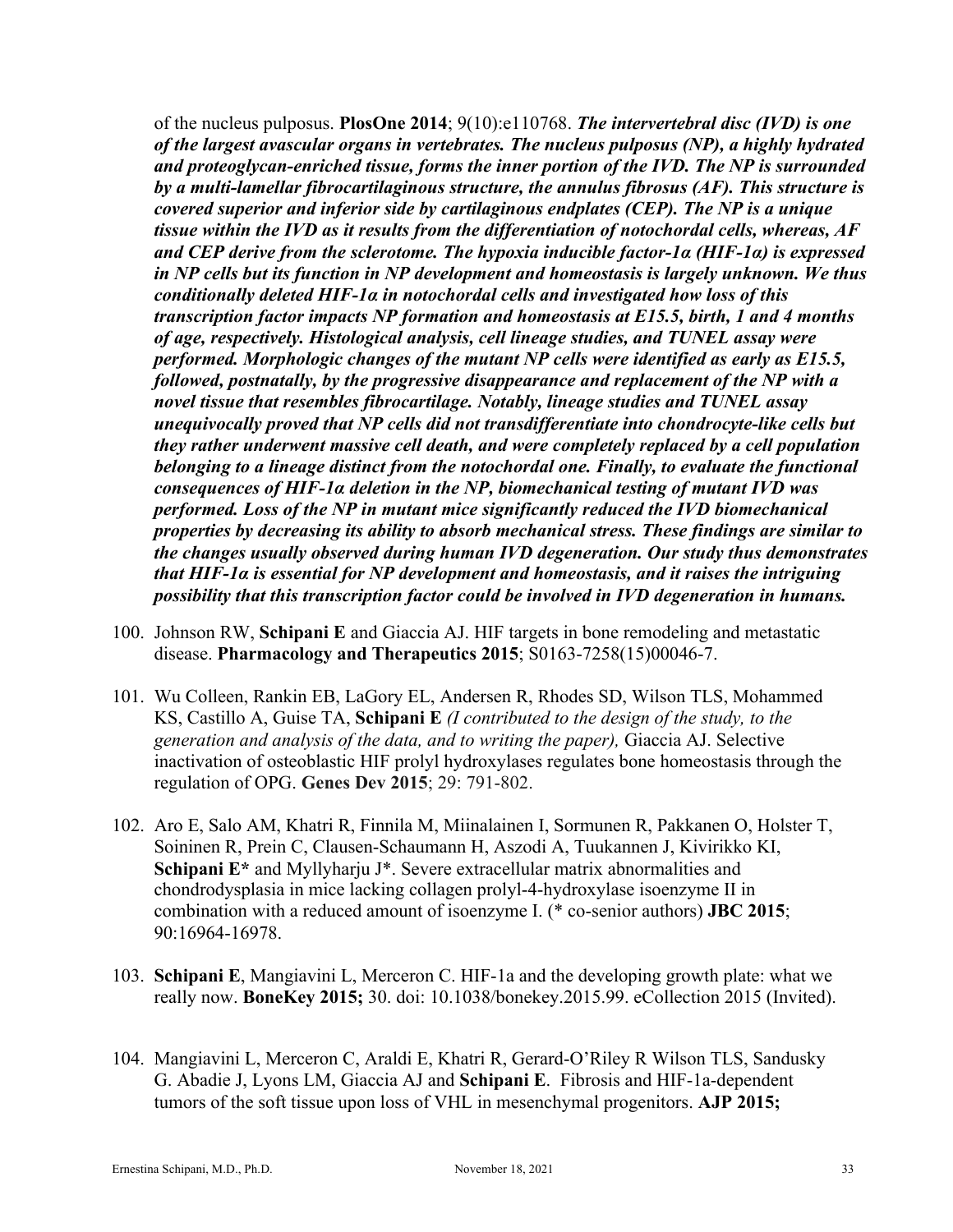185:3090-101. *Loss of Vhl in mesenchymal progenitors of the limb bud caused severe fibrosis of the synovial joints and formation of aggressive masses with histologic features of mesenchymal tumors. Hif-1α and its downstream target connective tissue growth factor were necessary for the development of these tumors, which conversely still developed in the absence of Epas1, but at lower frequency. Human tumors of the soft tissue are a very complex and heterogeneous group of neoplasias. Our novel findings in genetically altered mice suggest that activation of the HIF signaling pathway could be an important pathogenetic event in the development and progression of at least a subset of these tumors.*

- 105. Pineault KM, Swinehart IT, Garthus KN, Ho E, Yao Q, **Schipani E** *(I performed the ISH analysis on histological sections)*, Kozloff KM, Wellik DM. Hox11 genes regulate postnatal longitudinal bone growth and growth plate proliferation. **Biol Open. 2015**; 4(11):1538-48.
- 106. Sinha P, Aarnisalo P, Chubb R, Poulton IJ, Guo J, Nachtrab G, Kimura T, Swami S, Saeed H, Chen M, Weinstein LS, **Schipani E** *(I generated one of the mouse transgenic lines used in he paper; I edited the manuscript)*, Sims NA, Kronenberg HM, Wu JY. Loss of Gsα in the Postnatal Skeleton Leads to Low Bone Mass and a Blunted Response to Anabolic Parathyroid Hormone Therapy. **JBC 2016**; 291:1631-42.
- 107. Agarwal S, Loder S, Brownley C, Cholok D, Mangiavini L, Li J, Breuler C, Sung HH, Li S, Ranganathan K, Peterson J, Tompkins R, Herndon D, Xiao W, Jumlongras D, Olsen BR, Davis TA, Mishina Y, **Schipani E** *(\*co-corresponding author),* Levi B. Inhibition of Hif1α prevents both trauma-induced and genetic heterotopic ossification. **Proc Natl Acad Sci U S A 2016**;113:E338-47. *Pathologic extraskeletal bone formation, or heterotopic ossification (HO), occurs following mechanical trauma, burns, orthopedic operations, and in patients with hyperactivating mutations of the type I bone morphogenetic protein receptor ACVR1 (Activin type 1 receptor). Extraskeletal bone forms through an endochondral process with a cartilage intermediary prompting the hypothesis that hypoxic signaling present during cartilage formation drives HO development and that In this study, we demonstrated that Hif1α is highly expressed and active in three separate mouse models: trauma-induced, genetic, and a hybrid model of genetic and trauma-induced HO. Pharmacologic inhibition of Hif1α using PX-478 or rapamycin significantly decreased or inhibited extraskeletal bone formation. Importantly, de novo soft-tissue HO was eliminated or significantly diminished in treated mice. Lineage-tracing mice demonstrated that cells forming HO belong to the Prx lineage. Burn/tenotomy performed in lineage-specific Hif1α knockout mice resulted in substantially decreased HO, and again lack of de novo soft-tissue HO. Genetic loss of Hif1α in mesenchymal cells marked by Prx-cre prevented the formation of the mesenchymal condensations. Pharmacologic inhibition of Hif1α had a similar effect on mesenchymal condensation development. Our findings indicate that Hif1α represents a promising target to prevent and treat pathologic extraskeletal bone.*
- 108. Wang H, Lindborg C, Lounev V, Kim JH, McCarrick-Walmsley R, Xu M, Mangiavini L, Groppe JC, Shore EM, **Schipani E** *(I provided critical reagents, I contributed to the design of the study and to the interpretation of the data and I critically reviewed the manuscript)*, Kaplan FS and Pignolo RJ. Cellular Hypoxia Promotes Heterotopic Ossification by Amplifying BMP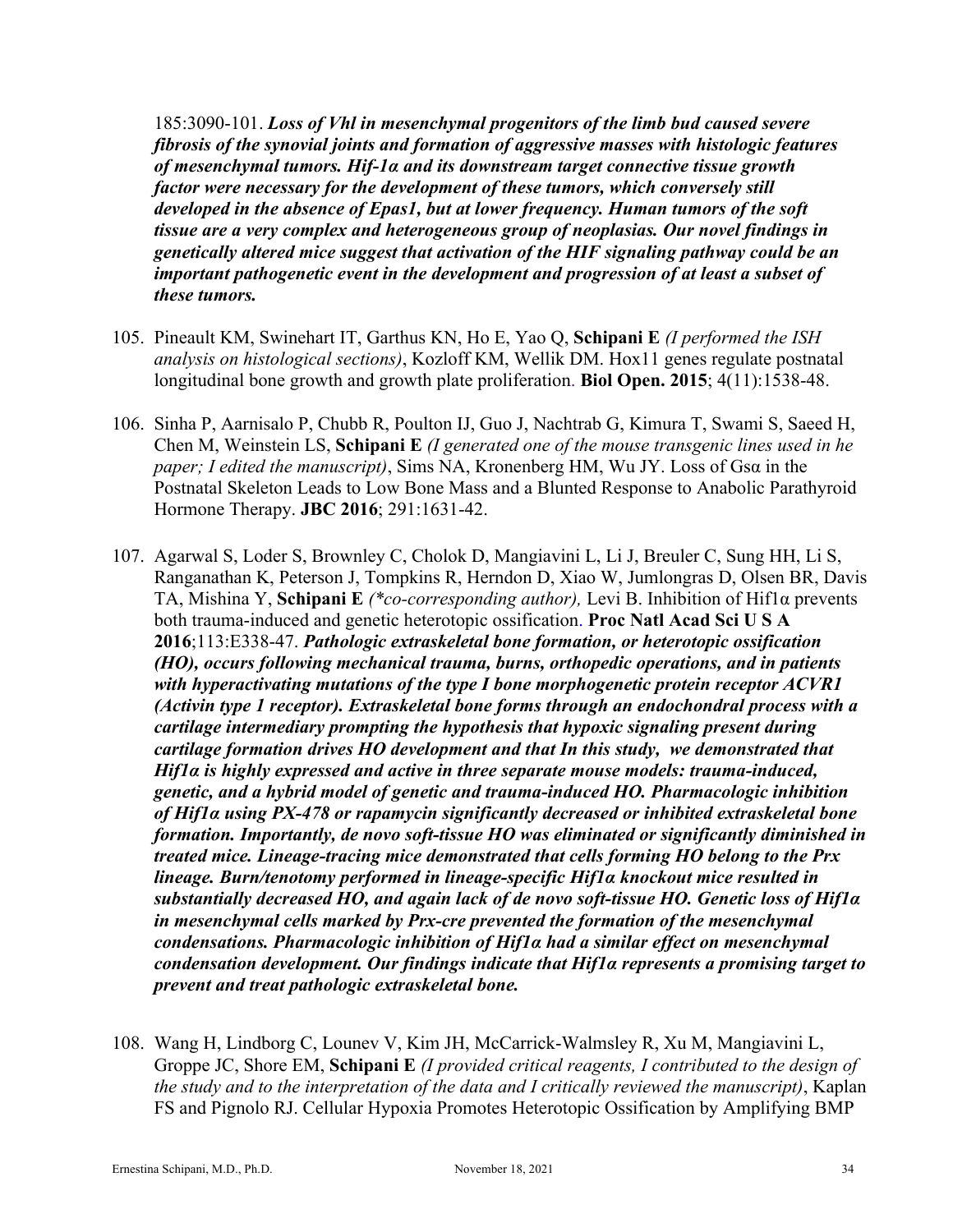### Signaling. **J Bone Miner Res. 2016**; 31:1652-65.

- 109. Choi H, Merceron C, Mangiavini L, Seifert EL, **Schipani E** *(I provided critical reagents and I critically reviewed the manuscript)*, Shapiro IM and Risbud MV. Hypoxia promotes noncanonical autophagy in nucleus pulposus cells independent of MTOR and HIF1A signaling. **Autophagy 2016**;12:1631-46.
- 110. Mirzamohammadi F, Papaioannou G, Inloes JB, Rankin EB, Xie H, **Schipani E** *(I provided critical reagents, I contributed to the design of the study and to the interpretation of the data and I critically reviewed the manuscript)*, Orkin SH and Kobayashi T. Polycomb repressive complex 2 regulates skeletal growth by suppressing Wnt and TGF-β signalling. **Nat Commun. 2016**;7:12047.
- 111. Logsdon DP, Grimard M, Luo M, Shahda S, Jiang Y, Tong Y, Yu Z, Zyromski N, **Schipani E** *(I provided critical reagents and I critically reviewed the manuscript*) Carta F, Supuran CT, Korc M, Ivan M, Kelley MR and Fishel ML. Regulation of HIF1α under Hypoxia by APE1/Ref-1 Impacts CA9 Expression: Dual-Targeting in Patient-Derived 3D Pancreatic Cancer Models. **Mol. Cancer Ther. 2016**;15:2722-32
- 112. Agarwal S, Loder SJ, Cholok D, Peterson J, Li J, Breuler C, Cameron Brownley R, Hsin Sung H, Chung M, Kamiya N, Li S, Zhao B, Kaartinen V, Davis TA, Qureshi AT, **Schipani E** *(I provided critical reagents and I critically reviewed the manuscript*), Mishina Y, Levi B. Scleraxis-Lineage Cells Contribute to Ectopic Bone Formation in Muscle and Tendon. **Stem Cells 2017**; 35:705-10
- 113. Wang C, Xu CX, Alipppe Y, Qu C, Xiao J, **Schipani E** *(I provided critical reagents and I critically reviewed the manuscript*), Civitelli R, Abu-Amer Y and Mbalaviele G. Chronic inflammation triggered by NLRP3 inflammosome in myeloid cells promotes growth plate dysplasia by mesenchymal cells. **Sci.Rep. 2017**; 7:4880.
- 114. Clinkenbeard EL, Hanudel MR, Stayrook KR, Appaiah HN, Farrow EG, Cass TA, Summers LJ, Ip CS, Hum JM, Thomas JC, Ivan M, Richine BM, Chan RJ, Clemens TL, **Schipani E** *(I provided critical reagents, I contributed to the design of the study and I critically reviewed the manuscript*), Sabbagh Y, Xu L, Srour EF, Alvarez MB, Kacena MA, Salusky IB, Nemeth E, White KE. Erythopoietin stimulates murine and human fibroblast growth factor-23, revealing novel roles for bone and bone marrow. **Haematologica 2017**; 102(11):e427-e43
- 115. Silagi ES, Schoepflin ZR, Seifert EL, Merceron C, **Schipani E***(I provided critical reagents and I critically reviewed the manuscript*), Shapiro EM and Risbud MV. Bicarbonate recycling by HIF-1-dependent Carbonic Anhydrase isoforms 9 and 12 is critical in maintaining intracellular pH and viability of nucleus pulposus cells. **J Bone Miner Res**. **2018**;33:338-355
- 116. Brunetti G, Faienza MF, Colaianni G, Gigante I, Oranger A, Pignataro P, Ingravallo G, Di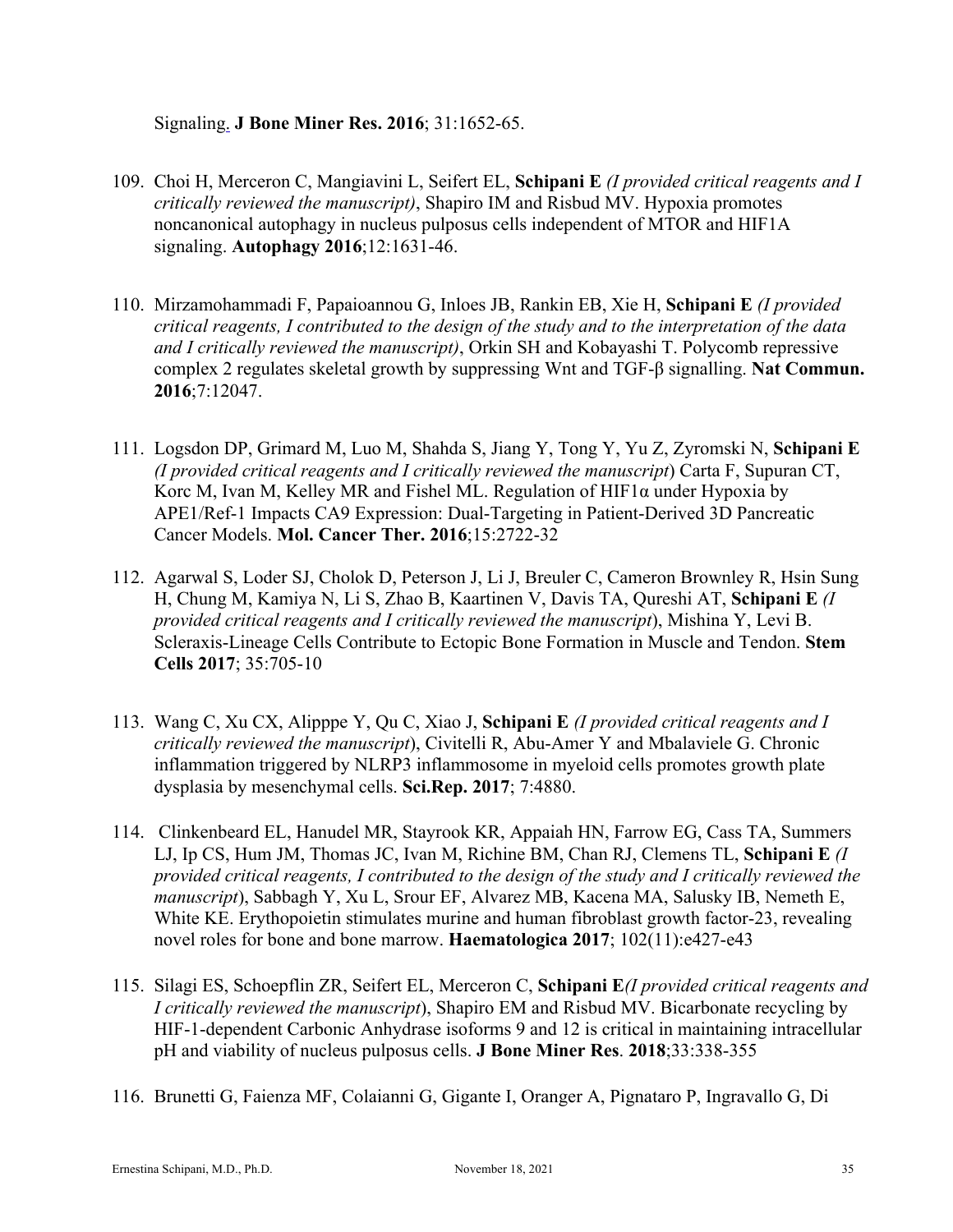Benedetto A, Bortolotti S, Di Comite M, Storlino G, Lippo L, Ward-Kavanagh L, Mori G, Reseland JE, Passeri G, **Schipani E** (*I critically reviewed the manuscript*), Tamada K, Ware CF, Colucci S, Grano M. Impairment of bone remodeling in LIGHT/TNFS14-Deficient mice. **J Bone Miner Res**. **2018**;33:704-719

- 117. Faienza MF, Brunetti G, Sanesi L. Colaianni G, Celi M, Piacente L, D'Amato G, **Schipani E** (*I critically reviewed the manuscript*), Colucci S, Grano M. High irisin levels are associated with better glycemic control and bone health in children with Type 1 diabetes. **Diabetes Res Clin Pract. 2018**; 141:10-17
- 118. Liu Q, Wang J, Chen Y, Zhang Z, Saunders L, **Schipani E** (*I critically reviewed the manuscript*), Chen Q, Ma PX. Suppressing mesenchymal stem cell hypertrophy and endochondral ossification in 3D cartilage regeneration with nanofibrous poly(l-lactic acid) scaffold and matrilin 3. **Acta Biomater. 2018**;76:29-38
- 119. Colaianni G, Lippo L, Sanesi L, Brunetti G, Celi M, Cirulli N, Passeri G, Reseland J, **Schipani E** (*I critically reviewed the manuscript*), Faienza MF, Tarantino U, Colucci S, Grano M. Deletion of the Transcription Factor PGC-1α in Mice Negatively Regulates Bone Mass. **Calcif Tissue Int. 2018**; 103:638-652
- 120. Yao Q, Parvez Khan M, Merceron C, LaGory E, Tata Z, Mangiavini L, Hu J, Vemulapalli K, Chandel NS, Giaccia AJ, **SchipaniE**. Suppressing mitochondrial respiration is critical for hypoxia tolerance in the fetal growth plate. **Developmental Cell 201;**49: 748-*763 (Preview in the same issue of Dev Cell; featured in Science Signaling 2019;12). Oxygen (O2) is both an indispensable metabolic substrate in various enzymatic reactions, including mitochondrial respiration, and a regulatory signal that controls the stability and activity of the transcription factor Hypoxia-Inducible Factor 1alpha (Hif1a), a key mediator of the cellular adaptation to low O2 tension (hypoxia). Hypoxic cells require Hif1a to survive. Additionally, Hif1a is an inhibitor of mitochondrial respiration. Hence, we hypothesized that enhancing mitochondrial respiration is detrimental to the survival of hypoxic cells in vivo. We addressed this question in the fetal growth plate, which is an avascular and hypoxic structure formed by chondrocytes and a matrix enriched in collagens and proteoglycans. Our study demonstrates that mitochondrial respiration is dispensable for growth plate development during fetal life. More importantly, its impairment prevents both the extreme hypoxia as well as the pathological and massive cell death observed in fetal growth plates lacking Hif1a. These findings show that enhancing mitochondrial respiration is detrimental to the survival of growth plate chondrocytes by, at least in part, increasing intracellular hypoxia. We thus propose that partial suppression of mitochondrial respiration is crucial during normal embryonic development to protect the tissues that are physiologically hypoxic from lethal intracellular anoxia.*
- 121. Merceron C, Ranganathan K, Castellini L, Wang E, Tata Z, Mangiavini L, Parvez Khan M, Levi B, Giaccia AJ, **SchipaniE**. Hypoxia Inducible Factor-2alpha is a negative regulator of osteoblastogenesis and bone mass accrual. **Bone Research 2019;**7:7*. Osteoblasts, which are the cells forming bone, operate in a hypoxic environment. Hypoxia Inducible Factor-2alpha (HIF2) is one of the mediators of the cellular response to hypoxia. However, its role in the*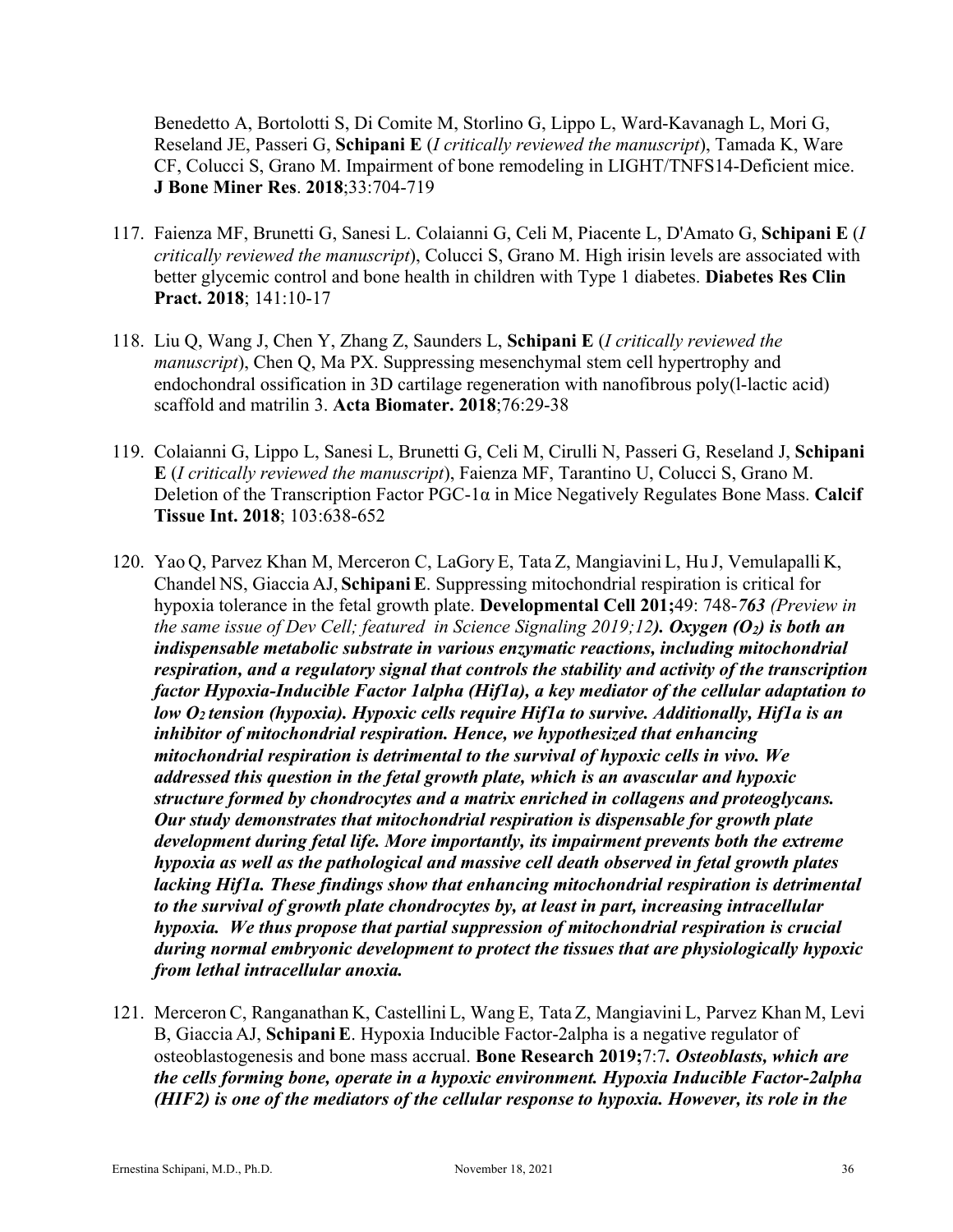*control osteoblast biology is still poorly understood. In this study, we used mouse genetic and demonstrated that HIF2 is an inhibitor of osteoblastogenesis and bone mass accrual. Moreover, we provided evidence that HIF2 may impair osteoblast differentiation at least in part by upregulating the transcription factor Sox9. HIF2 can be selectively inhibited by small molecules that are currently in clinical trials in patients with renal carcinoma. Inhibiting HIF2 could thus represent a therapeutical approach for the treatment of the low bone mass observed in chronic diseases, osteoporosis or aging.*

- 122. Noda H, Guo J, Khatri A, Dean T, Reyes M, Armanini M, Brooks DJ, Martins JS, **Schipani E** *(I provided critical animal models and reviewed the manuscript),* Bouxsein ML, Demay MB, Potts JT Jr, Jüppner H, Gardella TJ. An Inverse Agonist Ligand of the PTH Receptor Partially Rescues Skeletal Defects in a Mouse Model of Jansen's Metaphyseal Chondrodysplasia. **J Bone Miner Res. 2020**;35:540-549.
- 123. Yao Q, Parvez-Khan M, **Schipani E**. In vivo survival strategies for cellular adaptation to hypoxia: HIF1α-dependent suppression of mitochondrial oxygen consumption and decrease of intracellular hypoxia are critical for survival of hypoxic chondrocytes. **Bone. 2020**;140:115572.
- 124. Sartawi Z, Waeber C, **Schipani E** *(I contributed to the histolgical analysis and I critically reviewed the manuscript)*, Ryan KB. Development of electrospun polymer scaffolds for the localized and controlled delivery of siponimod for the management of critical bone defects. **Int J Pharm. 2020** 30;590:119956.
- 125. Garcia-Galiano D, Cara AL, Tata Z, Allen SJ, Myers MG Jr, **Schipani E** *(I contributed to the design of he study and the histological analysis, and I critically reviewed the manuscript),* Elias CF. ERα Signaling in GHRH/Kiss1 Dual-Phenotype Neurons Plays Sex-Specific Roles in Growth and Puberty. **J Neurosci. 2020**;40:9455-9466.
- 126. Tata Z, Merceron C, **Schipani E**. Fetal Growth Plate Cartilage: Histological and Immunohistochemical Techniques. **Methods Mol Biol 2021**; 2254:53-84.
- 127. Silagi ES, **Schipani E**, Shapiro IM, Risbud MV. The role of HIF proteins in maintaining the metabolic health of the interevertebral disc. **Nat Rev Rheumatol 2021**;17:426-439.

### **Completed Publications in Scientific Journals: Not Peer-Reviewed**

- 1. **Schipani E**, Bergwitz C, Kronenberg HM, Segre GV, Jüppner H. The human PTH/PTHrP receptor. In: DeBellis A, Schipani E, eds. **Future Trends in Endocrinology, Frontiers in Endocrinology Series 1995**; 14:15-20.
- 2. **Schipani E**. Natriuretic peptides, cGMP, and growth plate development. BoneKEy commentary, **IBMS online 2001**. (Invited)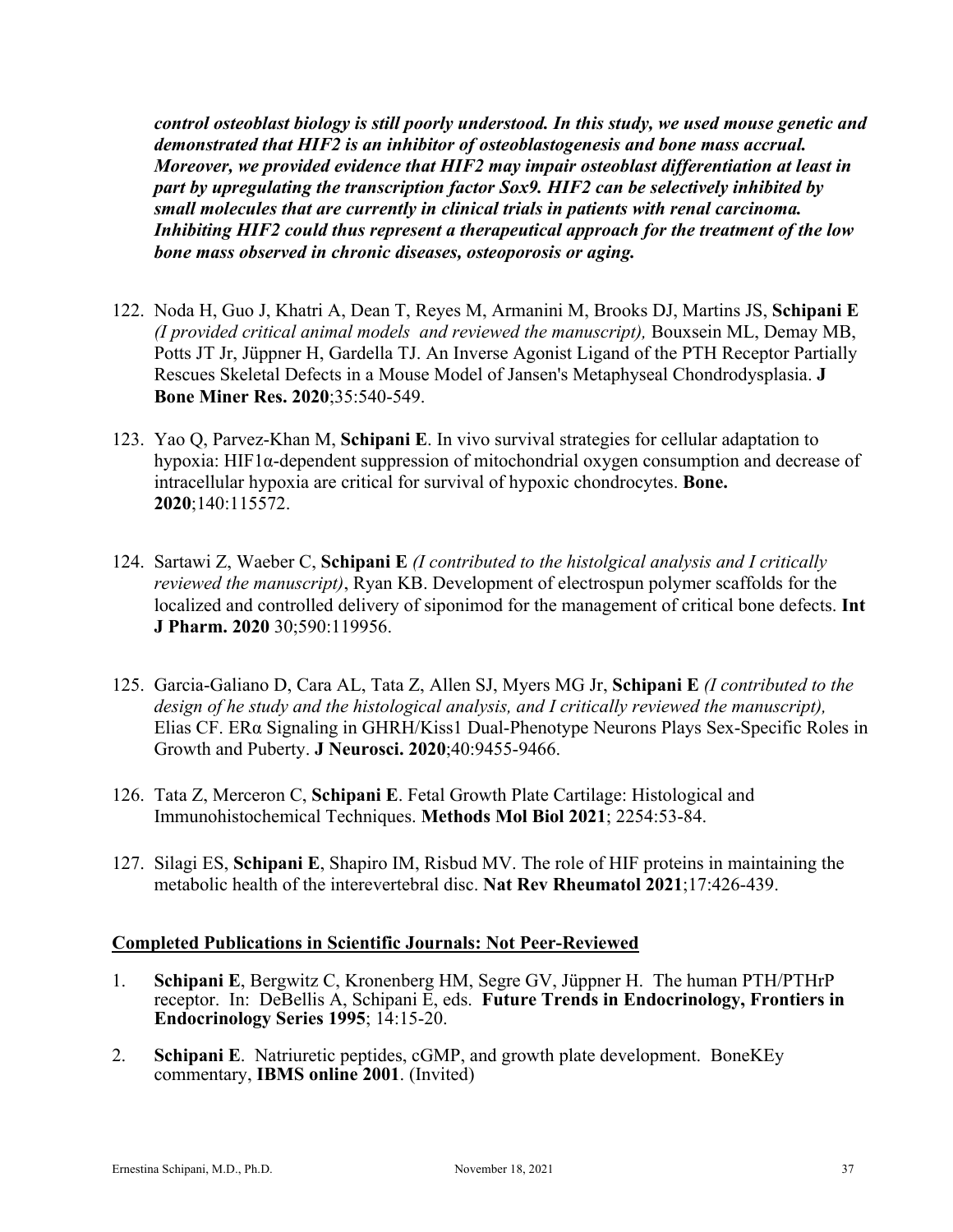- 3. **Schipani E**. A genetic dissection of IKKa functions. BoneKEy commentary**, IBMS online 2002**. (Invited)
- 4. **Schipani E**. A novel PTH/PTHrP receptor (PPRc) mutation: the ongoing tale of PPRc and the growth plate becomes more complex. BoneKEy commentary, **IBMS online 2002**. (Invited)
- 5. **Schipani E**. Puzzles of Cartilage Biology. In "Meeting Report from the 24<sup>th</sup> Annual Meeting of the American Society for Bone and Mineral Research." BoneKEy commentary, **IBMS online 2002**. (Invited)
- 6. **Schipani E**. Otoconin 22 and Calcitonin: A novel modality of regulating calcium storages in lower vertebrates? **Endocrinology 2003,** News and Views; 144:3285-3286. (Invited)
- 7. **Schipani E**. Growth plate development: new pieces added to the puzzle. In: "Meeting Report from the 26th Annual Meeting of the American Society for Bone and Mineral Research." BoneKEy commentary, **IBMS online 2004**. (Invited)
- 8. **Schipani E**. Mutations of preproparathyroid hormone gene in primary hyperparathyroidism. **Clinical Cases in Mineral and Bone Metabolism 2004**; 1:107-108. (Invited)
- 9. **Schipani E**. On the road to the "big" chondrocytes. In: "Meeting Report from the 27<sup>th</sup> Annual Meeting of the American Society for Bone and Mineral Research." BoneKEy commentary, **IBMS online 2005**. (Invited)
- 10. **Schipani E**. Chondrocytes: old friends and new acquaintances. In: "Meeting Report from the 28th Annual Meeting of the American Society for Bone and Mineral Research." BoneKEy commentary, **IBMS online 2006**. (Invited)
- 11. **Schipani E**. Chondrocytes: a few pearls in an ocean of bones. In "Meeting Report from the 29th Annual Meeting of the American Society for Bone and Mineral Research." BoneKEy commentary, **IBMS online 2007.** (Invited)
- 12. **Schipani E,** Clemens TL: Hypoxia and the Hypoxia-Inducible Factors in the Skeleton. **BoneKey 2008**; 5:275-284. (Invited)
- 13. Merceron C. and **Schipani E**. Chondrocytes: a few grains of softness in a hard bone world. **BoneKey 2013** (Meeting Report of the Annual Meeting of the American Society for Bone and Mineral Research 2012. (Invited)
- 14. Merceron C. and **Schipani E**. Intervertebral Disc: a rising star in the skeleton galaxy. **BoneKey 2013** Meeting Report of the Annual Meeting of the American Society for Bone and Mineral Research 2012. (Invited)
- 15. **Schipani E** and Kobayashi T. Editorial for "Special Issue on the Growth Plate". **Bone 2020**; 144:115796

### **Books**

1. Bilezikian JP, Yoshimoto K, Pollak MR, **Schipani E**, Jüppner H, Brown EM, Arnold A, Thakker RV. Genetic Disorders of Parathyroid Hormone Action. **In "Genetics in Endocrinology," Lippincott, 2002**.